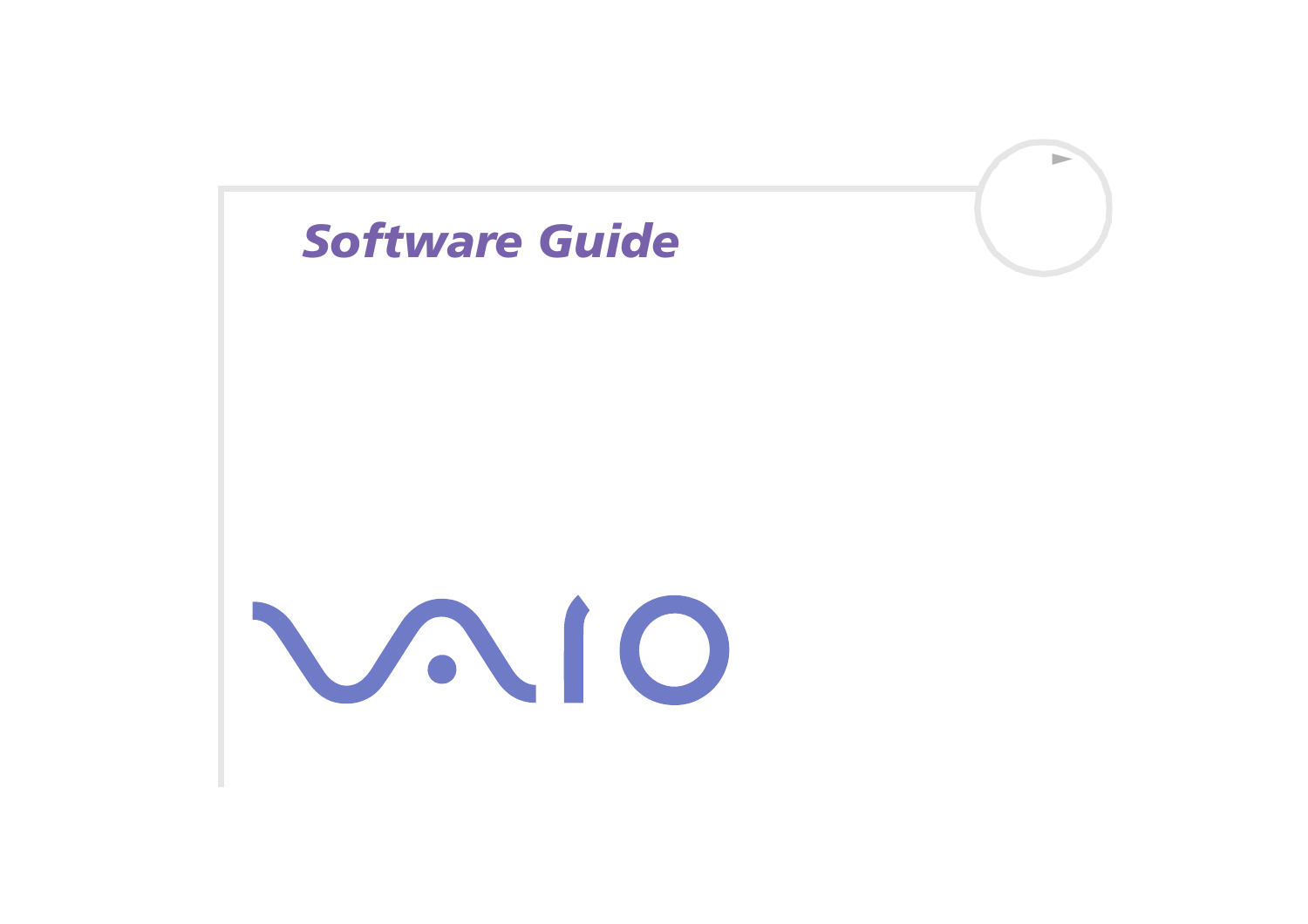# <span id="page-1-0"></span>*Read this first*

### *Notice*

This product contains software owned by Sony and licensed by third parties. Use of such software is subject to the terms and conditions of licence agreements enclosed with this product. Software specifications are subject to change without notice and may not necessarily be identical to current retail versions. Updates and additions to software may require an additional charge. Subscriptions to online service providers may require a fee and credit card information. Financial services may require prior arrangements with participating financial institutions.

*1*

 $\blacktriangleright$ 

 $\lhd$ 

© 2003 Sony Corporation. All rights reserved.

Reproduction in whole or in part without permission is prohibited.

You find the **End user software licence agreement** on the **VAIO Info Centre**.

# *ENERGY STAR®*

As an ENERGY STAR® Partner, **Sony** has determined that this product meets the ENERGY STAR® guidelines for energy efficiency. The **International ENERGY STAR® Office Equipment Program** is an international program that promotes energy saving through the use of computers and their office equipment. The program backs the development and dissemination of products with functions that effectively reduce energy consumption. It is an open system in which business proprietors can participate voluntarily. The targeted products are office equipment such as computers, displays, printers, facsimiles and copiers. Their standards and logos are uniform among participating nations.

ENERGY STAR is a U.S. registered mark.

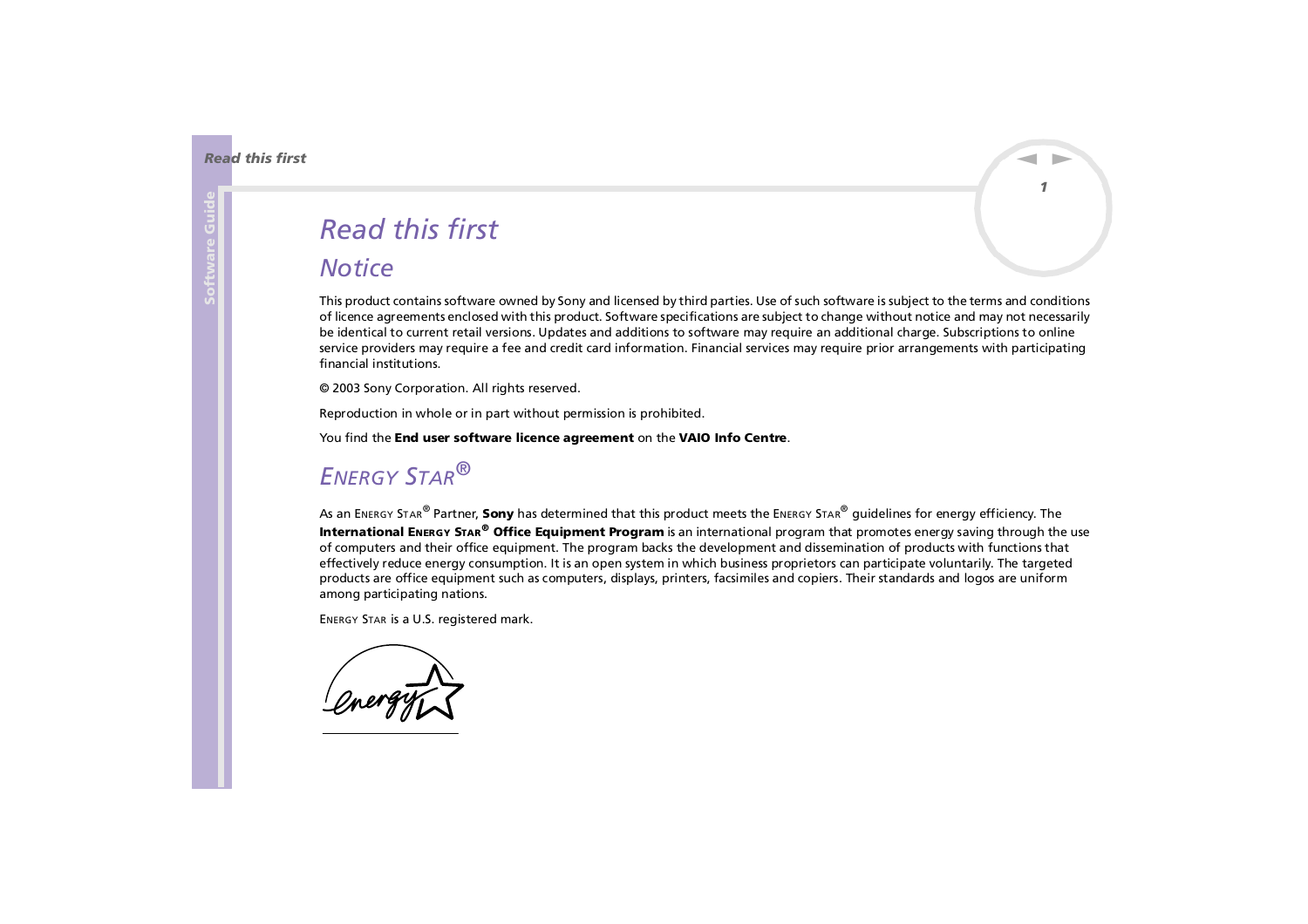### <span id="page-2-0"></span>*Trademarks*

Sony, DVgate, DVgate Plus, Giga Pocket, HotKey Utility, Memory Stick Formatter, PictureGear Studio, SonicStage, SonicStage Mastering Studio, Sony Notebook Setup, Sony Style Imaging, UI Design Selector, VAIO Action Setup, VAIO Edit Components, VAIO Media, VAIO System Information, Memory Stick, the Memory Stick logo, VAIO and the VAIO logo are trademarks of Sony Corporation.

Microsoft, Internet Explorer, Windows Movie Maker, Windows Media Player, Windows XP Professional, Windows Home Edition, Microsoft Works and the Windows logo are trademarks or registered trademarks of Microsoft Corporation in the U.S. and other countries.

i.LINK is a trademark of Sony used only to designate that a product contains an IEEE1394 connection.

Adobe, Adobe Acrobat Reader, Adobe Reader, Adobe Premiere LE and Adobe Photoshop Elements are trademarks of Adobe Systems Incorporated.

QuickTime and the QuickTime logo are trademarks used under licence. QuickTime is registered in the U.S. and other countries.

RealOne Player is a trademark or registered trademark of RealNetworks, Inc. in the U.S. and other countries.

MoodLogic is a trademark of MoodLogic, Inc.

PowerPanel is a trademark of Phoenix Technologies Ltd.

Norton Internet Security 2003 is a trademark of Symantec Corporation.

EverQuest is a registered trademark of Sony Computer Entertainment America Inc.

Click to DVD is a trademark of Sony Electronics.

Drag'n Drop CD+DVD is a registered trademark of Easy Systems Japan Ltd.

WinDVD for VAIO is a trademark of InterVideo, Inc.

PowerDVD for VAIO is a trademark or registered trademark of CyberLink Corporation.

All other names of systems, products and services are trademarks of their respective owners. In the manual, the ™ or ® marks are not specified.

Specifications are subject to change without notice. All other trademarks are trademarks of their respective owners.

#### **Please see the printed Specifications sheet to see what software is available for your model.**

 $\blacktriangleright$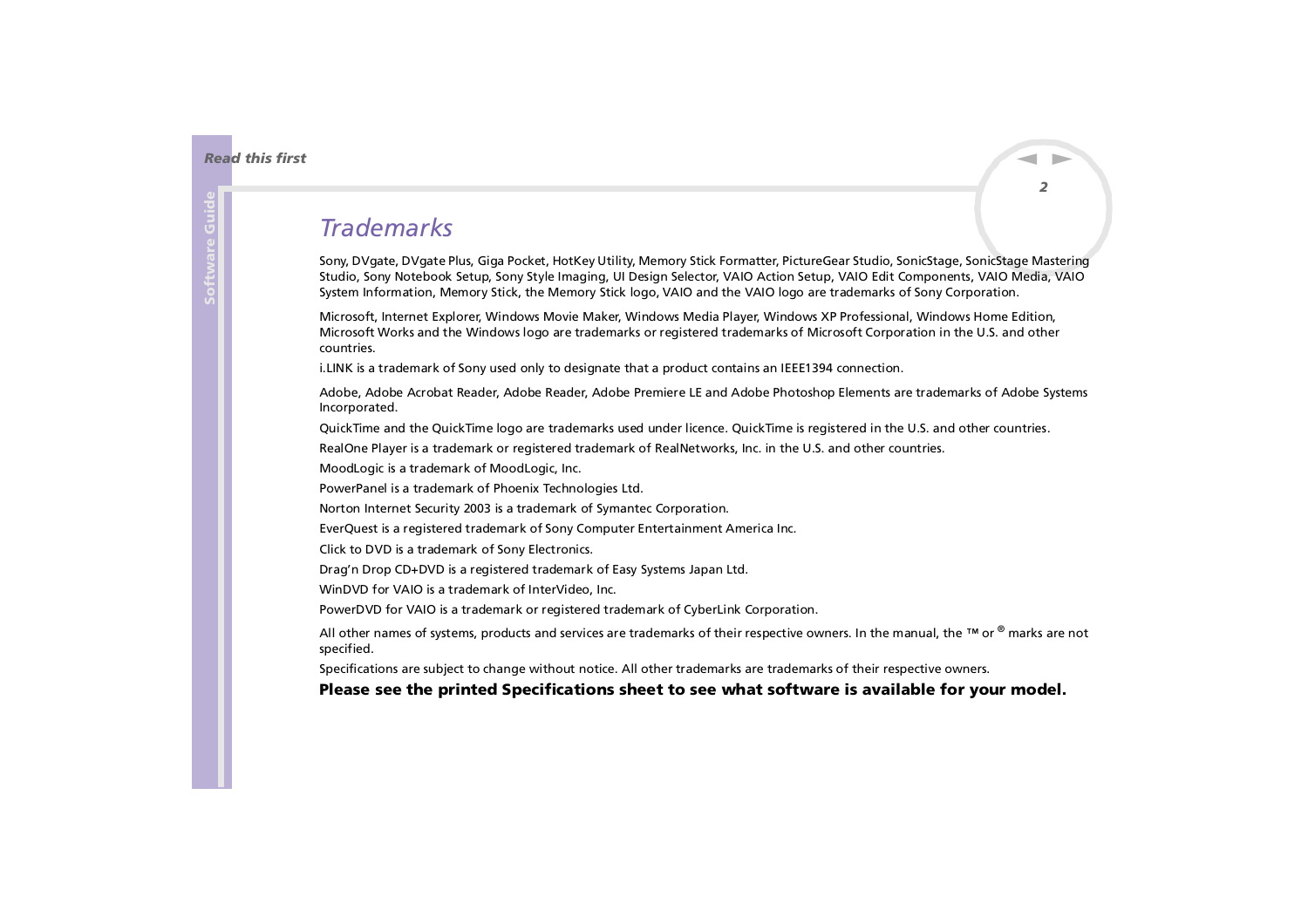# <span id="page-3-0"></span>*Registering your VAIO*

It only takes a few moments to register your Sony VAIO computer.

By registering your computer, you can take advantage of Sony's commitment to quality customer support and receive the following benefits:

- ❑ **Club VAIO –** Online support, tutorials, tips and tricks, news, news forums, competitions, free downloads and software updates.
- ❑ **VAIO-Link –** If you are experiencing any problems with your computer, you can check the VAIO-Link website for a possible solution: <http://www.vaio-link.com>.
- ❑ **Guarantee –** Protect your investment. See the **Guarantee** sheet for the terms and conditions and refer to your **Guide to Troubleshooting and Using the VAIO Recovery and Documentation Disc**\* or your **Guide to Troubleshooting and Recovering your VAIO system**\* for more information.

To register your Sony VAIO computer, proceed as follows:

- **1**Set up an Internet connection (see also **[Configuring your modem \(page](#page-31-0) 31)**).
- **2** Double-click the **VAIO Online Registration** icon on the desktop. You can also find the link on the **Start** menu.
- **3** Change your language if necessary and click **Next**.
- **4** Click **Register Now** and then click **Next**. This brings you to the website<https://registration.sonystyle-europe.com/vaio/registration.asp>.
- **5** Fill in your first and last name. The serial number of your computer is entered automatically.
- **6**Click **Submit**.
- **7** Enter your details as required and click **Submit**. Your VAIO is registered and a thank you screen appears. If you entered an email address, you will receive a confirmation email from Club VAIO.

**ED** Once you have registered, you can access **VAIO Online Registration** at any time to update your details without filling in the survey.

\* Depending on your model

 $\blacktriangleright$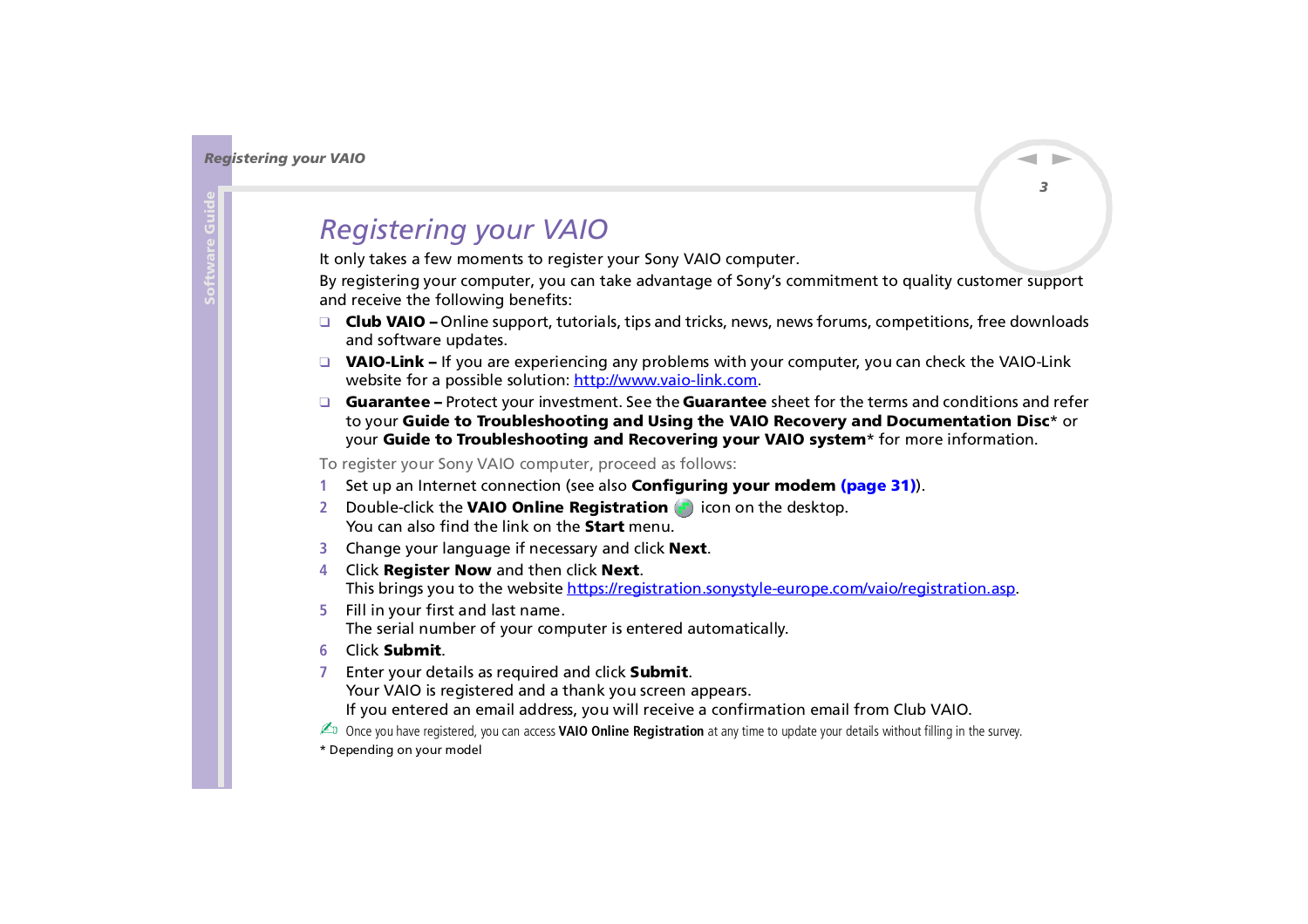# <span id="page-4-0"></span>*About the software delivered with your computer*

This section gives you an overview of what you can do with the software delivered with your computer.

*4*

 $\blacktriangleright$ 

 $\lhd$ 

The software package includes preinstalled software as well as applications which you can install from the supplied **VAIO Recovery and Documentation Disc\*** or from the **hard disk drive**\*.

**!** If you have a **VAIO Recovery and Documentation Disc**: If you recover your system, some of the applications will not be preinstalled anymore. Please read the **Guide to Troubleshooting and Using the VAIO Recovery and Documentation Disc** for more information.

Not all the applications listed below are delivered with your model. Please see the printed **Specifications** sheet to see what software is available for your model, and then the **Guide to Troubleshooting and Using the VAIO Recovery and Documentation Disc**\* or the **Guide to Troubleshooting and Recovering your VAIO system**\* booklet for installation details.

\* Depending on your model.

Your preinstalled software can mostly be found under **Start**/**All Programs**.

- ❑**[Sony software \(page](#page-5-1) 5)**
- ❑**[Operating system and other software \(page](#page-13-0) 13)**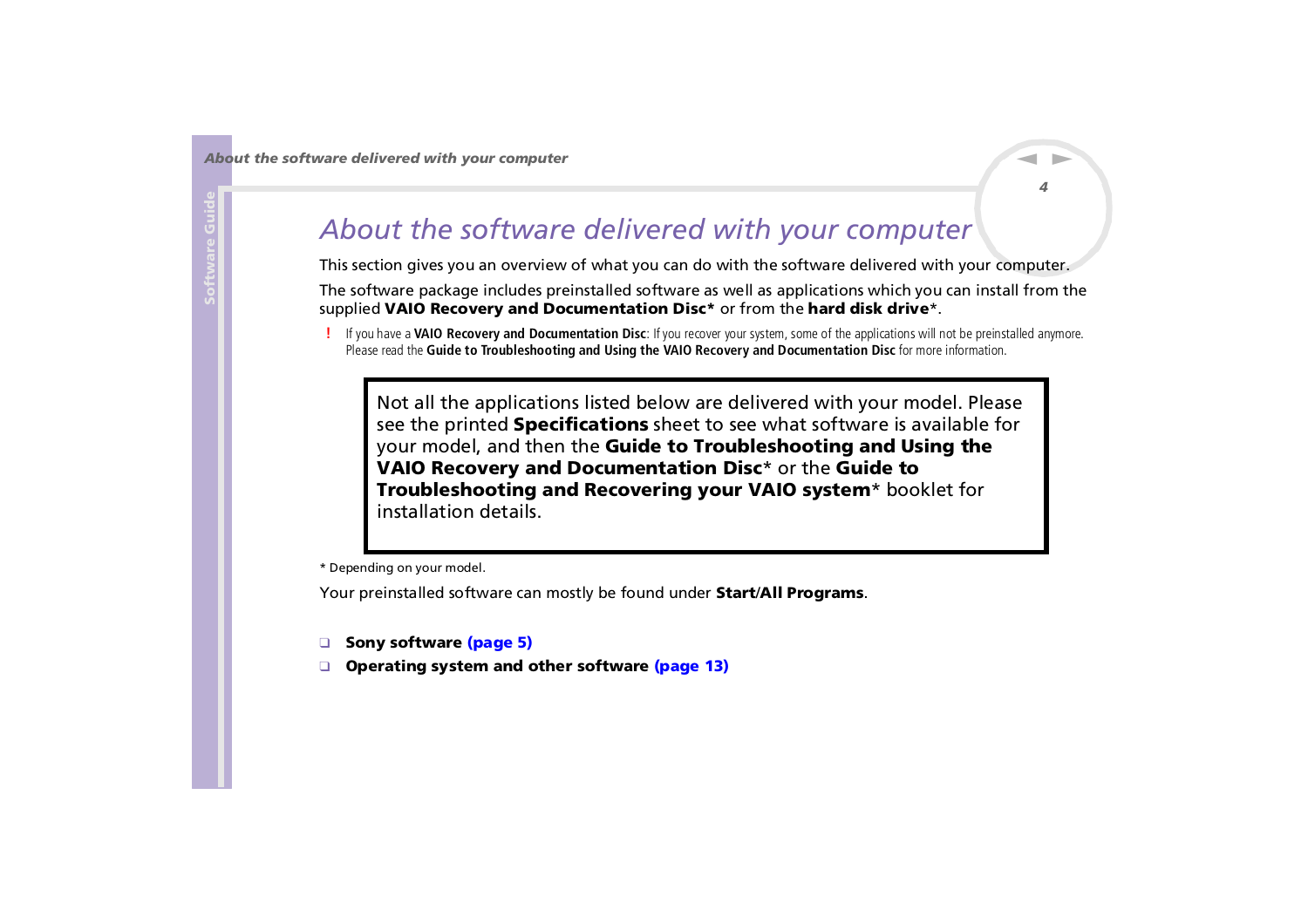## <span id="page-5-1"></span><span id="page-5-0"></span>*Sony software*

If you want to know how an application actually works, please refer to the online help files delivered with the application. Often you can press the **<F1>** key when you launched an application to make the help file appear.



## *Click to DVD®*

#### *Sony Electronics*

With Click to DVD<sup>®\*</sup> you are only a single mouse click away from creating a Hollywood-style DVD masterpiece. By simply connecting a Sony Digital Handycam® to this Sony computer via an i.LINK™ cable, you can turn your family memories into a DVD for all to share. Click to DVD® will even guide you through a simple 4-step procedure so you can create DVD menus packed with actively moving chapter icons. With Click to DVD<sup>®</sup> you can capture video from analogue video devices if your computer is equipped with Giga Pocket version 5.5\*\*. For more details, see the online help file of Click to DVD<sup>®</sup>.

\* Applicable for computers with a DVD-RW drive or DVD-/+RW drive.

\*\* Giga Pocket TV Setup must be executed before capturing from an analogue video device with Click to DVD<sup>®</sup>. Read the separate **Giga Pocket** manual and the **Giga Pocket** online help files for details on how to use the **TV Setup** feature.



## *DVgate*

### *Sony Electronics*



DVgate is a kit of 3 complementary applications: DVgate Motion, DVgate Still, and DVgate Assemble. This collection makes it easy to select and edit digital video clips, then bring them together into a professionallooking home video. Use i.LINK™ to connect your digital video camera, and the computer operates as an editing desk that can capture, preview, cut and assemble your selection and save the sequences in AVI or

 $\blacktriangleright$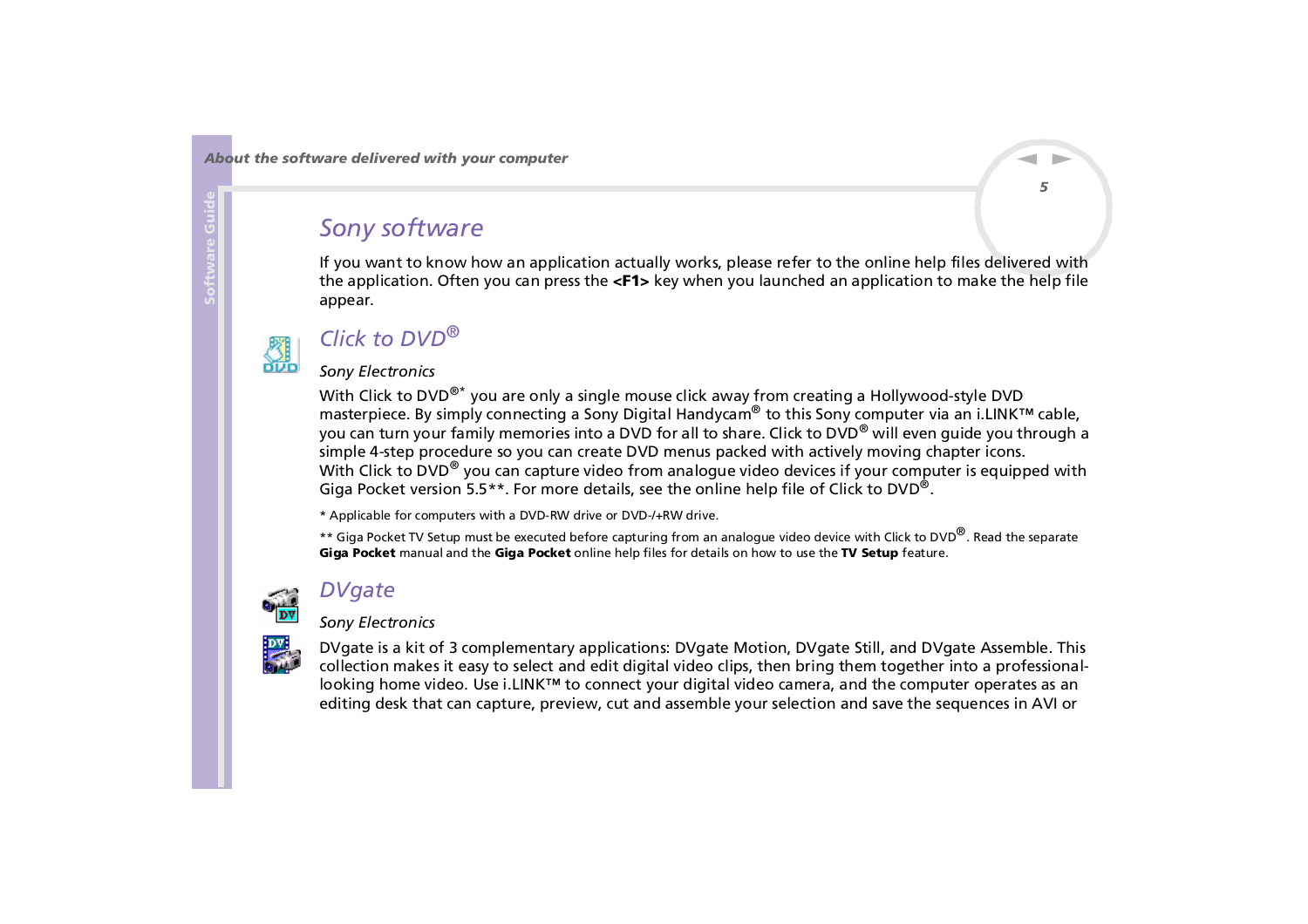<span id="page-6-0"></span>MPEG 1 & 2 formats. DVgate Still displays digital video images sent from a digital videocassette recorder or a digital video camera recorder (only possible if you have DV In/Out on your camera or at least a DV Out for DV Gate Still), and saves them as graphic files on your hard drive.

*6*

 $\blacktriangleright$ 

 $\lhd$ 



### *DVgate Plus*

#### *Sony Electronics*

DVgate Plus\* is a multi-purpose application for importing and outputting video and digital movies on your VAIO computer. Use it to capture video from external devices, perform simple editing operations, and output video data that you can then record to videotape or save on your computer. DVgate Plus is provided with two modes: Capture Mode and Output Mode. Select the Capture Mode to capture video; and select the Output Mode to perform simple editing operations and output video data.

\* Applicable for all notebooks.



### *EverQuest*

*Sony Computer Entertainment America Inc.*

EverQuest is a popular software game that can be played simultaneously by multiple people on the Internet. The link placed on your Windows® desktop brings you to the EverQuest website where you can find out more.

<http://everquest.station.sony.com>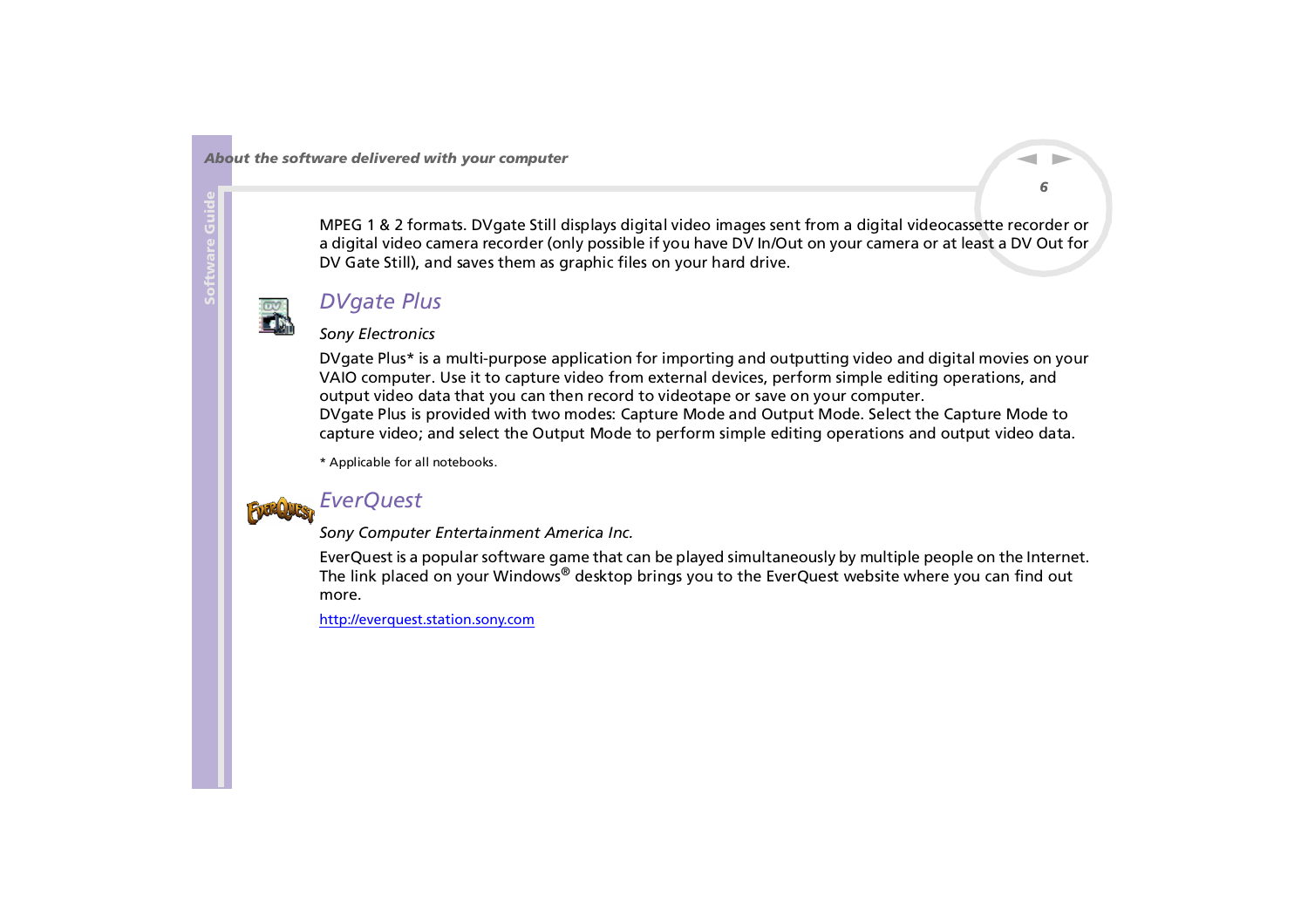<span id="page-7-0"></span>**Software Guide**

## *Giga Pocket*

#### *Sony Electronics*

Giga Pocket\* allows you to watch TV and record your favourite programs on your computer. Launch the Giga Pocket Demo from the shortcut on your desktop to learn more. If applicable for your model: Please see the separate online **Giga Pocket Guide** for details on the software, hardware and for details on using the supplied remote control.

\* Only available on some desktop models.

## *HotKey Utility*

HotKey Utility\* gives you quick access to various functions using the **Fn** key, eg. increasing the volume. Please refer to the **Combinations and functions with the <Fn> key** chapter in the **Hardware Guide** for more information.

\* This function is only available on notebook models.



### *ISP Selector*

### *Sony Electronics*

With the ISP Selector\* you can easily install the Internet Service Provider you want to use. Just choose your [country and your language in the drop-down lists and the available providers appear. Click the](http://everquest.station.sony.com) **Install** button next to the ISP and the installation begins.

**ED** Once you have selected your country, you can only set up ISPs for that country.

\* Depending on your model.

 $\blacktriangleright$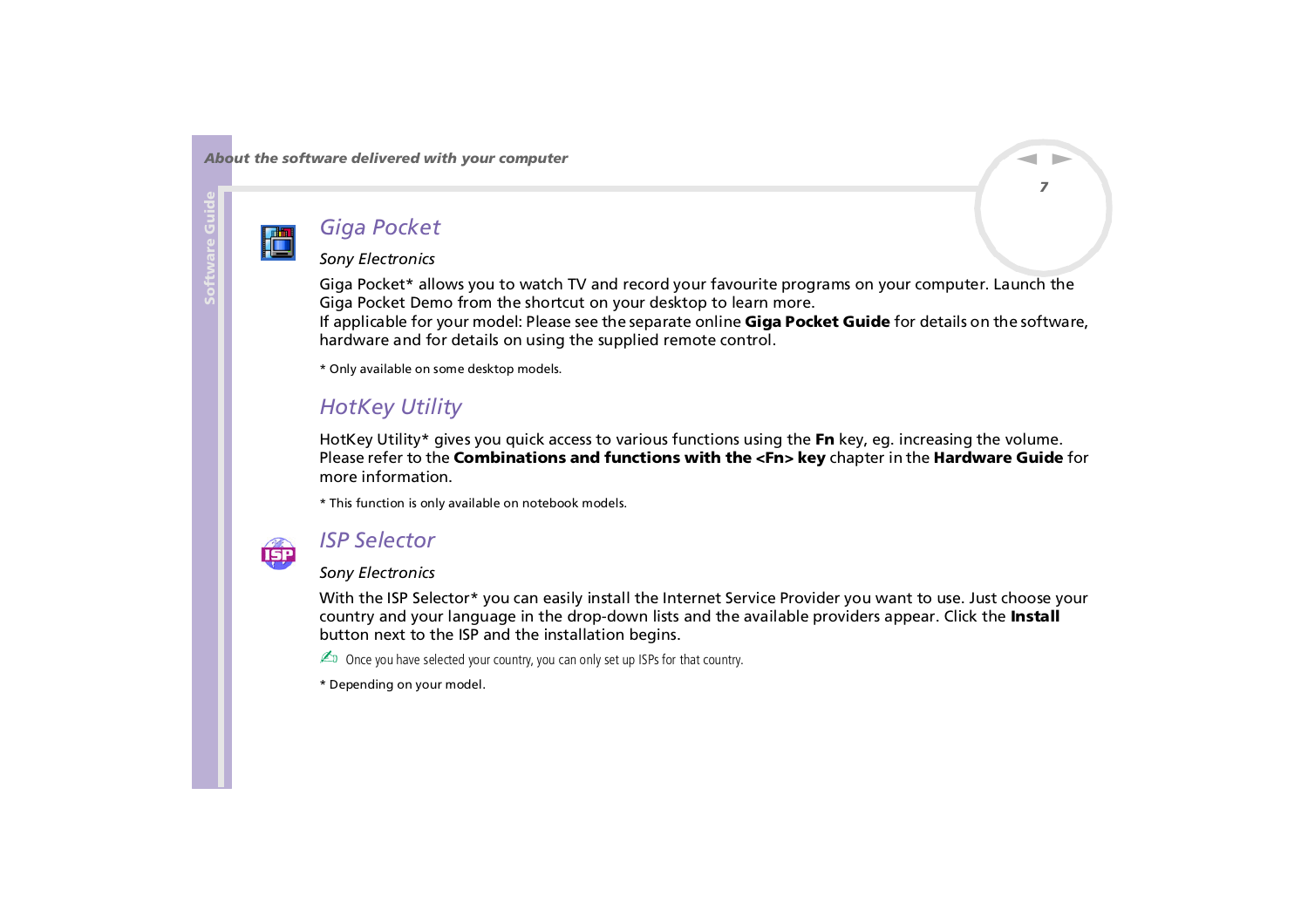### <span id="page-8-0"></span>*Memory Stick Formatter*

#### *Sony Electronics*

Memory Stick Formatter\* is a special application for formatting Memory Sticks™. Use this software whenever you reformat Memory Sticks™. Moreover, you may be able to reformat Memory Sticks™ that can not be identified by Windows® by using this software.

✍ When you format Memory Sticks™ with this software, all data on the Memory Stick™ will be lost. If necessary, take a backup of your data before formatting.

Do not format Memory Sticks™ with the Windows **Format** command.

\* Only available on notebooks and desktops with a Memory Stick™ slot.



### *PictureGear Studio*

### *Sony Electronics*

PictureGear Studio is easy-to-use software that is designed to help you get the most enjoyment out of your photographs taken with a digital camera. With the PictureGear Studio software, you can easily load photos into your computer, create photo albums and make prints.



### *PowerPanel*

### *Phoenix Technologies*

The PowerPanel\* utility controls the power management of your computer and provides key information about system activity and battery life. Automatic power management selects the most appropriate profile, depending on the application you are working with and the conditions of use. If applicable for your model: See **Managing power with PowerPanel** in the Hardware Guide.

\* Only available on some notebook models.

 $\blacktriangleright$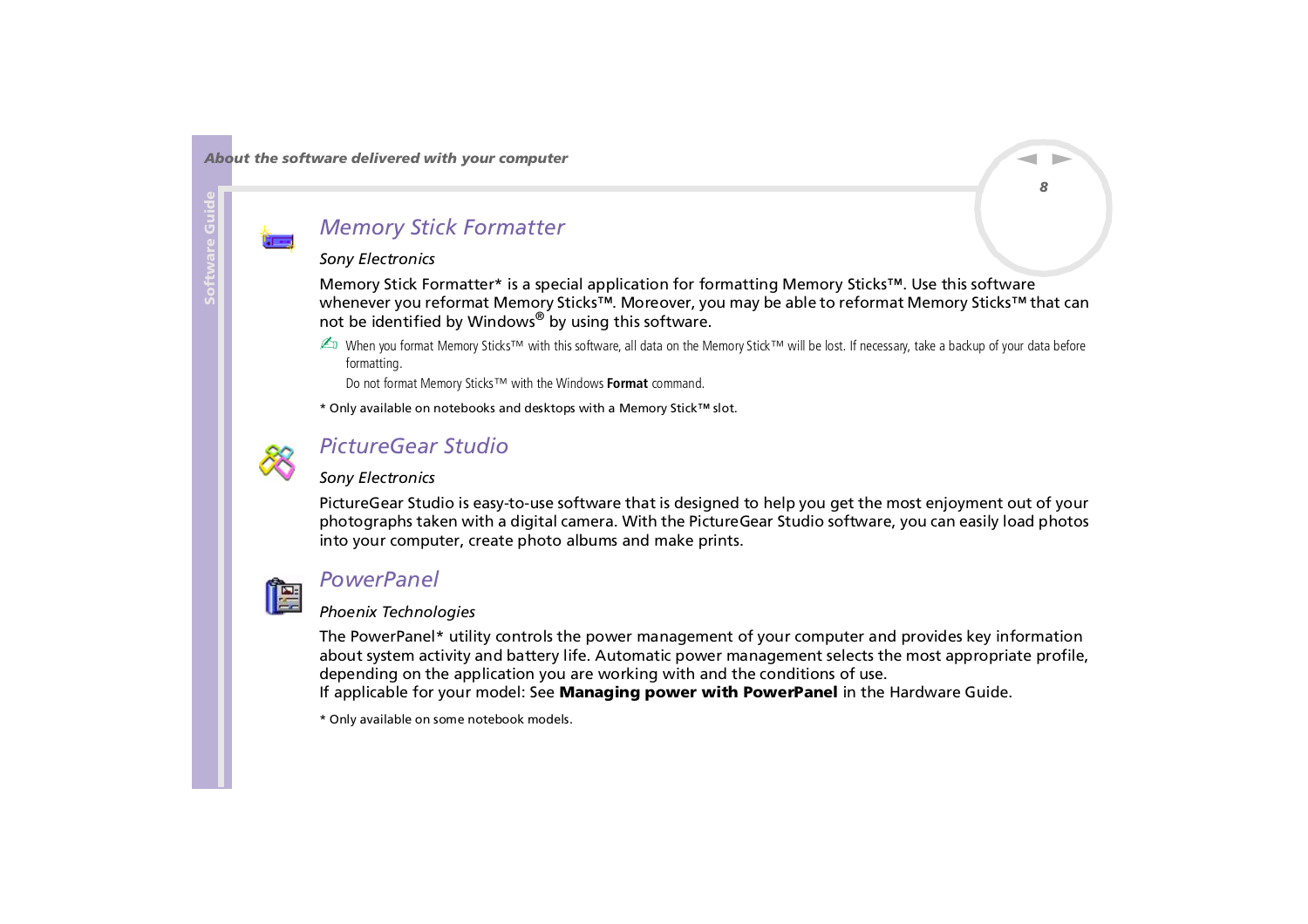## <span id="page-9-0"></span>*SonicStage*

### *Sony Electronics*

SonicStage is a software application that uses OpenMG technology, a copyright protection technology developed by Sony Corporation and designed to allow recording and playback of digital music data on a personal computer. Once the data is encrypted and recorded onto the hard disk, OpenMG technology allows it to be played back on the PC but prevents unauthorised distribution. The purpose of OpenMG technology is to create an environment in which larger quantities of high-quality music can be distributed without subsequent unauthorised distribution of the music files.

The SonicStage software encrypts and manages music files either downloaded to a personal computer by using the EMD services or adopted (or created) from your own CD or the Internet.



## *SonicStage Mastering Studio*

#### *Sony Electronics*

SonicStage Mastering Studio is an application that lets you record songs from analog records or cassette tapes into your computer, and output them to CD-R or CD-RW discs or audio files.



### *Sony Notebook Setup*

#### *Sony Electronics*

Use Sony Notebook Setup\* to consult system information, specify preferences for system behaviour, and set up a power-on password for your Sony computer.

If applicable for your model: See **Setting up your notebook with Sony Notebook Setup** in the Hardware Guide.

\* Only available on some notebook models.

 $\blacktriangleright$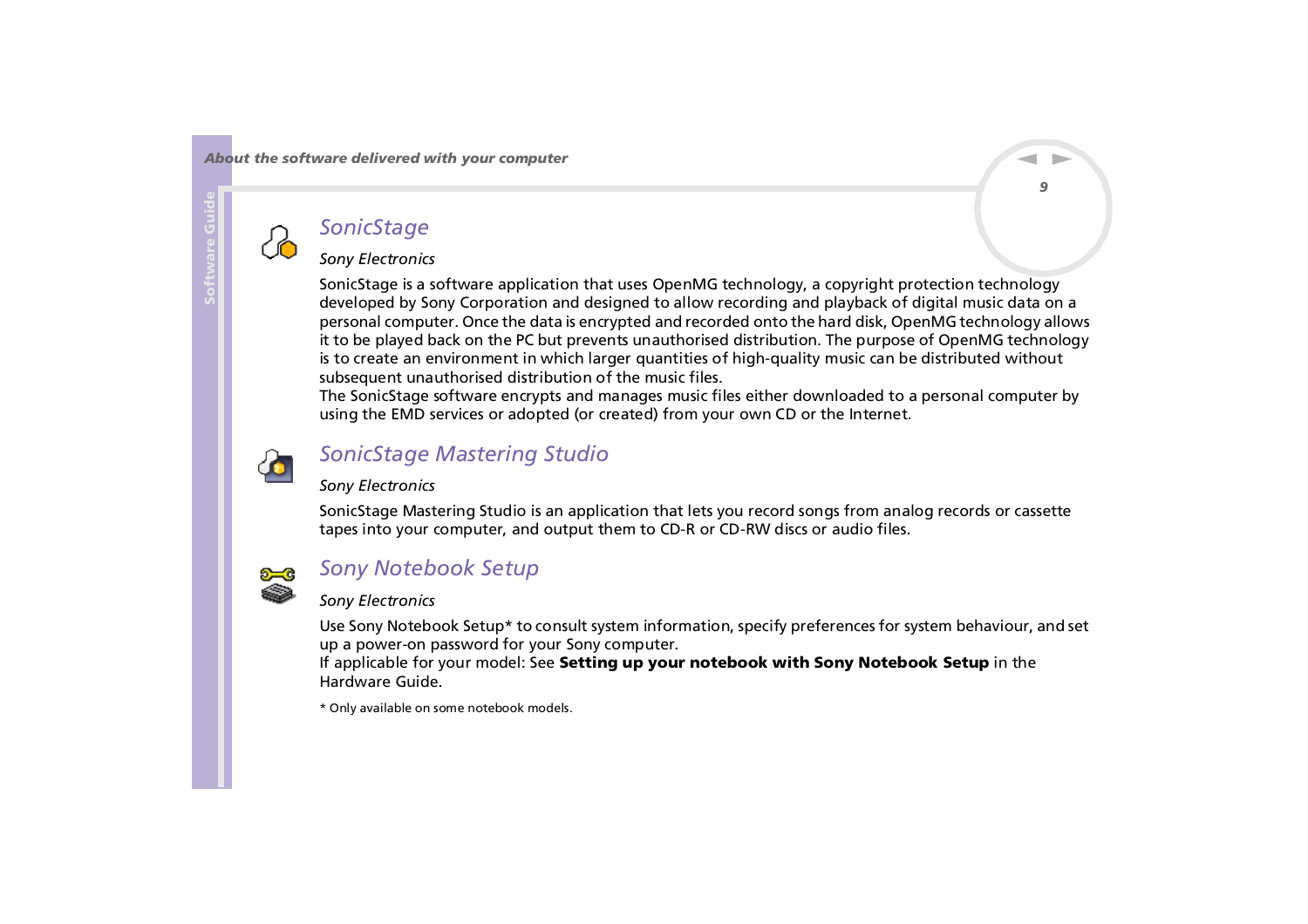<span id="page-10-0"></span>

## *Sony Style Imaging (shortcut on the desktop)*

#### *Sony Electronics*

Sony Style Imaging is an easy way to share your digital pictures and videos with family and friends. Use Sony Style Imaging with Network Smart Capture to make the most of your images and movies. When you sign up as a Sony Style Imaging member, you can store your pictures and even order prints. Go to the following website to join for FREE:

<http://www.sonystyle-imaging.com>



### *UI Design Selector*

*Sony Electronics*

You can change the window design of **Giga Pocket** with UI Design Selector. See **[Changing your windows design with the UI Design Selector program \(page](#page-33-0) 33)**.



### *VAIO Action Setup*

#### *Sony Electronics*

VAIO Action Setup\* helps you manage application settings that control hardware events on your computer. For instance, this software enables you to start your favourite software with the shortcut keys (S Keys). It manages the settings for the Shortcut keys and more. For more information, refer to the Hardware Guide.

\* Only available on some desktop models.

 $\blacktriangleright$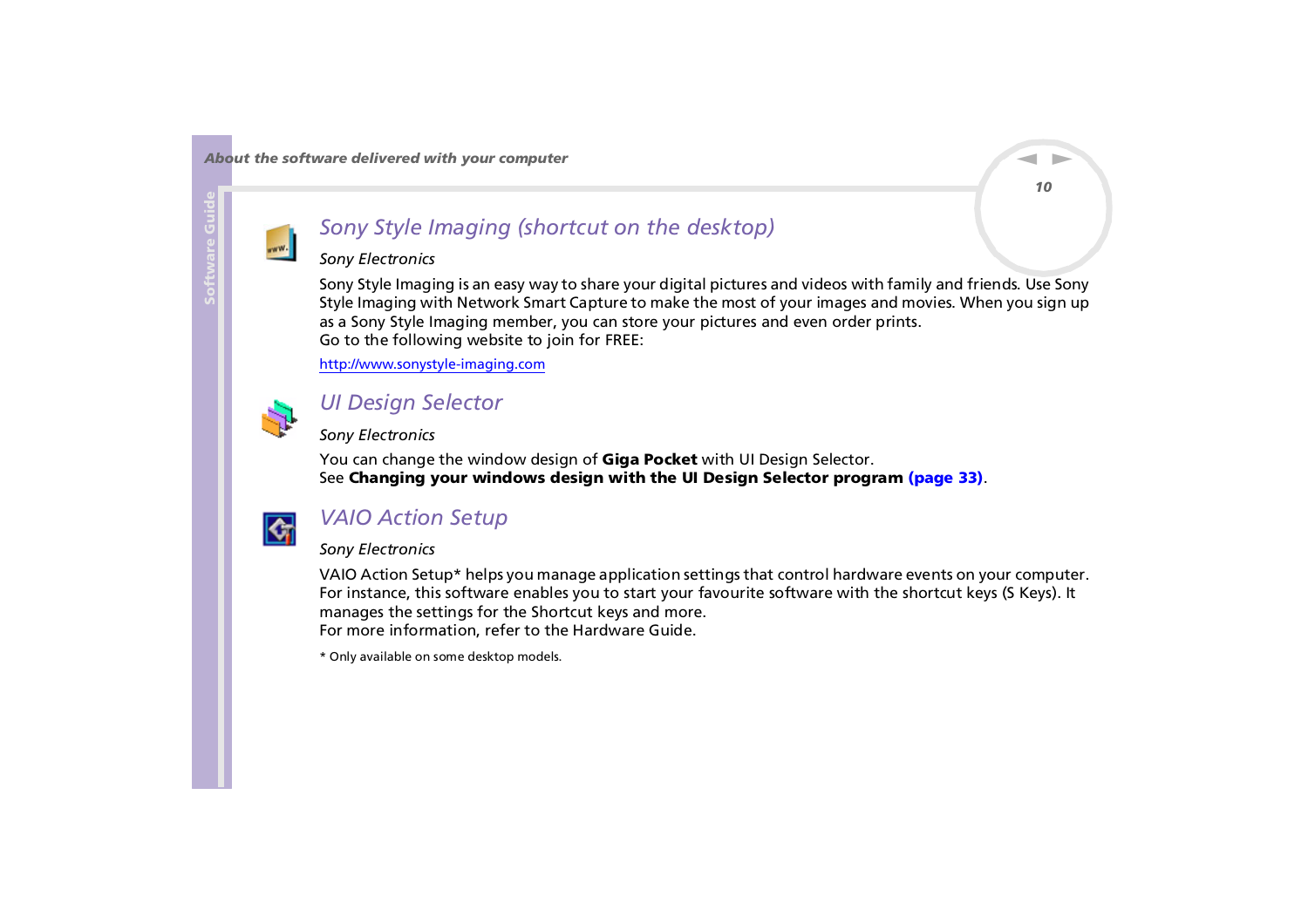### <span id="page-11-0"></span>*VAIO Edit Components 2.1*

#### *Sony Electronics Inc.*

Designed as a plug-in for Adobe® Premiere®, VAIO Edit Components includes special features to support your i.LINK™-DV devices, so you can produce superior quality home movies even after editing. Now you can control the DV device from your computer, import and edit the movie, and then export it back to the DV device.

### *VAIO Media 2.5*

#### *Sony Electronics Inc.*

VAIO Media software brings multimedia to your network, enabling you to share music, video, and still image files between your VAIO computers. You can set up one or more computers as "media client", and make them available to your VAIO computer as "media server", which store your multimedia files and make them available to the other VAIO computers on your wired or wireless network. See **[Using VAIO Media 2.5 \(page](#page-22-0) 22)**.



### *VAIO System Information*

#### *Sony Electronics*

Thanks to VAIO System Information\*, you can check the **product information** (model name, serial number, BIOS version, OS version and OS serial number) and the **system information** (CPU, clock frequency, system memory and cache memory) of your computer at all times.

\* Available on all desktops.

 $\blacktriangleright$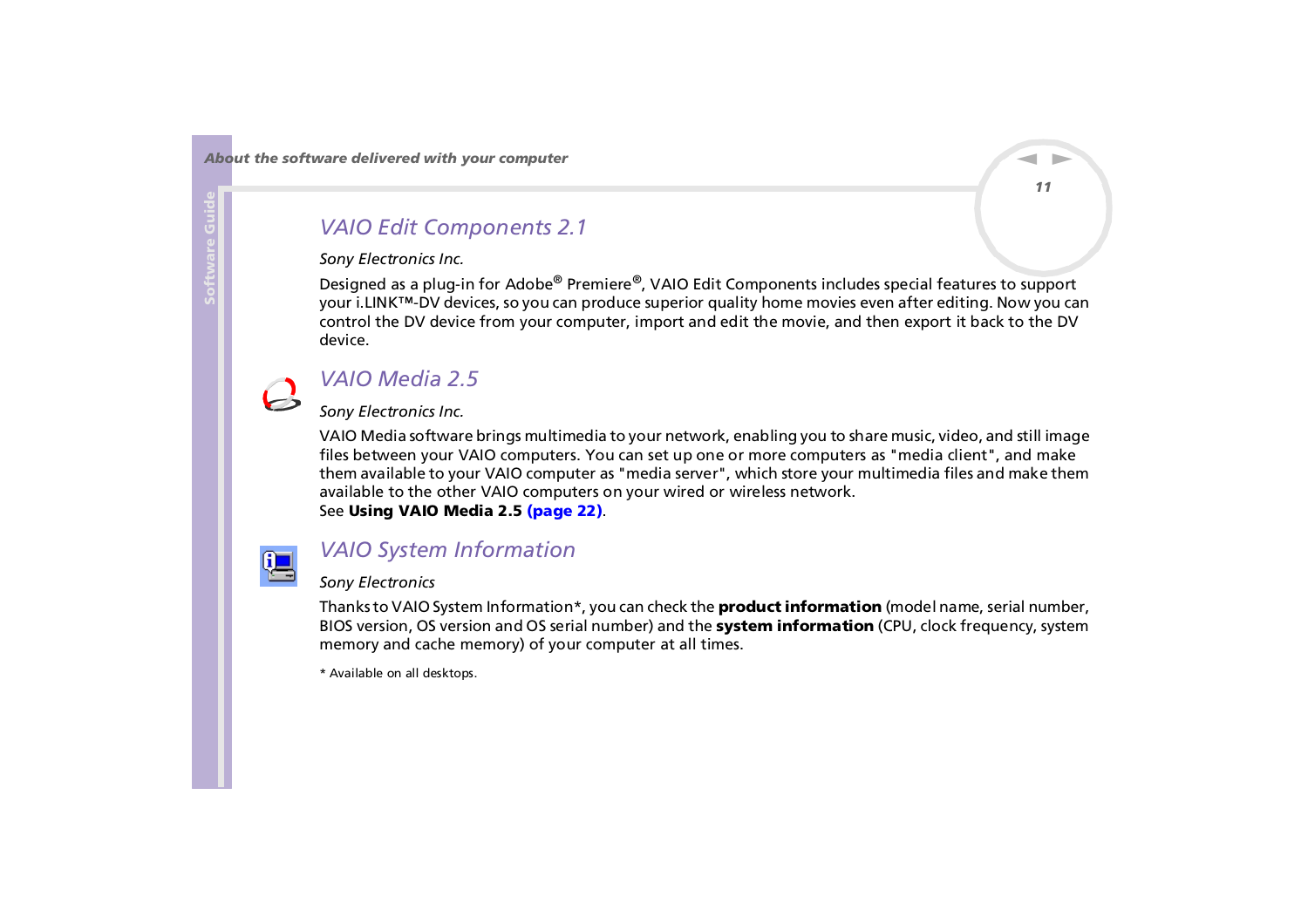<span id="page-12-0"></span>

### *VAIO Recovery and Documentation Disc*

#### *Sony Corporation*

The VAIO Recovery and Documentation Disc\* allows you to reinstall the system and the software shipped with your computer. When the bundled device drivers are corrupted or accidentally erased, you can find them on your hard disk drive (**C:\Drivers**). Reinstalling an individual device driver may correct a problem you are experiencing with your computer, without you having to recover the entire system. Moreover, on this disc you find all the manuals you need. For more information on how to use the VAIO Recovery and Documentation Disc please read the printed **Guide to Troubleshooting and Using the VAIO Recovery and Documentation Disc**.

- You can only use the VAIO Recovery and Documentation Disc on the Sony computer you purchased, and not on any other Sony PC or other manufacturer's PC.
- \* Depending on your model.

*12*

 $\blacktriangleright$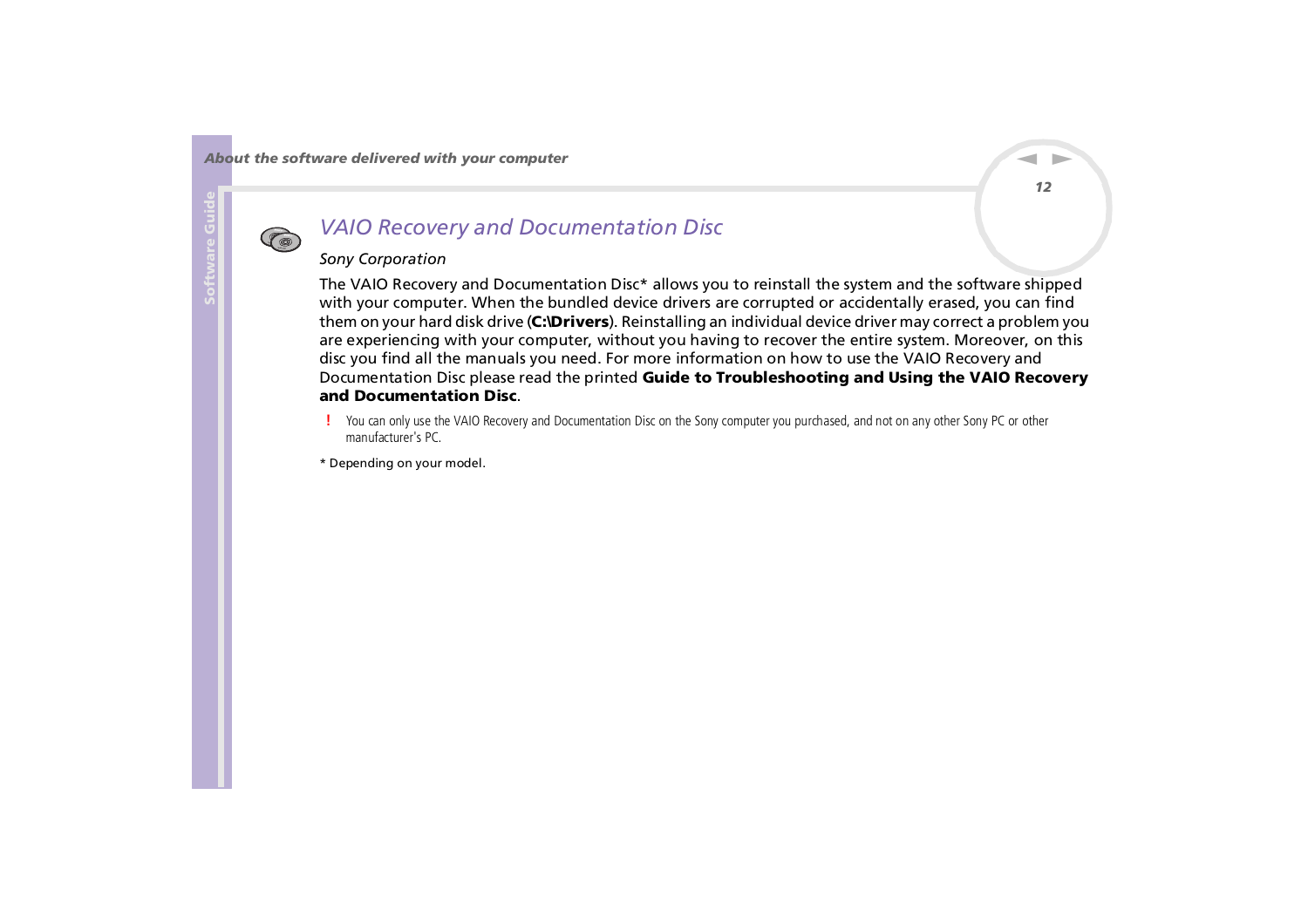<span id="page-13-1"></span>

## <span id="page-13-0"></span>*Operating system and other software*

### *Windows® XP Professional with Service Pack 1*

### *Microsoft Corporation*

Built on the proven Windows® 2000 operating system, Windows® XP Professional delivers a reliable foundation you can count on to keep your computer up and running when you need it most. Not only is the operating system more reliable, it also offers features that make it much faster and easier to recover from system problems.

From its fresh, new look to its more intuitive, task-based design, Windows® XP Professional will make your computing experience easier than it has ever been. With support for the latest security standards and enhanced Firewall protection, Windows® XP Professional also keeps your data secure and maintains your privacy.

If applicable for your model: For questions and technical assistance, go online to:

<http://support.microsoft.com/directory>



## *Windows® XP Home Edition with Service Pack 1*

#### *Microsoft Corporation*

Microsoft<sup>®</sup> Windows<sup>®</sup> XP Home Edition allows you to enjoy a new level of reliability that helps your computer stay up and running. If anything does go wrong, you can quickly roll back to the state your system was in when all was well. The new, simpler visual design lets you use your computer the way you want. If you share a computer with other users, you can each enjoy your own personal preferences because this Windows<sup>®</sup> operating system enables your computer to handle multiple activities at the same time. Windows<sup>®</sup> XP Home Edition automatically shields your computer from unauthorised access when you are on the Internet.

If applicable for your model: For questions and technical assistance, go online to:

<http://support.microsoft.com/directory>

 $\blacktriangleright$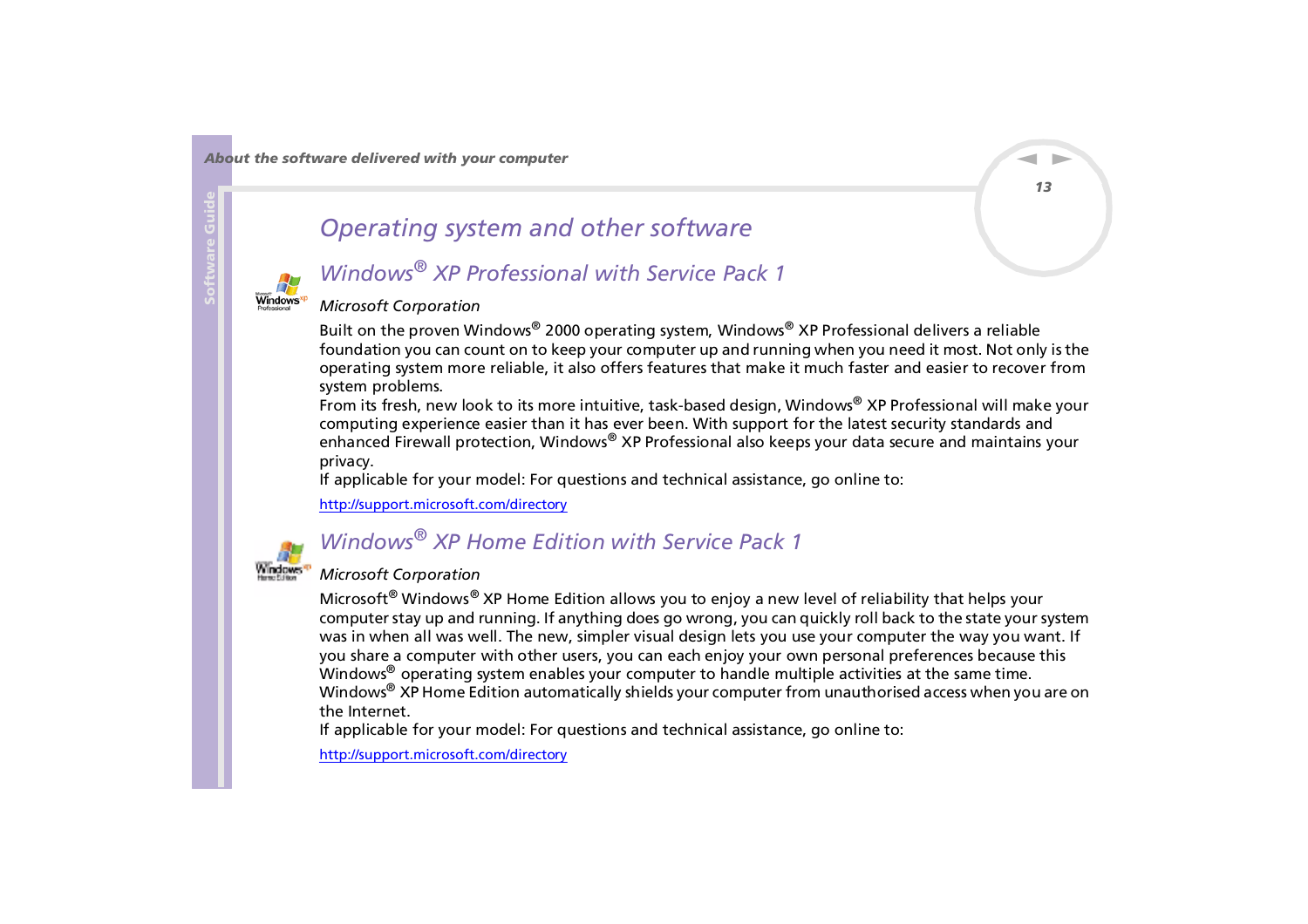

<span id="page-14-0"></span>**Software Guide**

### *Internet Explorer 6.0*

### *Microsoft Corporation*

Internet Explorer is the Microsoft Internet browser allowing you to surf the World Wide Web. The Setup Wizard configures your computer to connect automatically to your service provider. A full e-mail package enables you to send and receive mail - including attached files - across the Internet. NetMeeting, Outlook Express and Microsoft Chat are just some of the components bundled with Internet Explorer 6.0. Internet Explorer 6.0 also includes 128-bit encryption, the highest possible level of protection for all your Internet communications, including credit card use and financial transactions. A complete online tutorial helps new users become comfortable using the Internet.

For questions and technical assistance, go online to:

<http://support.microsoft.com/directory>

## *Adobe® Acrobat® Reader 5.1*

#### *Adobe Systems Incorporated*

Acrobat<sup>®</sup> Reader software allows you to view, navigate, and print electronic documents in Adobe Portable Document Format (PDF), an open file format that is intended to preserve the conformity of documents created on all major computer platforms. With Acrobat® Reader, you can open and view PDF files from within your Web browser by clicking a PDF file embedded in an HTML file. You quickly see the first page while the rest of the document is being downloaded. For questions and technical assistance, go online to:

#### <http://www.adobe.com>

 $\blacktriangleright$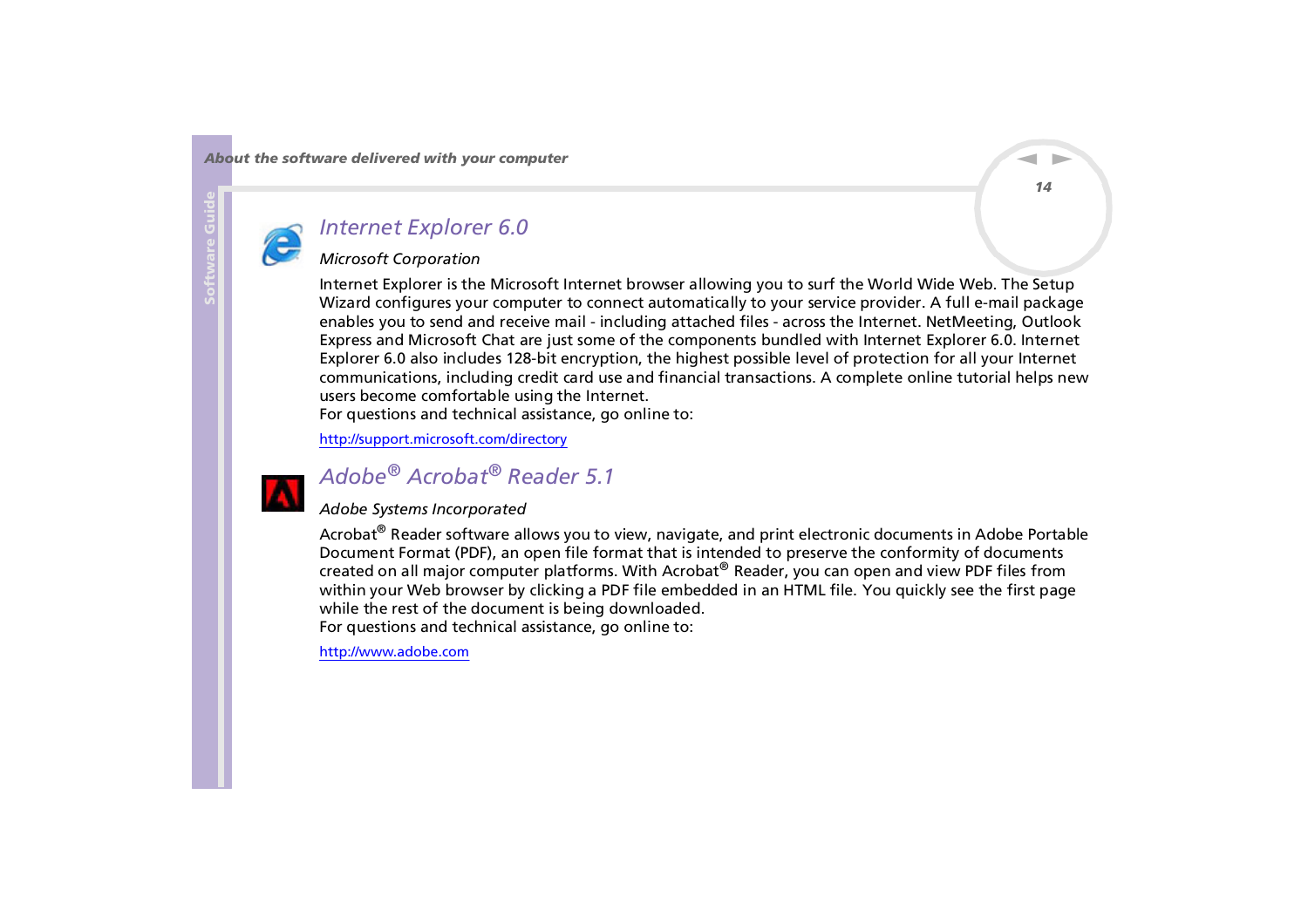## <span id="page-15-0"></span>*Adobe® Reader 6.0*

### *Adobe Systems Incorporated*

Adobe® Reader® 6.0 is free software that lets you view and print Adobe Portable Document Format (PDF) files on a variety of hardware and operating system platforms. This new version of the familiar Adobe® Acrobat® Reader provides a host of rich features that enable you to:

- □ Submit Adobe PDF forms that are created with fillable form fields in such applications as Adobe® Acrobat<sup>®</sup> 6.0 Professional and Adobe Form Designer.
- ❑ Play back a variety of embedded multimedia content, such as QuickTime and MP3 files.
- ❑ Read and organize high-fidelity eBooks.
- ❑ Activate search and accessibility capabilities built into your PDF files.
- ❑Display Adobe<sup>®</sup> Photoshop<sup>®</sup> Album slide shows and electronic cards and export images for online photo processing (online photo services vary regionally).

For questions and technical assistance, go online to:

<http://www.adobe.com>



## *Adobe® Photoshop® Elements 2.0*

### *Adobe Systems Incorporated*

Adobe<sup>®</sup> Photoshop<sup>®</sup> Elements introduces the next generation of image editing with powerful new features that offer something for every user. Delivering the broadest and most productive toolset available, Photoshop<sup>[®](http://www.adobe.com)</sup> [Elements](http://www.adobe.com) [helps](http://www.adobe.com) [you](http://www.adobe.com) [explore](http://www.adobe.com) [your](http://www.adobe.com) [creativity](http://www.adobe.com), [work](http://www.adobe.com) [at](http://www.adobe.com) [peak](http://www.adobe.com) [efficiency](http://www.adobe.com), [and](http://www.adobe.com) [achieve](http://www.adobe.com) [the](http://www.adobe.com) [highest](http://www.adobe.com) quality results across all image media.

For questions and technical assistance, go online to:

 $\blacktriangleright$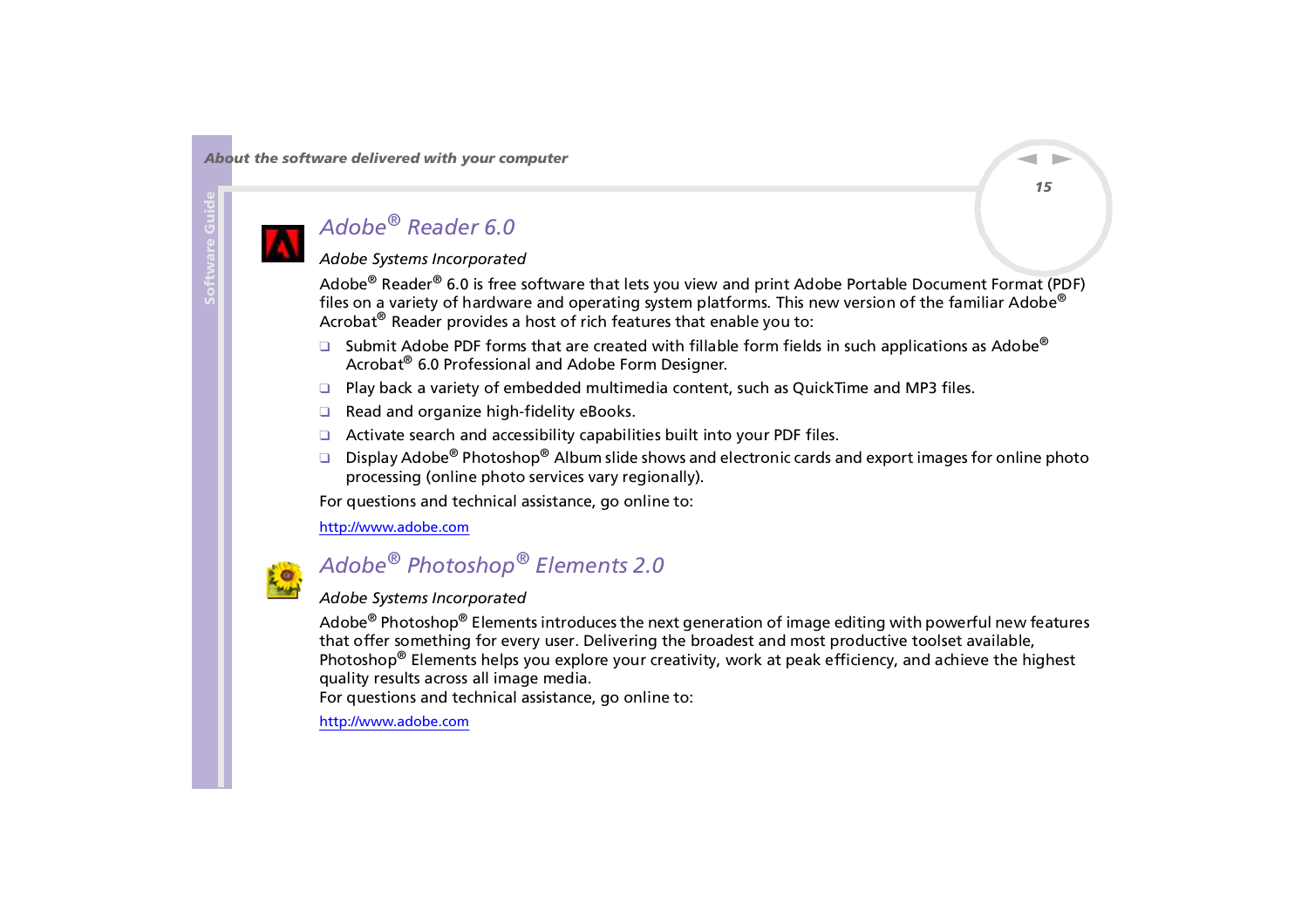<span id="page-16-0"></span>

## *Adobe® Premiere® 6.0 LE*

### *Adobe Systems Incorporated*

Complementary with DVgate Motion, Adobe® Premiere® lets you capture, record, create and edit movies with video, sound, animations, photographs, drawings, text and other material.

This stunningly simple and powerful professional video-editing tool comfortably closes the DV to Web gap. Different tools, including various effects and transitions, help you to prepare your images for editing on tape or CD-ROM.

Adobe® Premiere® combines professional video editing capabilities and high quality output in a product that is easy to use and versatile.

For questions and technical assistance, go online to:

<http://www.adobe.com>



### *Drag'n Drop CD+DVD*

### *DigiOn / Easy Systems Japan*

Drag'n Drop CD+DVD\* is designed to be the most simple software to make your own DVDs or CDs. Users can create their own audio CDs or DVDs that can be read in most PCs. You can also burn your own CDs with it. The operation is simple: select the files that you want to write, and drag and drop them into an appropriate box that corresponds to the CD or DVD format. After dropping them, simply click the arrow and the CD/DVD is created.

For questions and technical assistance, go online to:

#### <http://www.ddcd.jp/dd3e/sony/cd/>

\* Only available on some notebook and desktop models.

*16*

 $\blacktriangleright$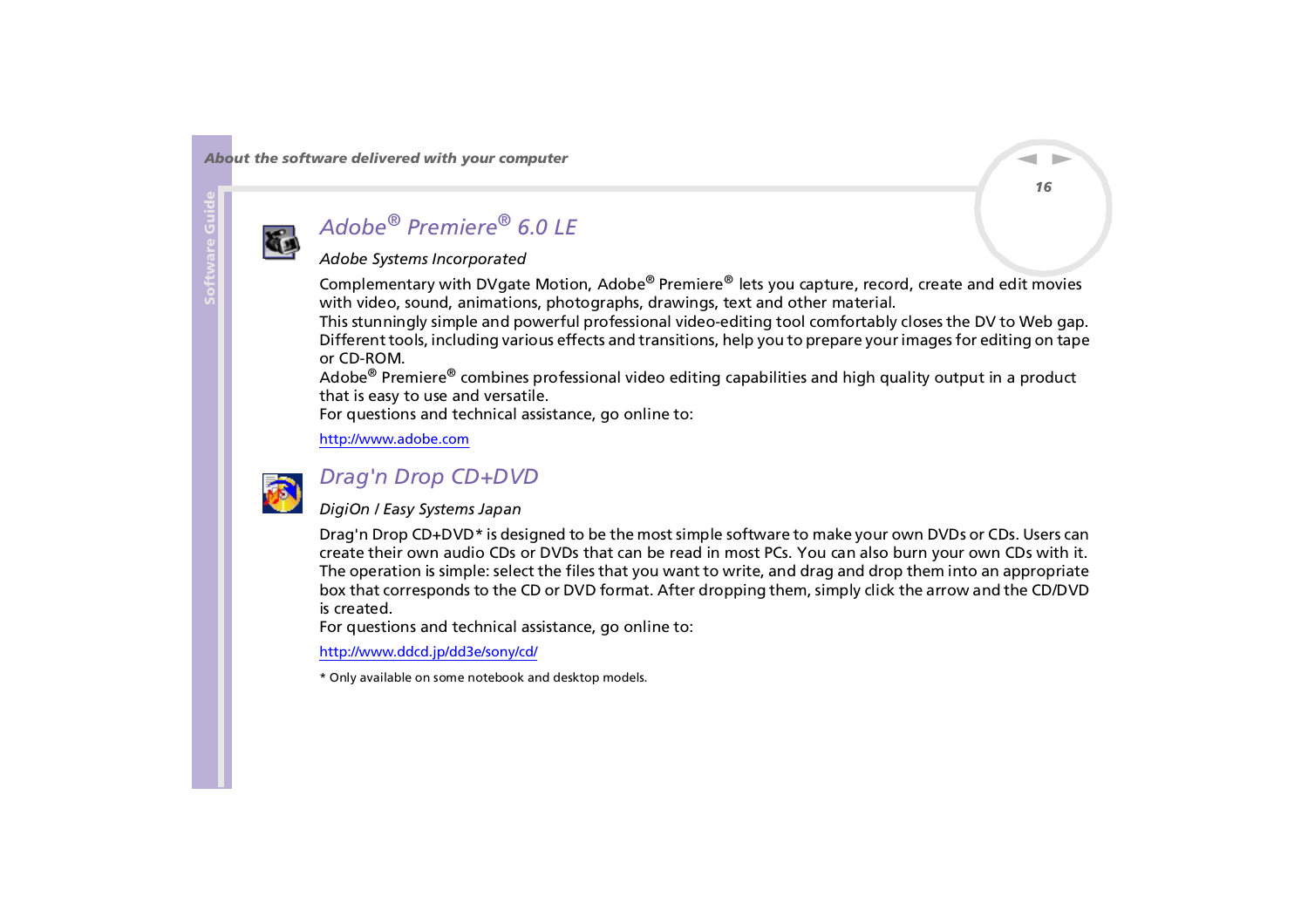<span id="page-17-0"></span>

## *Microsoft® Works*

### *Microsoft Corporation*

Microsoft® Works gives you the basic tools you need for working on your PC. Use the various components for your everyday emailing, accounting, organising and much more. The software includes an online Getting Started guide.

For more information and support, visit the website:

<http://www.works.msn.com>



### *MoodLogic*

#### *MoodLogic, Inc.*

MoodLogic organizes tracks according to tempo, genre, artist, year, song title and even by mood, like happy, romantic or mellow mood. You can then produce playlists based on moods and music styles. Furthermore:

- ❑you can pick a song and create an Instant Mix of similar songs,
- ❑automatically organize the music on your computer,
- ❑ automatically ID3 tags,
- ❑click and transfer songs and Mixes to your MP3 player or a CD\*,
- ❑tap into the MoodLogic database for the most comprehensive song data available.

For more information and support, go to the website:

<http://www.moodlogic.com>

\* You need CD burning software.

 $\blacktriangleright$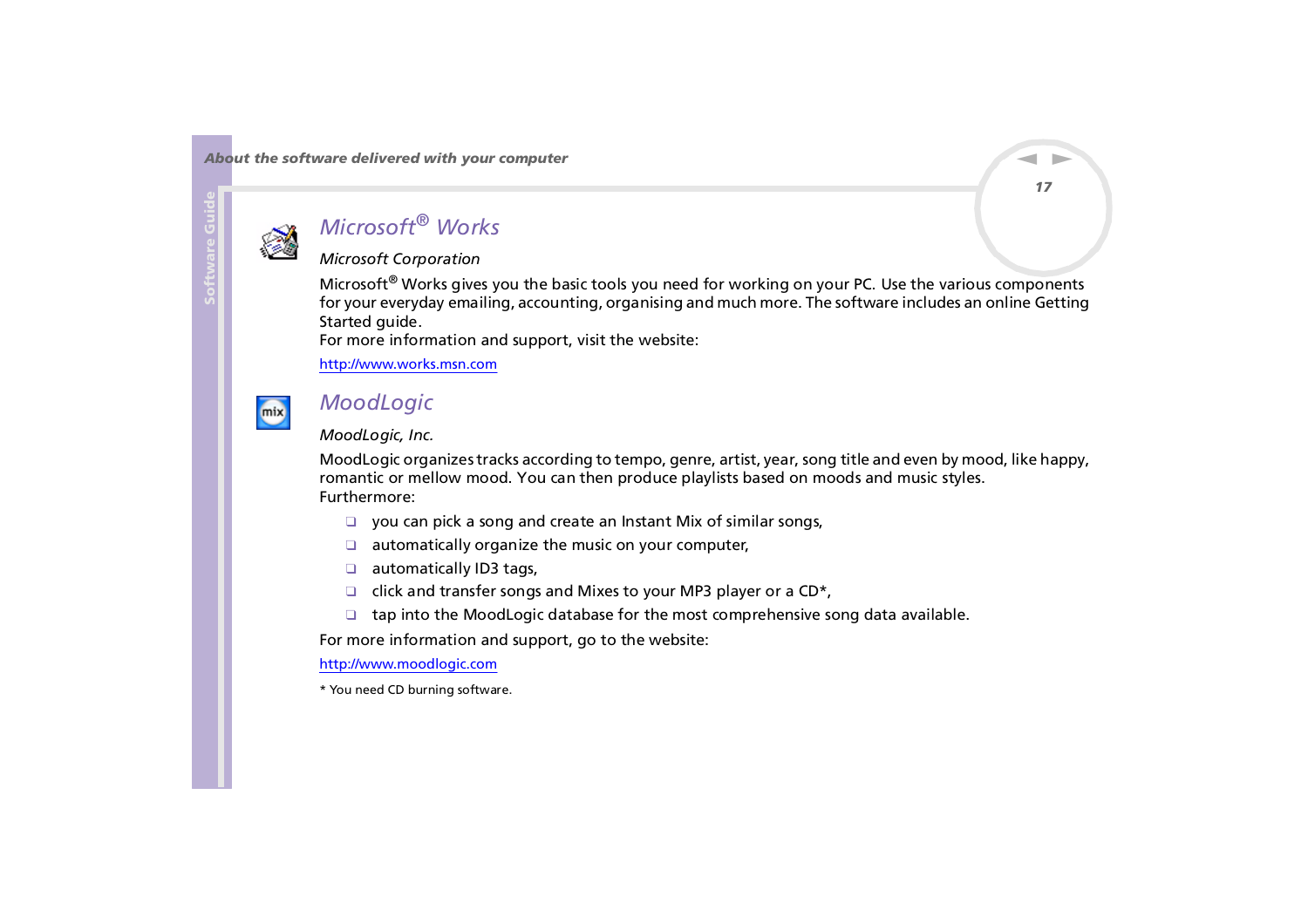<span id="page-18-0"></span>

### *PowerDVD for VAIO*

### *CyberLink Corporation*

Create, define and save DVD video profiles of your own with this CyberLink software designed for the VAIO. Based on PowerDVD XP Standard, PowerDVD XP for VAIO\* helps you customise how your DVDs are played. Enjoy a range of interactive navigation and toolbar settings as well as video/audio controls that can deliver the highest quality viewing and listening experience. For more information and support, go to the website:

<http://www.gocyberlink.com>

\* Only available on desktop models.



### *QuickTime 6.1*

*Apple*

QuickTime is the Apple technology that makes video, sound, music, 3D and virtual reality come alive for your Internet browser and Windows.

For further information, see the website at:

<http://www.apple.com/quicktime>

 $\blacktriangleright$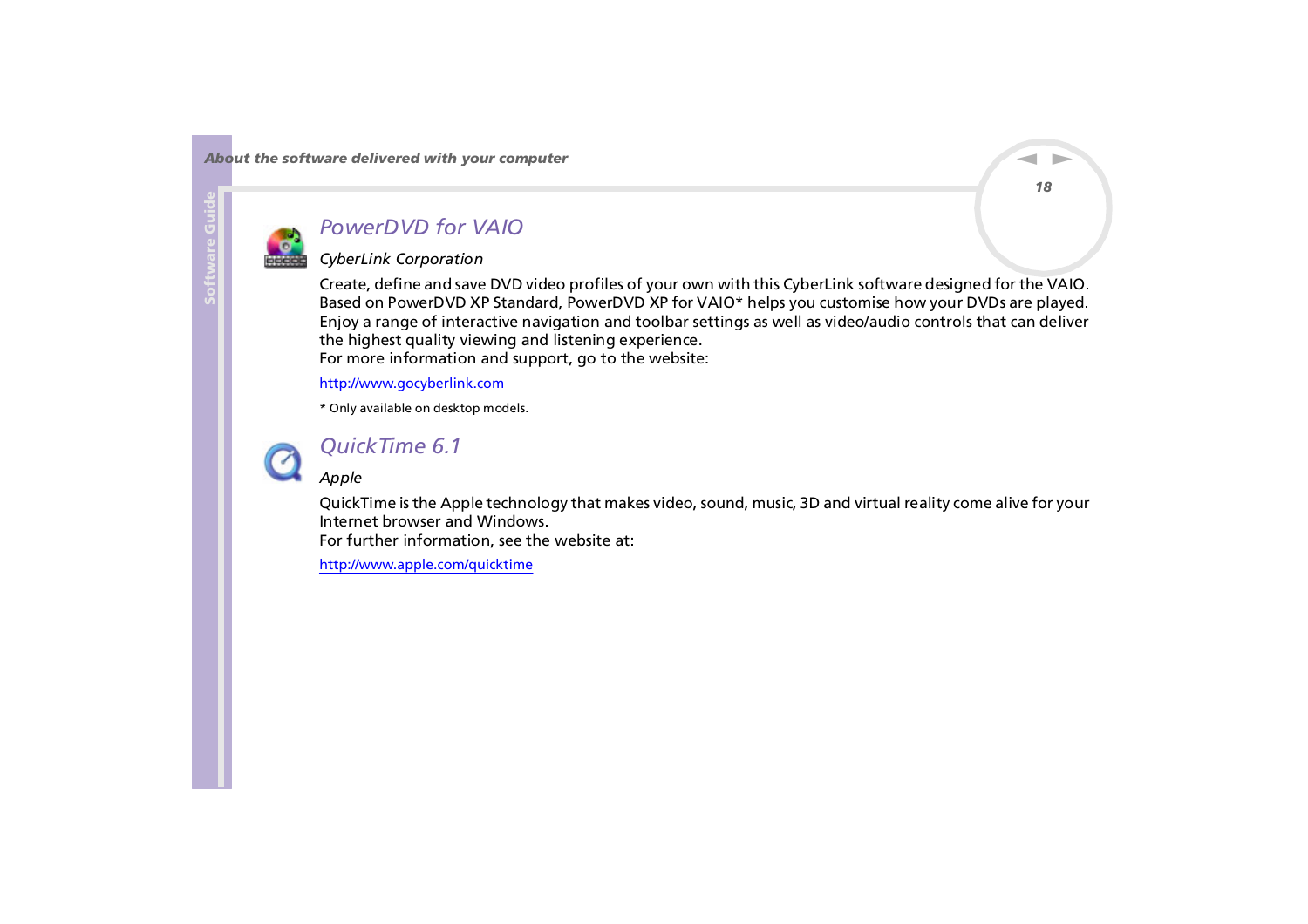<span id="page-19-0"></span>

### *RealOne Player*

#### *RealNetworks*

RealOne Player is the RealNetworks video and audio player which lets you manage all major types of media in one. Its many features allow you to access over 3000 radio stations with music, news and sports; play and save audio files and create your own audio CDs; and organise your audio and video clips locally before transferring them to portable storage devices. For further information, see the website at:

#### <http://www.real.com>



### *Norton Internet Security 2003*

#### *Symantec*

Symantec's Norton Internet Security™ 2003 provides essential protection from viruses, hackers, and privacy threats. Included are full versions of Norton AntiVirus™ and Norton™ Personal Firewall, which efficiently defend your PC from the most common Internet dangers. You also get Norton™ Spam Alert to block unwanted email, and Norton™ Parental Control to protect your children online. Ad Blocking™ stops banner and pop-up advertisements while you're browsing the web.

This software package includes a 90-day free subscription to virus definition updates. [For](http://www.apple.com/quicktime) [more](http://www.apple.com/quicktime) [information](http://www.apple.com/quicktime), [see](http://www.apple.com/quicktime) [the](http://www.apple.com/quicktime) [online](http://www.apple.com/quicktime) [help](http://www.apple.com/quicktime) [files](http://www.apple.com/quicktime) [and](http://www.apple.com/quicktime) [the](http://www.apple.com/quicktime) [website](http://www.apple.com/quicktime) [at:](http://www.apple.com/quicktime)

<http://www.symantec.com/techsupp>

 $\blacktriangleright$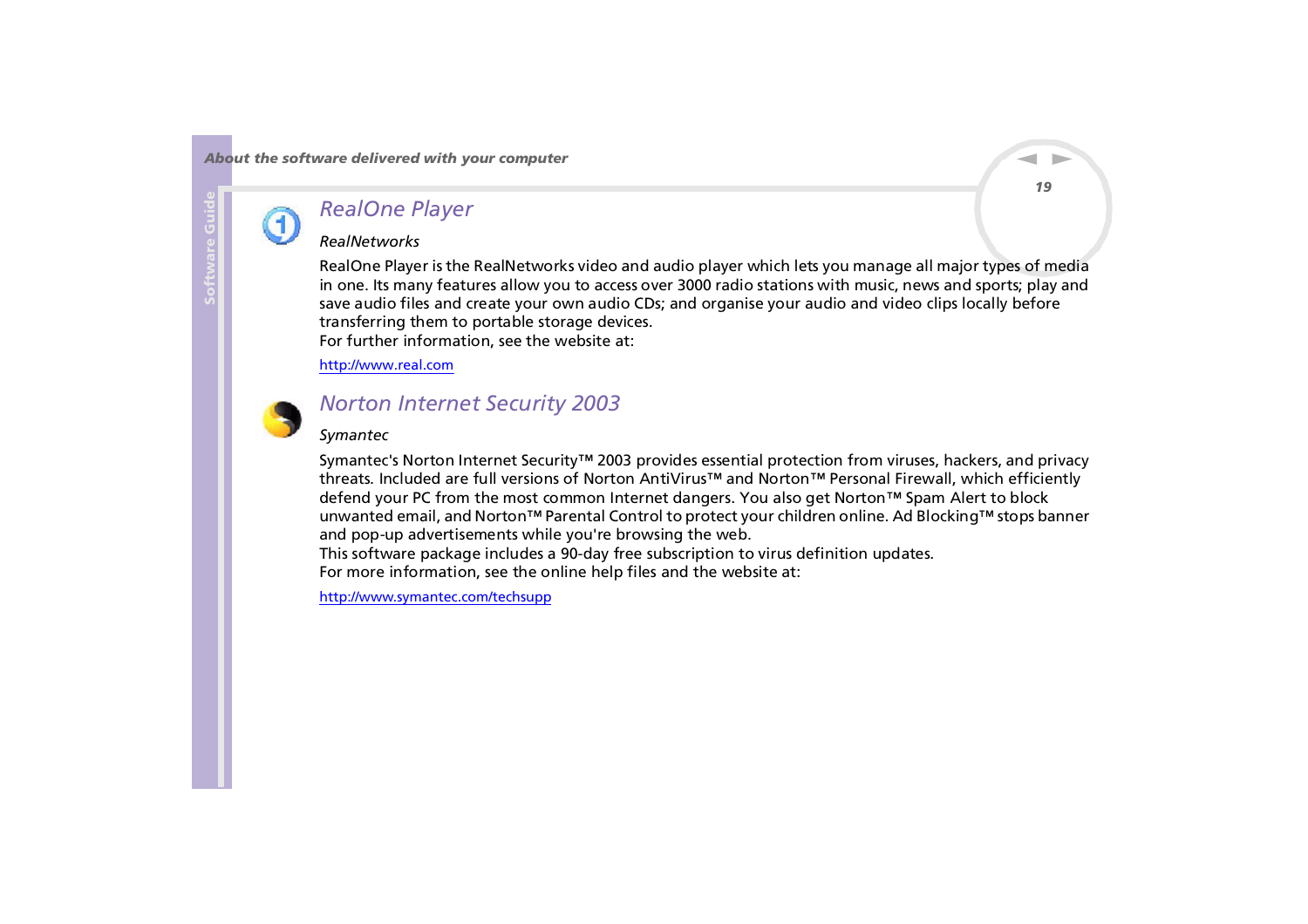<span id="page-20-0"></span>

### *Windows Media Player 9*

### *Microsoft Corporation*

Windows® Media Player 9 dramatically improves the playback experience, delivering instant-on / always-on streaming, automatically optimised for your needs. It provides a wealth of features and is faster and easier to use than ever before, putting you in control of your media. For more information, see the website at:

<http://support.microsoft.com/directory>



### *Windows Movie Maker 2*

#### *Microsoft Corporation*

Windows<sup>®</sup> Movie Maker 2 makes home movies amazingly fun. With Movie Maker 2, you can create, edit, and share your home movies right on your computer. Build your movie with a few simple drag-and-drops. Delete bad shots and include only the best scenes. Then share your movie via the Web, e-mail, or CD. Using Drag'n Drop CD+DVD / WinDVD for VAIO\* software you can even take movies you've made and turn them into DVDs. You can also save your movie back to the video tape in your camera to play back on a TV or on the camera itself.

For further information, see the website at:

#### <http://support.microsoft.com/directory>

\* Depending on your model.



## *WinDVD for VAIO*

#### *InterVideo, Inc.*

InterVideo Inc.'s WinDVD for VAIO\* is a simple-to-use DVD player. WinDVD for VAIO combines all the features you would expect to find on a standard consumer DVD player, in addition to some very advanced functionalities, full precision video decoding, a choice of user interfaces and video display options. You can

*20*

 $\blacktriangleright$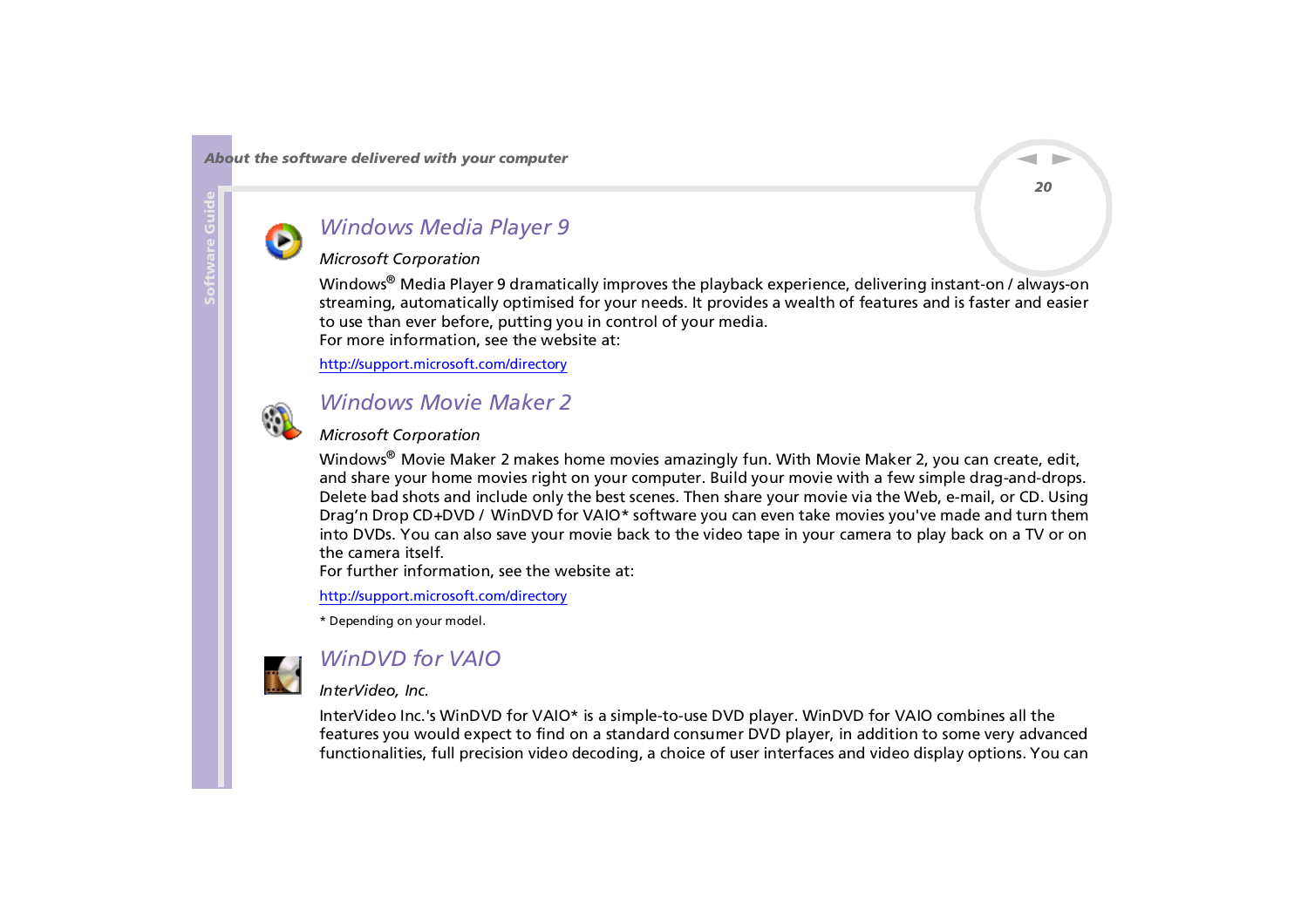<span id="page-21-0"></span>play DVD movies, interactive DVD titles, MPEG video content, video and audio CDs. WinDVD for VAIO automatically determines the type of disc in the DVD drive and uses the correct playback method. For questions and technical assistance, go online to:

<http://www.intervideo.com>

\* Only available on notebook models.

 $\blacktriangleright$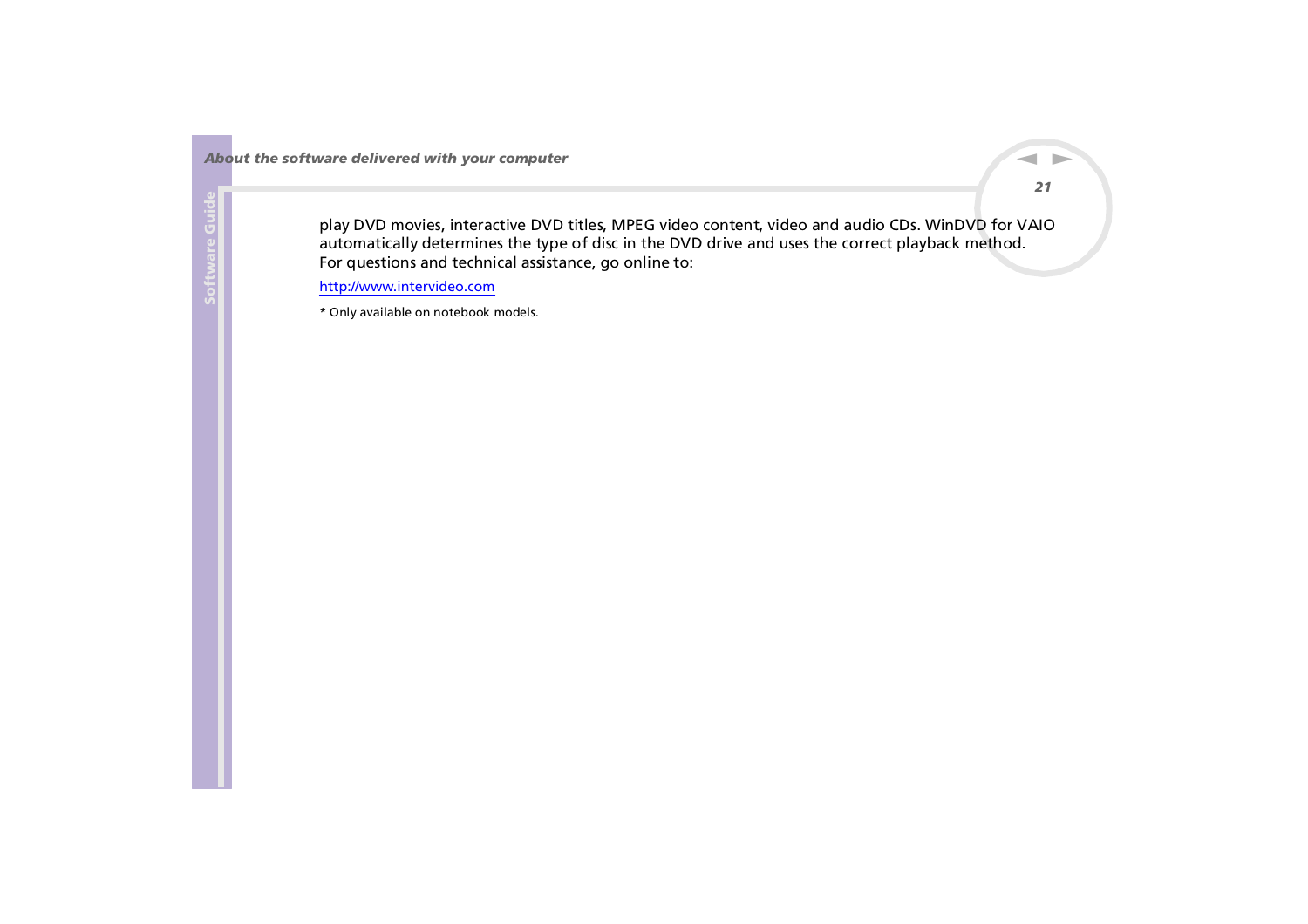# <span id="page-22-1"></span><span id="page-22-0"></span>*Using VAIO Media 2.5*

## *What is VAIO Media?*

VAIO Media is a gateway, which allows you to enjoy music, video, and photos through a home networking environment. You can access entertainment data from your VAIO computer to contents such as TV programmes, music files, or photo images, all of which are stored on any VAIO computer you designate as the server, either by cable or wireless LAN connection.

 Live TV and playback of high quality video contents will not work properly with Ethernet LAN 10 Mbps or WLAN 802.11b. You need Ethernet LAN 100 Mbps or WLAN 802.11g.

#### It allows you to:

- ❑Listen to songs registered in **SonicStage 1.5 or 1.6** playlists,
- ❑ View photos (image files) stored on the server with **PictureGear Studio PhotoCollection** or the **Photo Server Contents Manager**.
- ❑ Watch Video Capsules recorded with **Giga Pocket 5.0 or 5.5**,
- ❑ Watch live TV (only possible if you have a **computer with Giga Pocket 5.5)**.

VAIO Media 2.5 consists of:

- ❑ **[VAIO Media Setup 2.5 \(page](#page-23-1) 23)**,
- ❑ **[VAIO Media Platform 2.5 \(page](#page-23-2) 23)**,
- ❑ **[VAIO Media Redistribution 2.5 \(page](#page-25-0) 25)**,
- ❑ **VAIO Media** (**[VAIO Media Music 2.5 \(page](#page-26-1) 26) [VAIO Media Photo 2.5 \(page](#page-26-0) 26) [VAIO Media](#page-27-1)  [- Video 2.5 \(page](#page-27-1) 27)**\* - **[VAIO Media - TV 2.5 \(page](#page-27-0) 27)**\*).

\* Only for Giga Pocket models

*22*

 $\blacktriangleright$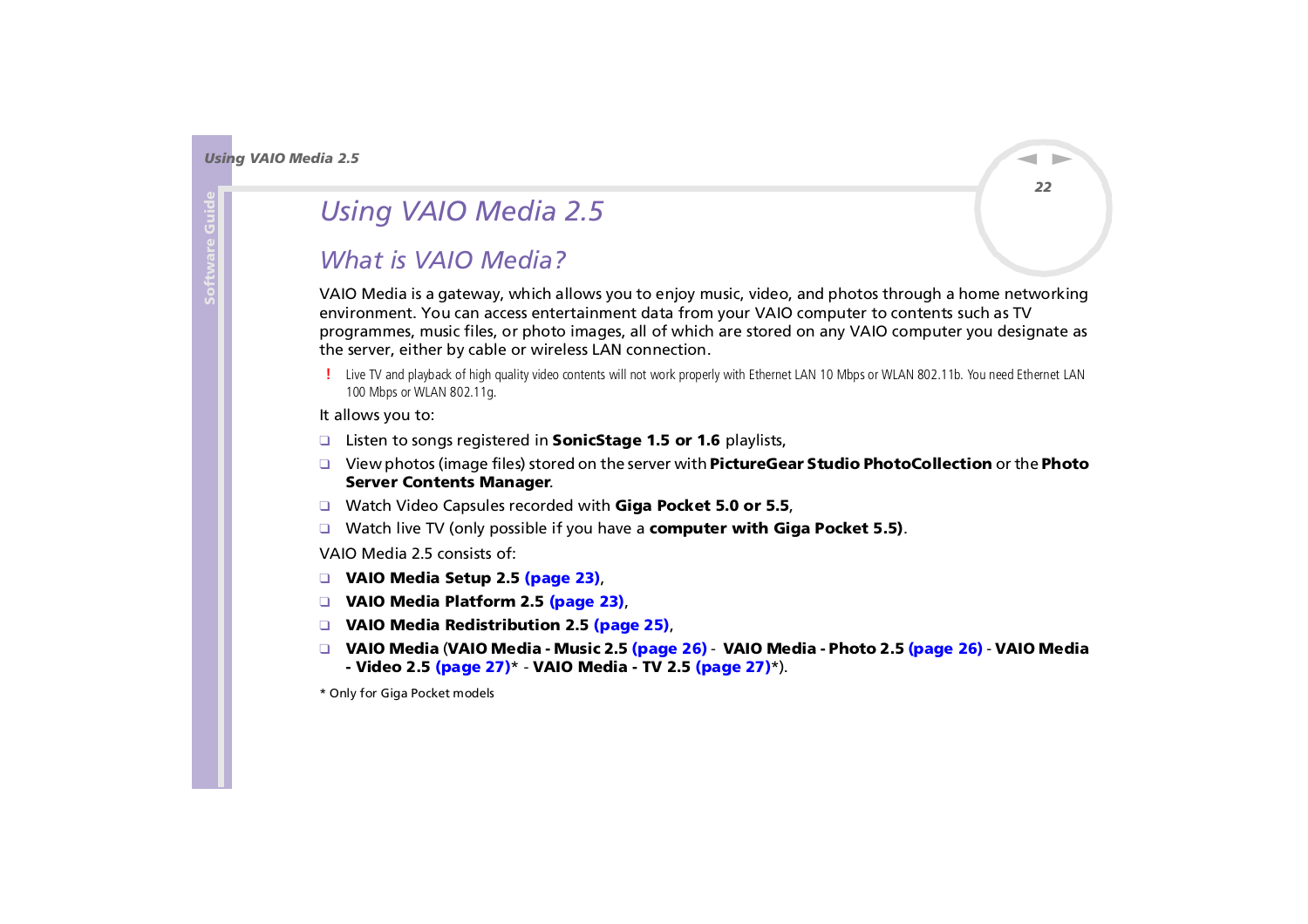- <span id="page-23-0"></span>System requirements: Windows® XP Home Edition or Windows® XP Professional.
	- VAIO Media™ supports the following network interfaces:
	- Ethernet (100 BASE-TX/10 BASE-T),
	- Wireless LAN interfaces (IEEE 802.11b or IEEE 802.11g) that are built into VAIO computers,
	- Sony Wireless LAN interface card (IEEE 802.11b or IEEE 802.11g) built into the VAIO computer.
- Please read the **Troubleshooting** section in the online help file for more information on how to resolve possible problems.

## <span id="page-23-1"></span>*VAIO Media Setup 2.5*

Before you can launch VAIO Media, proceed as follows:

- **1** Launch **VAIO Media Setup 2.5** from the desktop. A wizard appears.
- **2** With this wizard you can launch all the servers installed on your computer. If you have a notebook or a desktop **without Giga Pocket**, the **Photo** and **Music** servers are launched. If you have a desktop **with Giga Pocket**, the **Photo**, **Music** and **Video** servers are launched. When the setup is finished, a new icon is placed on the desktop.
- **3** Double-click this **VAIO Media** icon to launch VAIO Media.

## <span id="page-23-2"></span>*VAIO Media Platform 2.5*

VAIO Media Platform is a software module that provides the individual server software programs with certain basic functions. VAIO Media Platform is required for the use of the server software programs.

**VAIO Media Platform** includes VAIO Media Console, the central control software.

**VAIO Media Console** is a software tool that enables you to start and stop the individual server software programs and to register and delete devices that are permitted to access the server.

Before attempting to access server programs from VAIO Media, start the individual server programs by using VAIO Media Console on the server computer.

 $\blacktriangleright$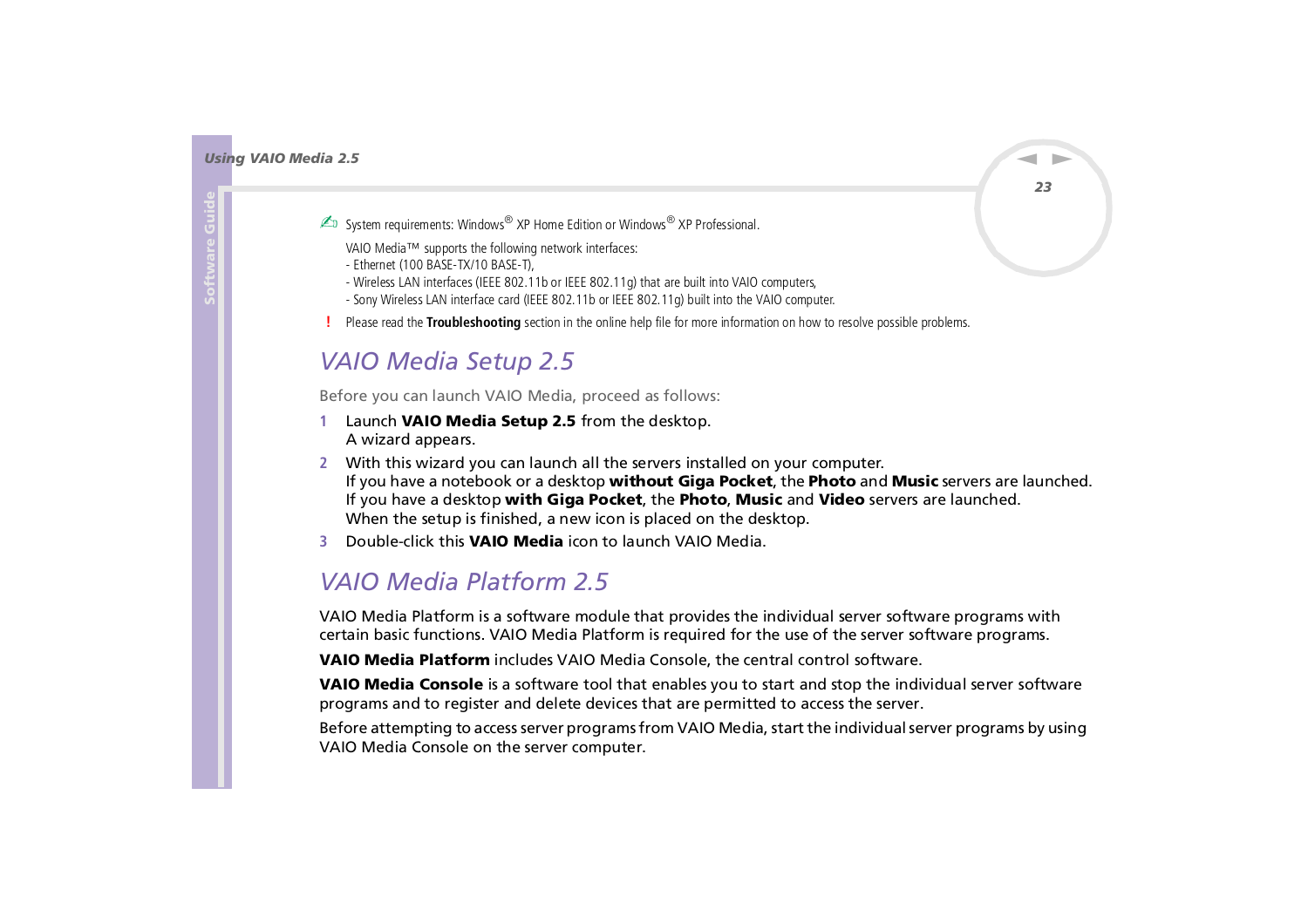#### <span id="page-24-0"></span>If you want to register a client on the server, please refer to the section **Preparing your Network for use with VAIO Media** in the online help file. It shows you step by step how to register a client.

tis strongly recommended that you use server software only when the server computer is not connected to the Internet or is connected to the Internet through a router.

When connecting to the Internet through a router, configure the router to prevent unauthorized accesses from outside your local network. For more information about configuring your router, refer to the manual that came with the router.

If you connect to the Internet through some router configurations, some software programs that require global IP addresses may not work properly. Installing routers may not be permitted by some of the Internet service providers. For more information, consult your provider.

By default, the server software programs do not permit access from other devices on your network. To access the server from other devices on your network, turn on access for those devices, and, if necessary, register the devices.

If the **Internet Connection Firewall (ICF)** feature of Windows® XP is enabled or if you are using other software that has personal firewall functions, the server software programs may not work properly. Disable firewall functions for network connections that are not directly connecting to the Internet.

To enable or disable ICF, proceed as follows:

1. Click **Start** and select **Control Panel**.

2. Double-click the **Network Connections** icon.

3. Select the Dial-up, LAN or High-Speed Internet connection that you want to protect, and then, under **Network Tasks**, click **Change settings of this connection**.

4. On the **Advanced** tab, **under Internet Connection Firewall**, select one of the following:

- To enable Internet Connection Firewall select the **Protect my computer and network by limiting or preventing access to this computer from the Internet**.

- To disable Internet Connection Firewall, clear the checkbox.

In some situations, the server may not be found by VAIO Media or other devices on your network, even if the individual server software programs are working properly. If this occurs, restart the server software by using the VAIO Media Console. If the problem persists, restart the server computer. If the problem still occurs, restart the client software or the computer.

In compliance with the terms and conditions of the End-User License Agreement for Windows® XP, you may permit a maximum of five (5) computer (for Windows<sup>®</sup> XP Home Edition) or ten (10) computers (for Windows® XP Professional) or other electronic devices to connect to the computer to utilize the services of the product exclusively for file and print services, Internet Information Services, and remote access (including connection sharing and telephony services).

 $\blacktriangleright$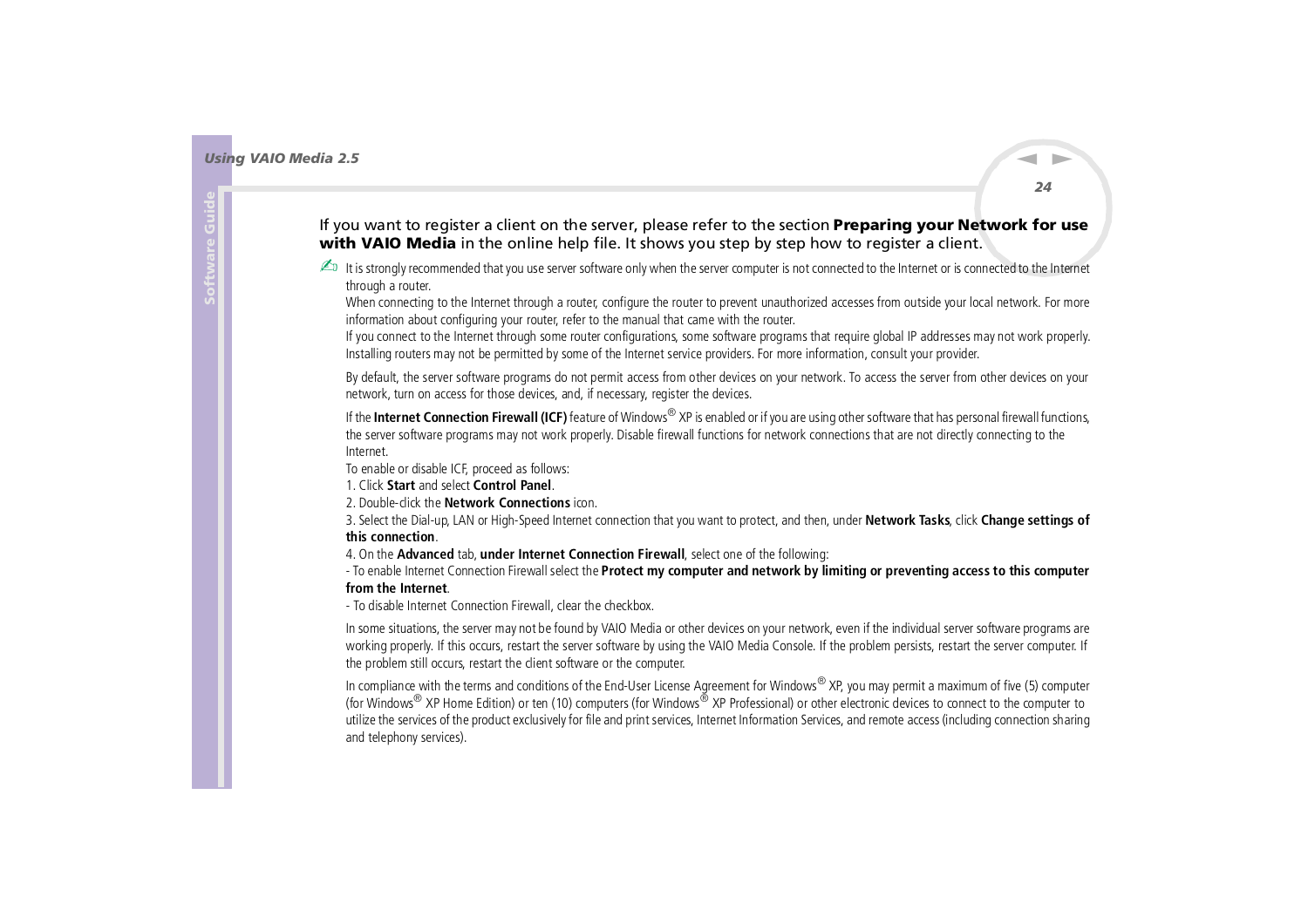## <span id="page-25-1"></span><span id="page-25-0"></span>*VAIO Media Redistribution 2.5*

You can watch the photos and video or listen to the music stored on the server computer. To be able to do this, you need to install the VAIO Media Installer on the client computer. This is only necessary when you have a VAIO computer without VAIO Media 2.5 pre-installed.

To install the VAIO Media Installer, proceed as follows:

- **1**Close all running applications.
- **2**Click **Start**, **All Programs** and select **VAIO Media**.
- **3**Click **Install VAIO Media to other VAIO PCs**.
- **4** Click the **Get Installer** button in the middle of the page. A dialogue box appears.
- **5** Click the **Save** button. The **Save As** screen appears.
- **6**Specify where you want to save the installer.
- **7** Click the **Save** button. The installer is saved in the specified location.
- **8**Copy the saved installer to a CD-R, Memory Stick™ or another media.
- **9**Install the saved installer on the client computer by double-clicking the **VM25Inst.exe**.
- **10** Before running VAIO Media and accessing music, photos and video recordings from other computers, you must first register those computers on the computer where VAIO Media is installed.
- Log on as a user with administrator privileges.
- If you attempt to run the Installer while logged on to a restricted account, you will get an error message and the installation will not complete. In that case, first log off, and then log on again as a user with administrator privileges and repeat the installation.
- Do not run the Installer over a network.

*25*

 $\blacktriangleright$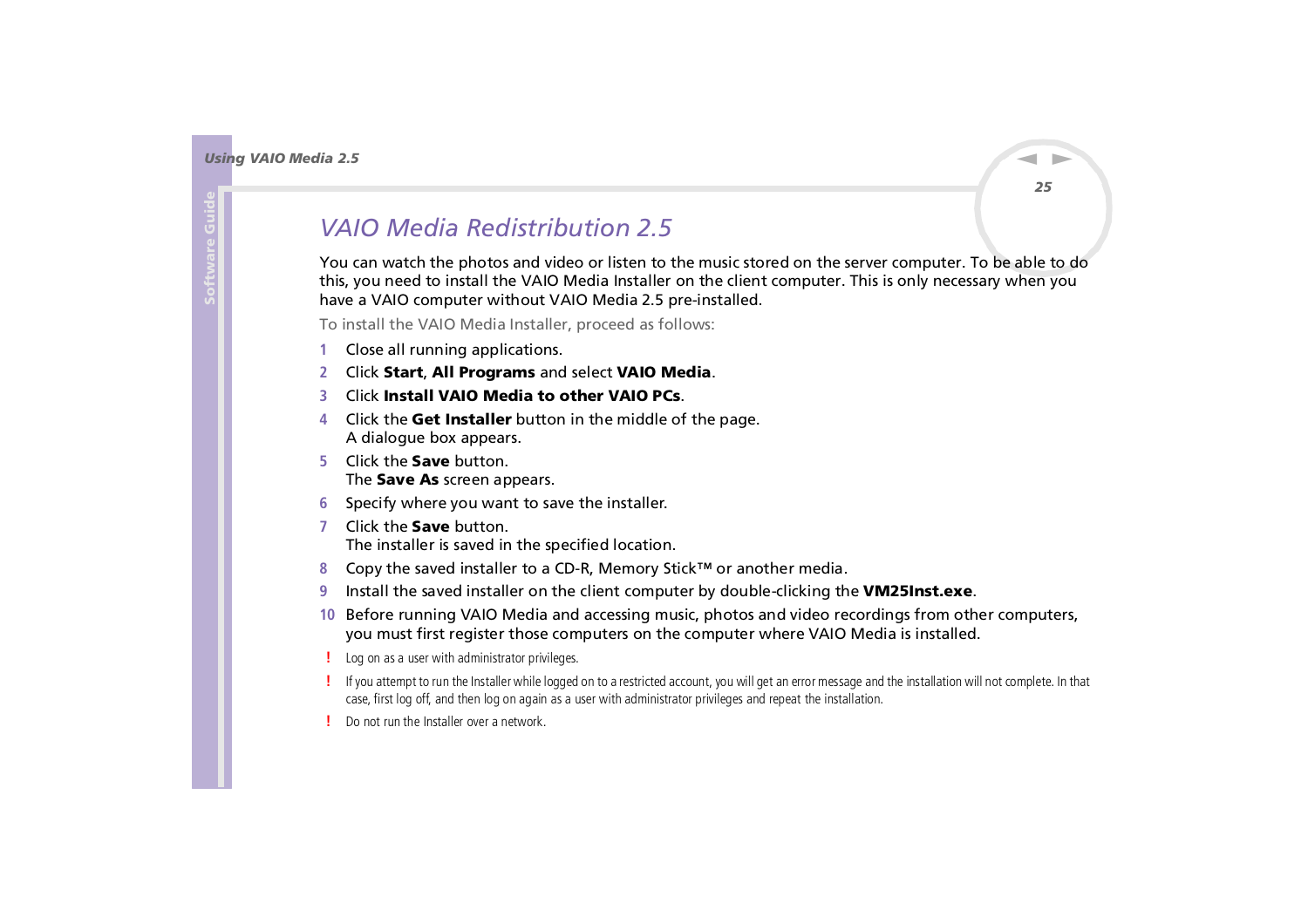## <span id="page-26-2"></span>*VAIO Media 2.5*

### <span id="page-26-1"></span>*VAIO Media - Music 2.5*

Enjoy music, anywhere in your home!

You can enjoy listening to music files managed by SonicStage\* that are stored on any VAIO computer you designate as the server. Use your client VAIO computer such as a notebook and play your favourite songs! You can also skip, rewind, fast-forward, repeat play, and shuffle play your music, just like you would with a standard audio system.

\* VAIO Media Music Server supports ATRAC3, ATRAC3Plus,WAVE and MP3 formats.

Before you can play music with VAIO Media, you need to:

- ❑ Have SonicStage 1.6 installed on the server computer.
- ❑ Create a playlist with SonicStage: record songs from an existing audio CD or transfer songs from an external device, such as a Network Walkman.
- for If you want more information on **playing music with VAIO Media** please refer to the online help files.

### <span id="page-26-0"></span>*VAIO Media - Photo 2.5*

With a client VAIO computer such as a notebook, you can enjoy viewing photos\* registered in your Photo Server. To register your photos, please refer to the VAIO Media help file. You can also enjoy a photo slideshow by yourself or with your family and friends with just one click. You can even set background music using the playlists created in the VAIO Media Music Server.

\* Compatible formats: JPEG, BMP, GIF, TIFF, PNG.

*26*

 $\blacktriangleright$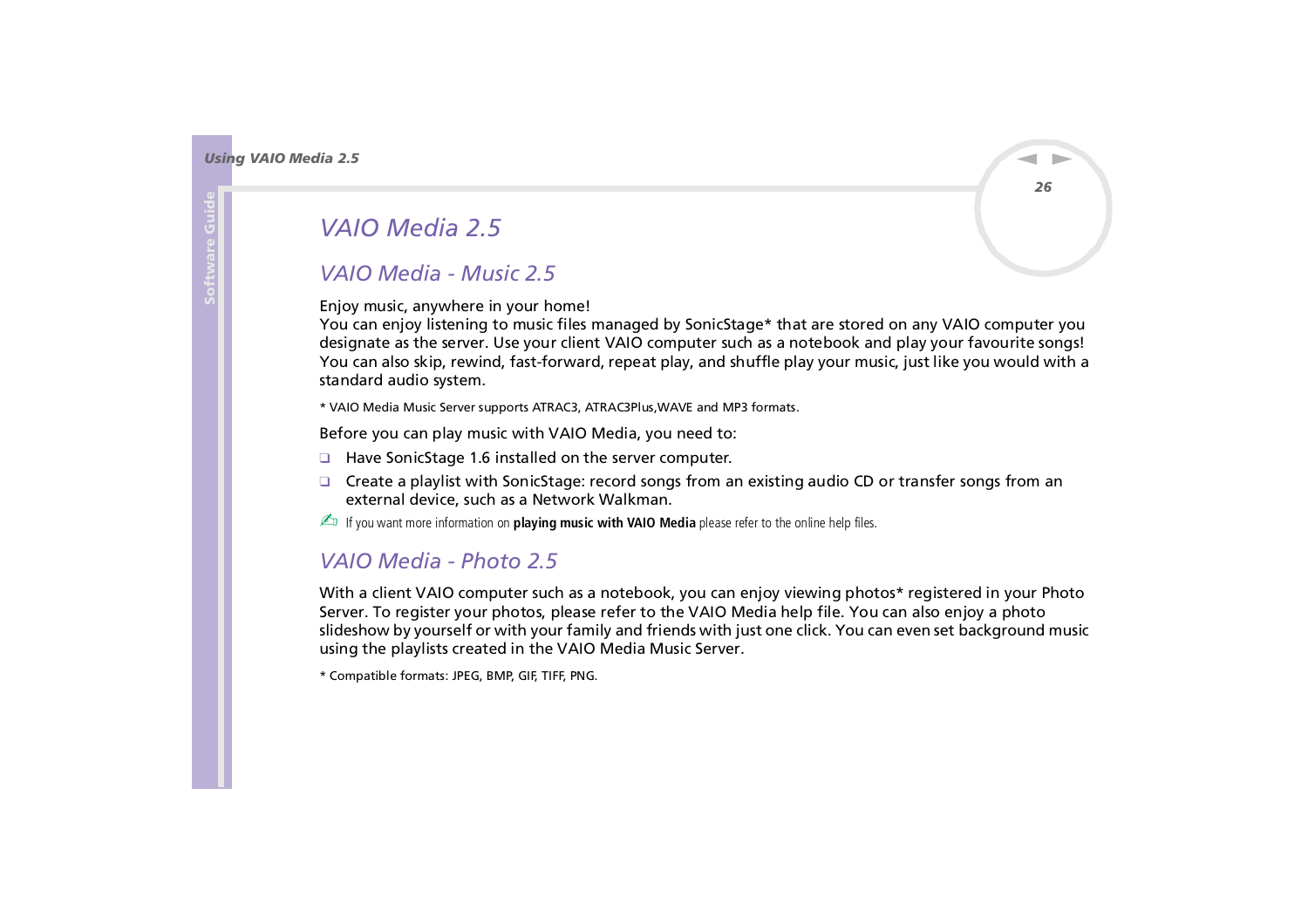$\blacktriangleright$ 

 $\lhd$ 

<span id="page-27-2"></span>fou want more information on **viewing photos with VAIO Media** please refer to the online help files.

You can use the **PictureGear Studio Photo Server Contents Manager** to view photos (image files) stored on the Photo server with VAIO Media. You can even view photos that are stored on another computer via a network.

To open the help file, proceed as follows: On the **Start** menu, point to **All Programs**, **PictureGear Studio**, **Photo Server**, and then click **Photo Server Contents Manager Help**.

### <span id="page-27-1"></span>*VAIO Media - Video 2.5*

VAIO Media allows you to watch the TV programmes that you have recorded on any VAIO computer you designate as the server with a built-in Giga Pocket Personal Video Recorder\*. By selecting the **VIDEO** command with a client VAIO computer such as a notebook, VAIO Media will show a list of recorded files that is stored on the server. With one click you will be able to watch what you want, from anywhere in your home.

\* Available on some VAIO computer models, not on notebooks.

▲ In order to play MPEG2 video using VAIO Media, it is required to have MPEG2 decoder software pre-installed on your VAIO computer.

### <span id="page-27-0"></span>*VAIO Media - TV 2.5*

The live TV function in VAIO Media uses the VAIO Media Video Server to stream live TV from a Giga Pocket computer. Not only can you watch TV programmes on your computer, but also on another computer over a network. Please read the online help file on how to watch TV programmes.

 $\triangle$  The Low Load TV quality setting is not supported. If you choose this setting you will not be able to connect to the server.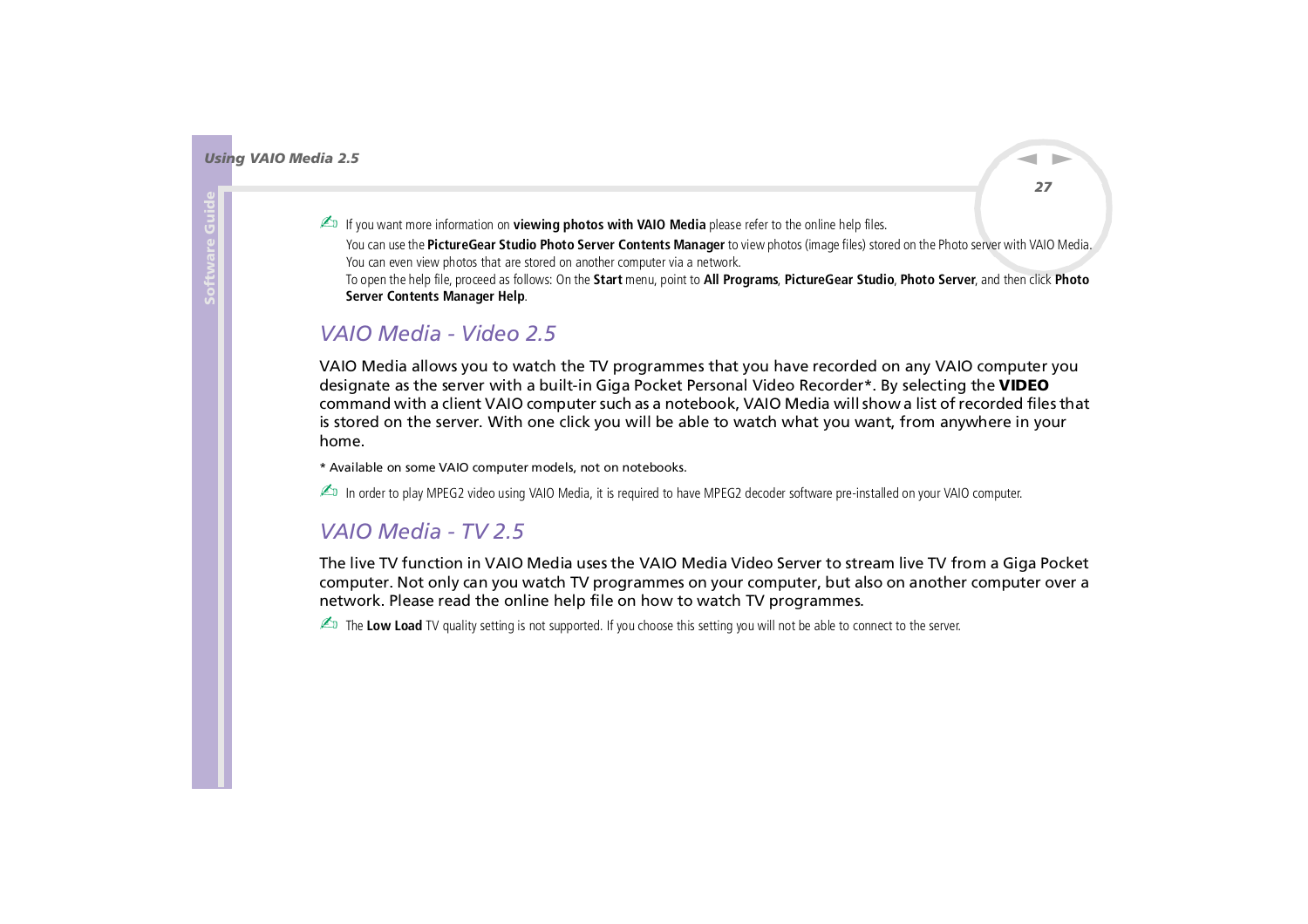## <span id="page-28-0"></span>*Customising your computer*

The following sections briefly describe how to change the main settings of your computer. Among other things, you will learn how to prepare your modem for use, how to use and customise the look of your Sony software and utilities, etc.

- ❑[Setting up your language with Windows® XP Professional \(page](#page-29-1) 29)
- ❑[Configuring your modem \(page](#page-31-0) 31)
- ❑[Changing your windows design with the UI Design Selector program \(page](#page-33-0) 33)
- ❑[Setting a Sony wallpaper \(page](#page-34-0) 34)

 $\blacktriangleright$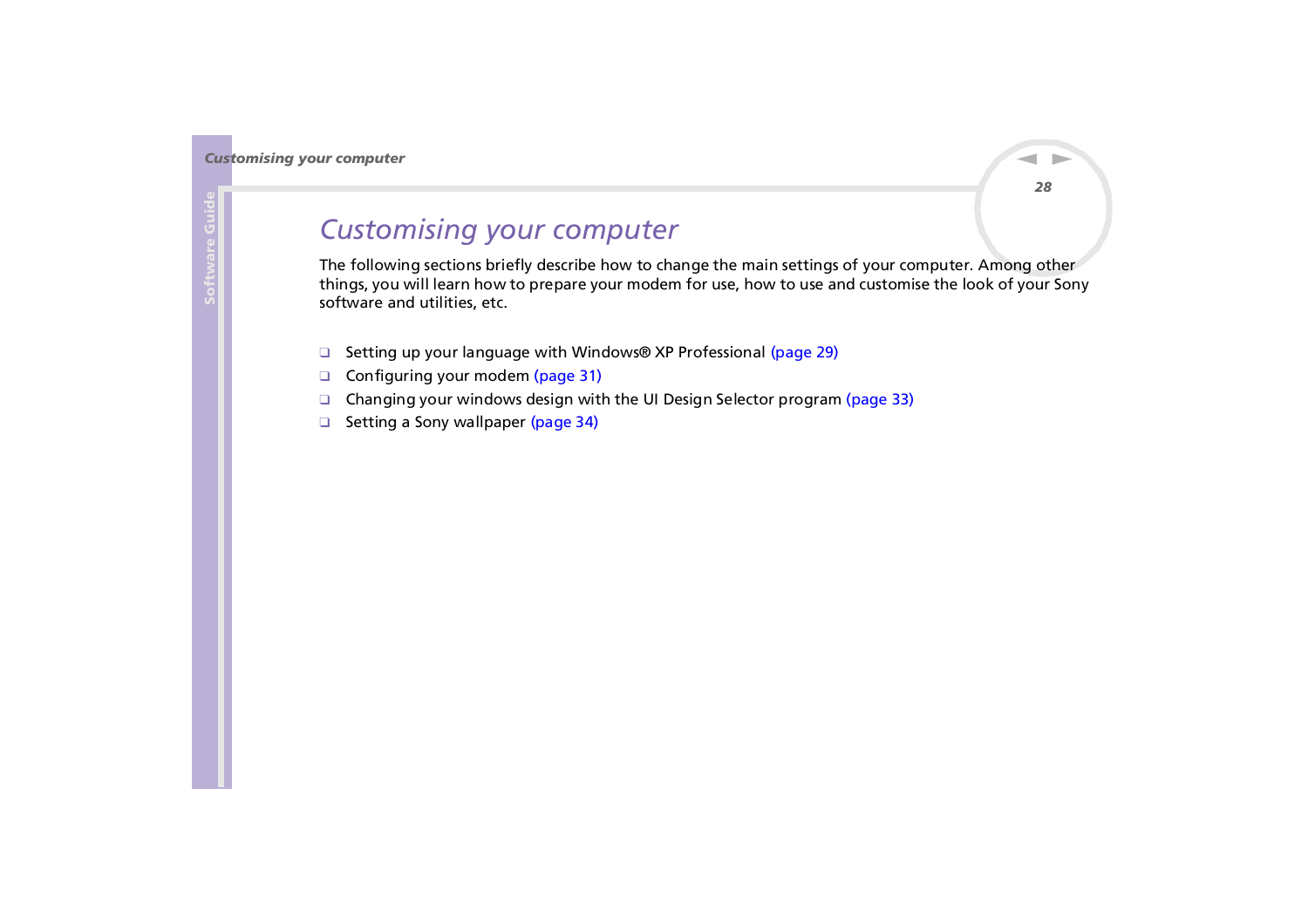# <span id="page-29-1"></span><span id="page-29-0"></span>*Setting up your language with Windows® XP Professional*

Windows® XP Professional computers are equipped with the **Multilingual User Interface (MUI)** feature. It allows you to change the English operating system, some software applications and the keyboard layout into the language of your choice: **français**, **Deutsch**, **Japanese**, **Nederlands**, **italiano**, **español, čeština, suomi, ελληνικά**, **portugués** and **svenska**.

It is important that you select the correct keyboard settings during the Windows Setup.

To select the correct keyboard settings during Windows Setup, proceed as follows:

- **1** At first boot, click 2x **Next** in the **Windows XP Setup Wizard** window. The **Select Your System Settings** dialog box appears.
- **2** Fill in these three questions:
	- ❑ I live the closest to this region.
	- ❑ I type mostly in this language.
	- ❑ I use this type of keyboard.
- **3**In the **End User License Agreement**, accept the License Agreement and click **Next**.
- **4**Continue your Windows setup until it is finished.

You can also change the country and language settings into your language as soon as Windows® has been restarted or use the **Language Selector**.

To change the country and language settings, proceed as follows:

- **1**Click **Start** and then **Control Panel**.
- **2** In the **Control Panel** window, double-click the **Regional and Language Options** icon. If you do not see this icon, click **Switch to Classic View** on the left side.
- **3** In the **Regional Options** tab of the **Regional and Language Options** window, select your language from the **Standards and formats** drop-down menu.

 $\blacktriangleright$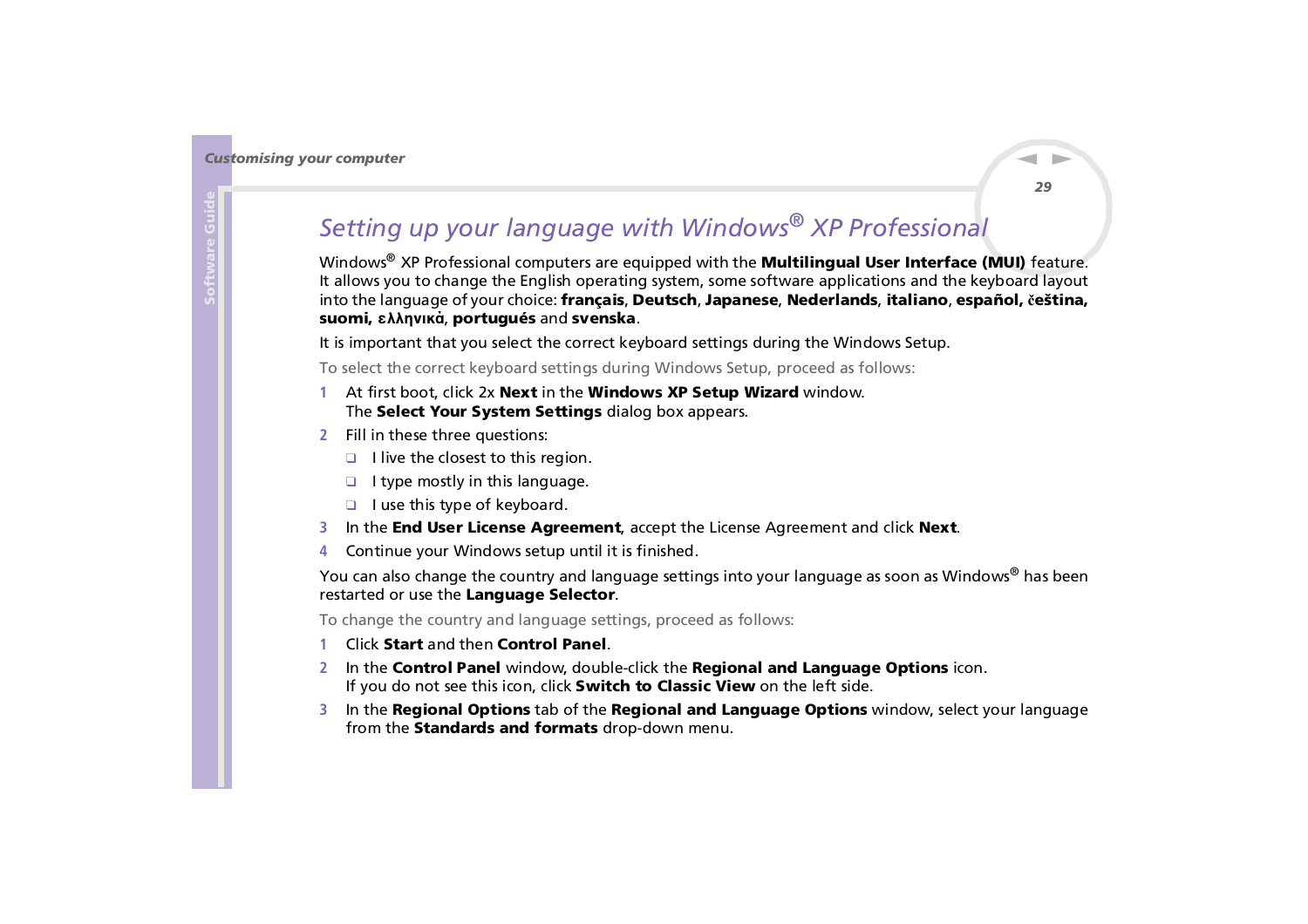- <span id="page-30-0"></span>**4** To change the language of the menus and dialog boxes, select the **Languages** tab of the **Regional and Language Options** window.
- **5** Select **your language** from the drop-down list.
- **6** Click **Apply** to apply the changes. You are prompted to log off and log on again. Only then, the changes to the new language will take effect.
- **7** Click **Start**, and select **Log Off**.
- **8** Click **Log Off** in the **Log Off Windows** window. If necessary, enter your password to log on again. All the menus, help files and icons are then displayed in your selected language. However, some parts may remain in English.

 $\blacktriangleright$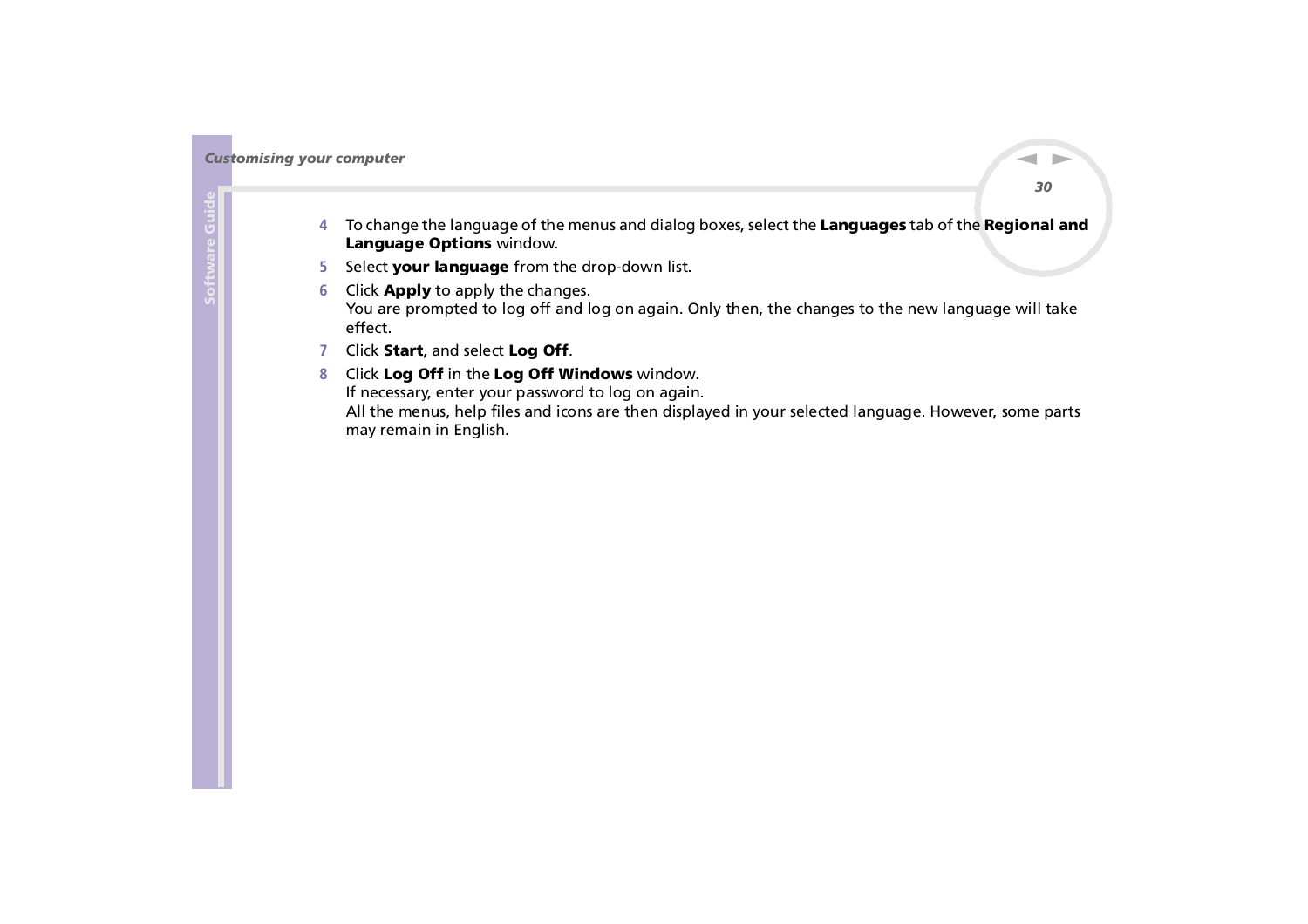## <span id="page-31-1"></span><span id="page-31-0"></span>*Configuring your modem*

Before you can start using your internal modem, or each time you use your modem while travelling, make sure that the country of the active location defined in the **Phone and Modem Options** dialog box matches the country you are dialling from.

You may notice a **Country Selector** tab under your current modem driver options. As the **Country Selector** tab is not a constant feature, do not use this tab to change the country settings. Only the following procedure is reliable.

To change your modem country settings, proceed as follows:

- **1**Click **Start** and then **Control Panel**.
- **2** Double-click **Phone and Modem Options**. The **Phone and Modem Options** dialog box appears. If you do not see the **Phone and Modem Options** dialog box, click **Switch to Classic View** on the left side.
- **3** Select your location on the **Dialing Rules** tab.
- **4** Click the **Edit** button to change the current configuration. The **Edit Location** dialog box appears.

Or

Click the **New** button to configure your modem. The **New Location** dialog box appears.

- **5**Check the country/region settings, and make sure it matches the place you are dialling from.
- **6** If you modified your location settings, click **Apply**, and then **OK**. The **Phone and Modem Options** dialog box appears.
- **7** Check that your modem is listed in the **Modems** tab. If your modem is not listed, click **Add** and follow the wizard.
- **8** Click **Apply**/**OK**.

Your modem is configured.

**ED** Before applying new country settings, please make sure your phone line is disconnected from your VAIO computer.

*31*

 $\blacktriangleright$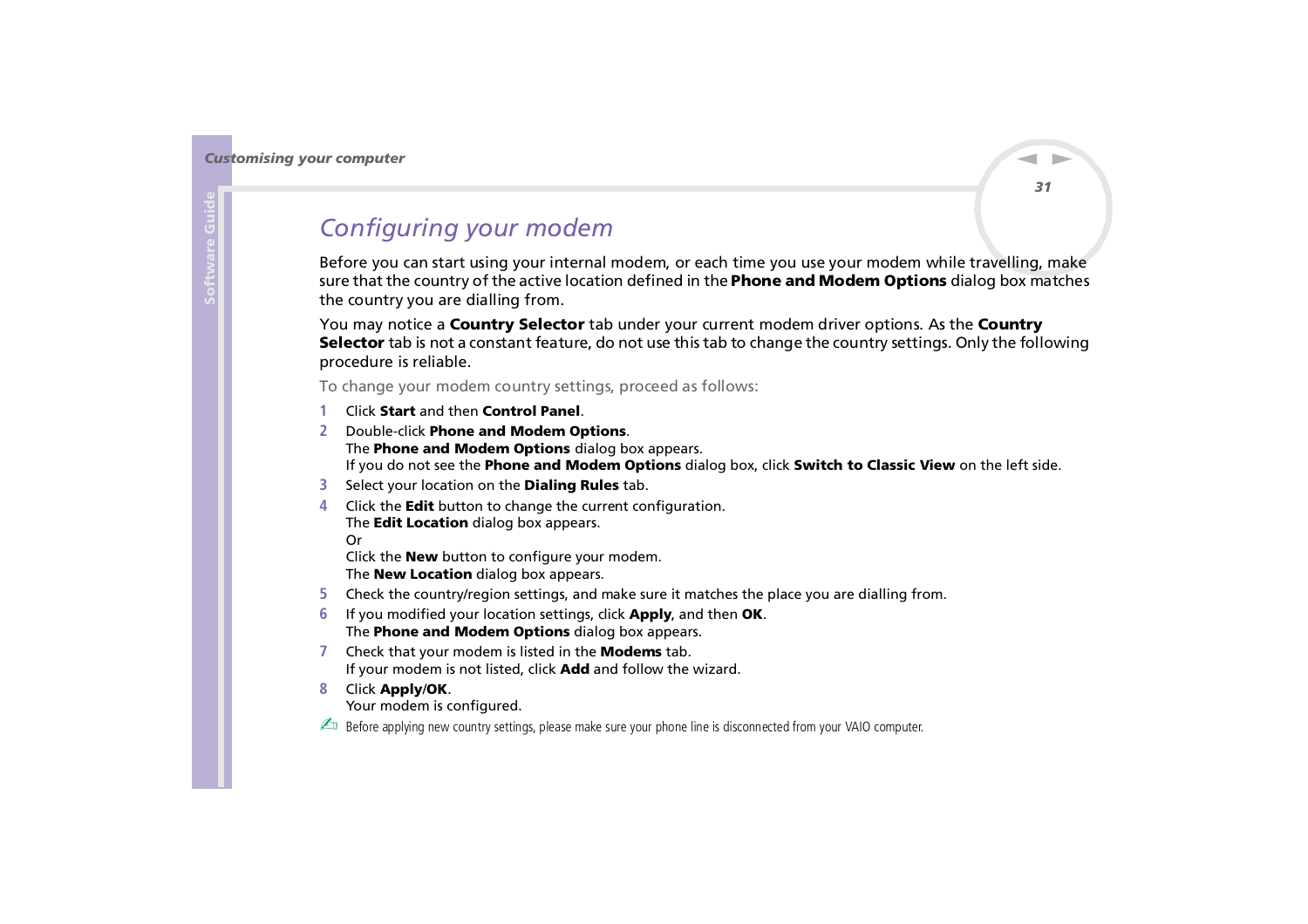### <span id="page-32-0"></span>*Updating the modem driver*

If you need to update the modem driver for any reason, proceed as follows:

- **1** Click the **Start** button and open **Control Panel**. The **Control Panel** window appears.
- **2** Click the **Printers and Other Hardware** icon. The **Printers and Other Hardware** window appears.
- **3** Click the **Phone and Modem Options** icon. The **Phone and Modem Options** dialog box appears.
- **4** Click the **Modems** tab and then click **Properties** to view the properties of your modem. The **Modem Properties** dialog box appears.
- **5** On the **Driver** tab, click **Update driver**. The **Hardware Update Wizard** window appears.

Follow the instructions that appear on your screen. You can perform a Windows® search for the driver, or point to the driver's location yourself.

 $\blacktriangleright$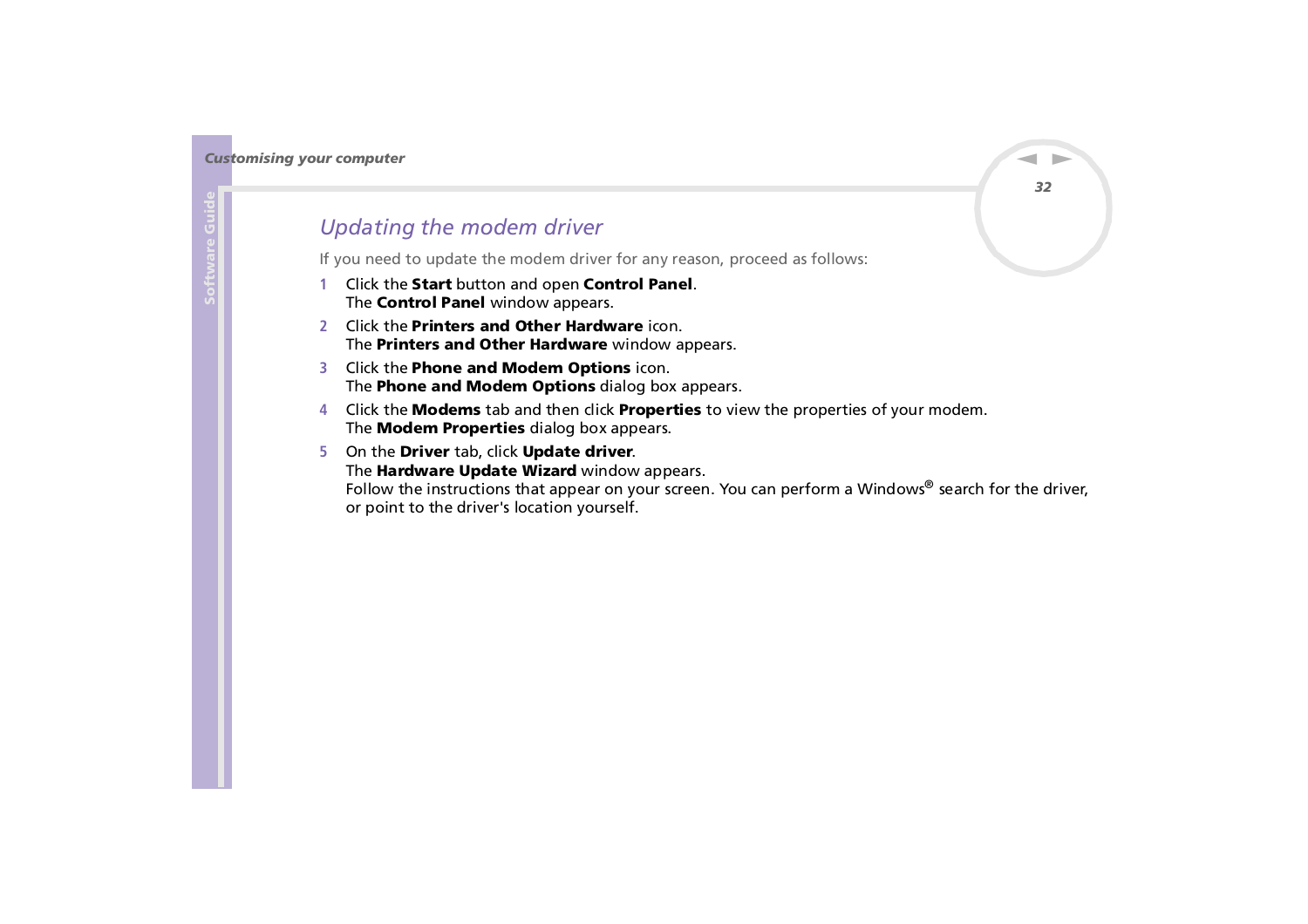## <span id="page-33-1"></span><span id="page-33-0"></span>*Changing your windows design with the UI Design Selector program*

#### You can change the window design of **Giga Pocket**.

To change the window design using UI Design Selector, proceed as follows:

**1** Click **Start**, and then **Control Panel**. If you do not see **UI Design Selector**, click **Switch to Classic View** on the left side. OR

If you do not see **UI Design Selector**, click **Other Control Panel Options** on the right-hand side.

- **2** Double-click **UI Design Selector**. The **UI Design Selector** dialog box appears.
- **3** Click **<<** or **>>** and select the design you like.
- **4** Click **Apply**. The **UI Design Selector** window design changes, to give you a preview of the design you chose for the Sony software.
- **5** To try another design, click **<<** or **>>**.
- **6** Click **OK** once you are satisfied with your choice. The **UI Design Selector** dialog box disappears and changes the window design of **Giga Pocket**.

 $\blacktriangleright$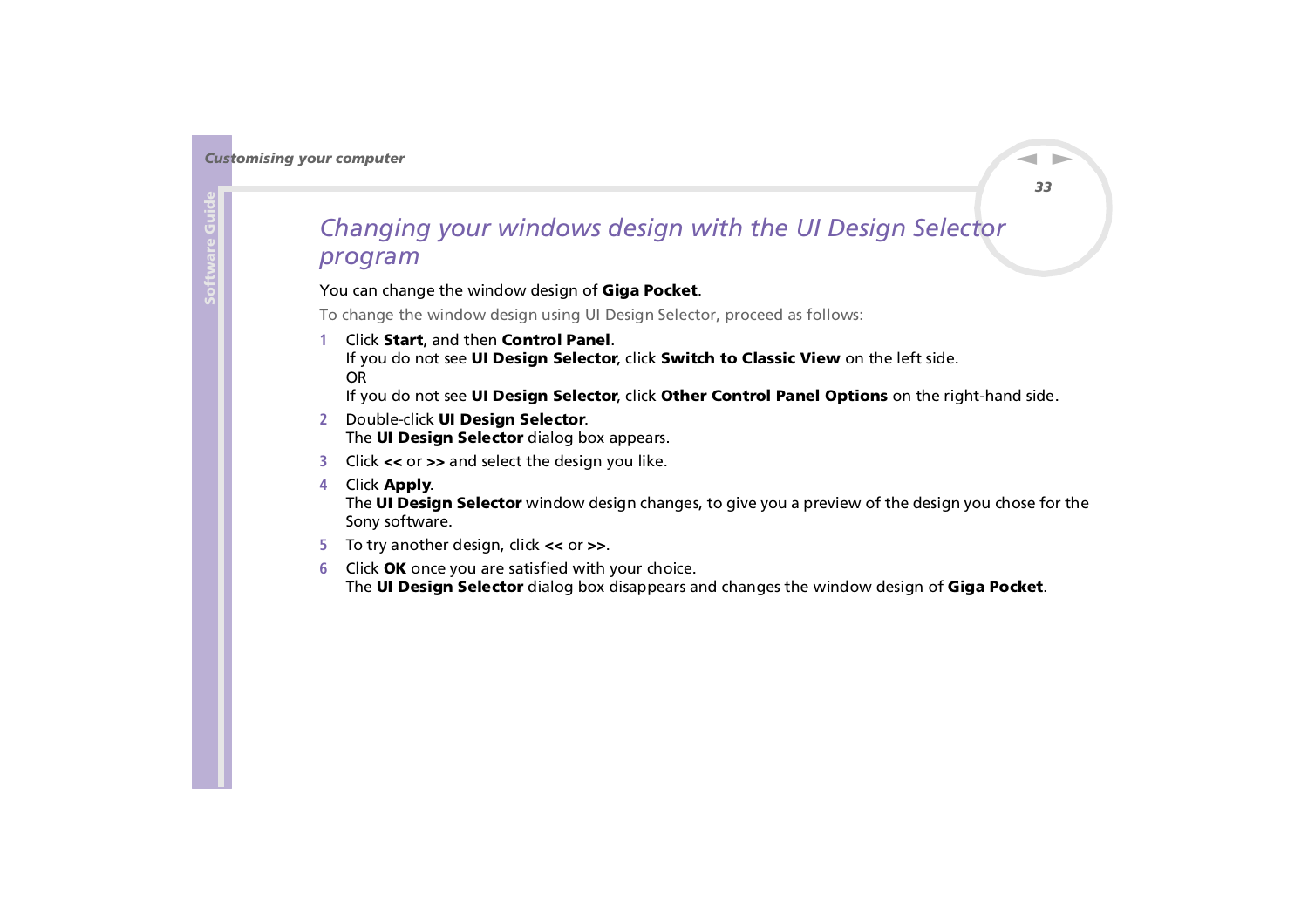## <span id="page-34-1"></span><span id="page-34-0"></span>*Setting a Sony wallpaper*

Your Sony VAIO computer offers you, among many other features, a choice of wallpapers. You can change the wallpaper, the background of your desktop, as many times as you like. There are several VAIO-specific wallpapers to choose from.

To set another VAIO wallpaper, proceed as follows:

- **1** Go to **Control Panel** and select the **Switch to Classic View** option. Double-click the **Display** icon. The **Display Properties** dialog box appears.
- **2** Click the **Desktop** tab. A list of Windows® and VAIO wallpapers is displayed.
- **3** Select a wallpaper from the **Background** list. You can see a preview of this wallpaper in the monitor above the **Background** list.
- **4**Adjust the position of the wallpaper with the **Position** drop-down list.
- **5**Click **Apply** when you have found the appropriate wallpaper.
- **6** Click **OK** to close the **Display Properties** dialog box. The wallpaper is applied to your computer.

 $\mathbb{Z}_D$  A higher screen resolution reduces the size of items on your screen and increases the relative space on your desktop. You may not be able to increase the screen resolution above a certain level. Your monitor and video adapters, for example, determine to which extent you can change the resolution.

 $\blacktriangleright$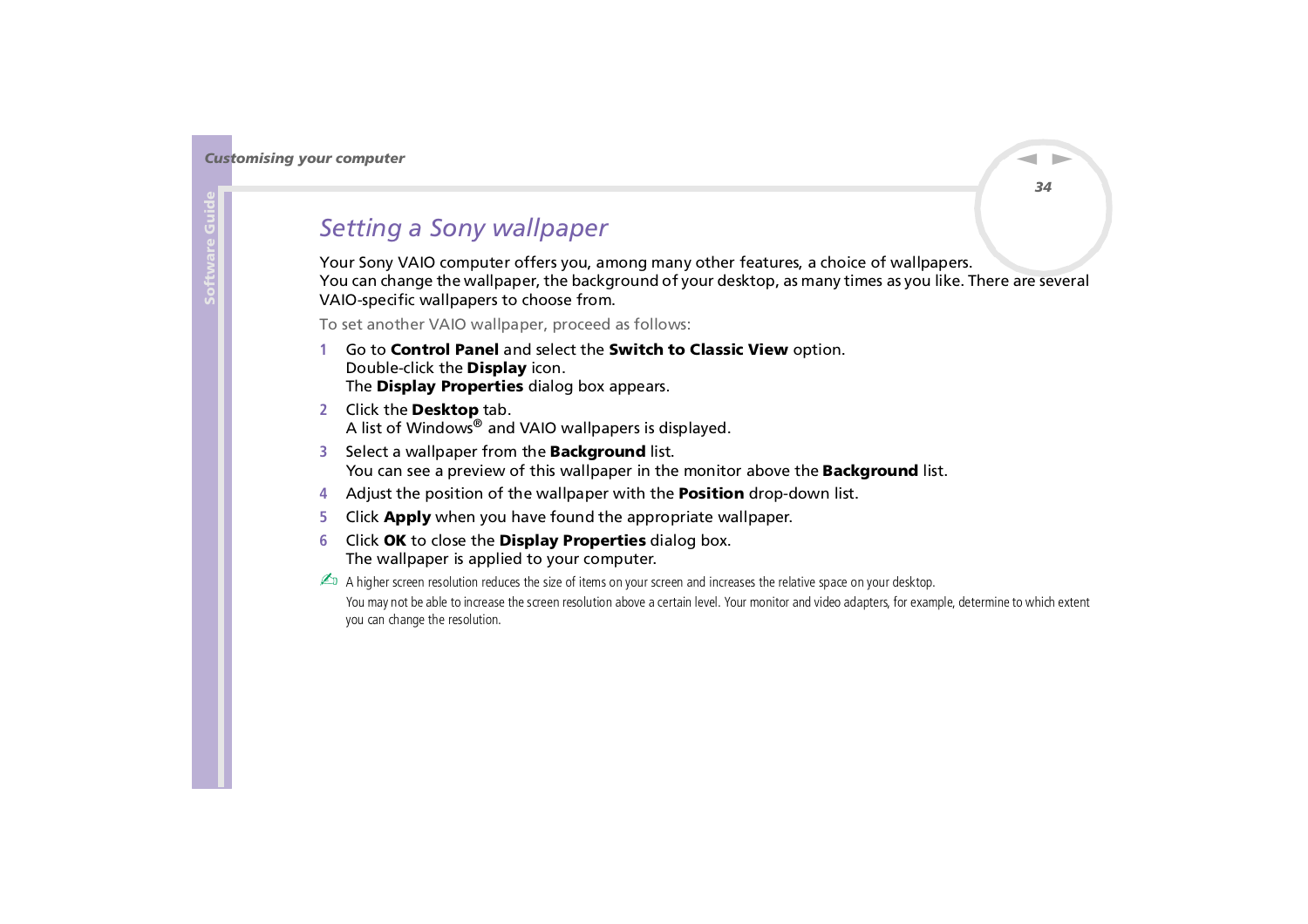# <span id="page-35-0"></span>*Installing and updating applications*

This section explains how to install, run or uninstall a software. Furthermore, you will learn how to download the latest updates from our website.

- ❑[Installing software \(page](#page-36-1) 36)
- ❑[Changing or removing software \(page](#page-38-0) 38)
- ❑[Downloading software \(page](#page-40-0) 40)

 $\blacktriangleright$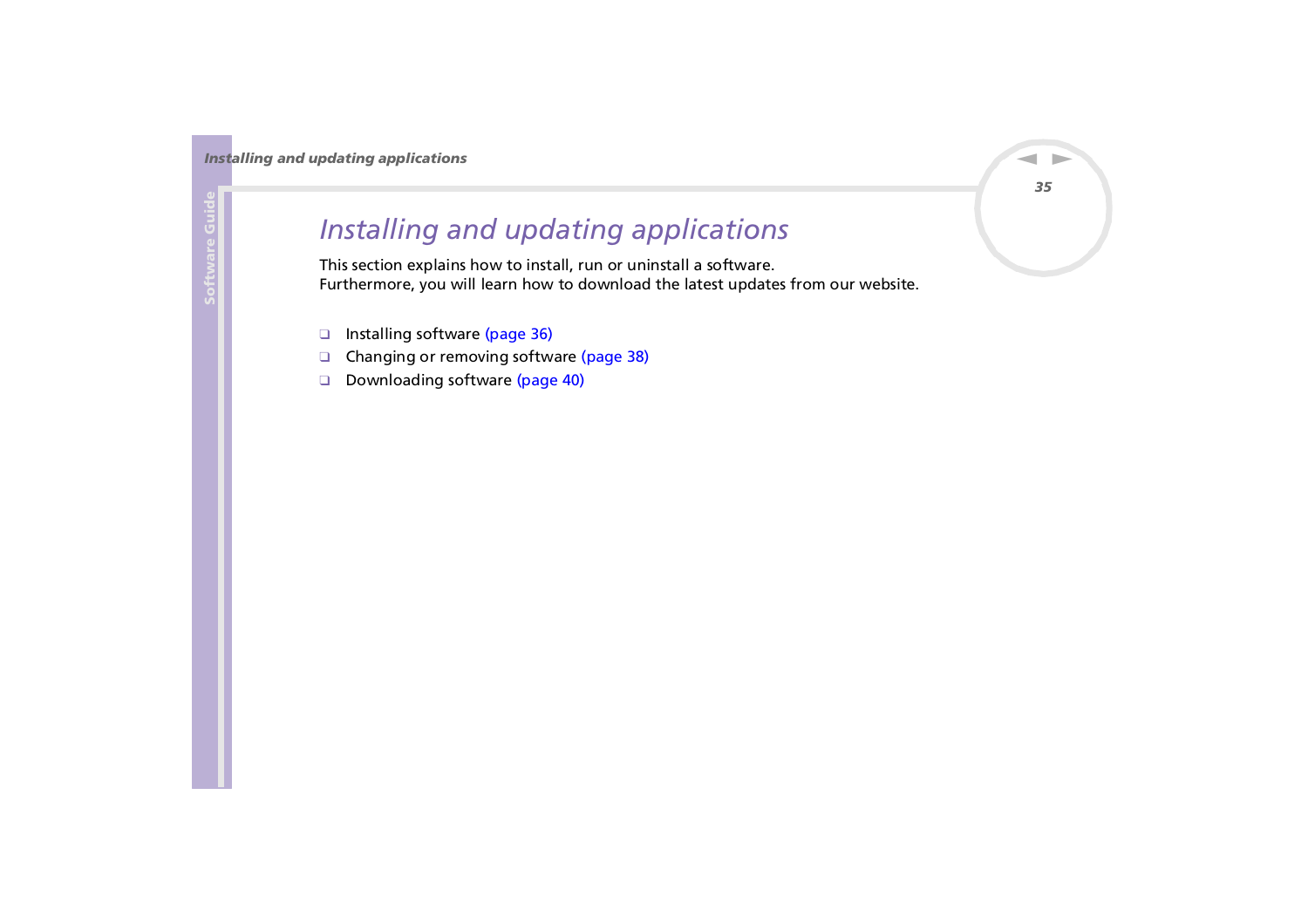## <span id="page-36-1"></span><span id="page-36-0"></span>*Installing software*

To install bundled software from the supplied **VAIO Recovery and Documentation Disc**, please read the printed **Guide to Troubleshooting and Using the VAIO Recovery and Documentation Disc\*** for details. If you do not have a **VAIO Recovery and Documentation Disc**, please read the printed **Guide to Troubleshooting and Recovering your VAIO system**\* for details.

To install other software, use the following procedure.

Before installing the applications:

- ❑ Install and connect a hardware device, if necessary (see the **[Managing drivers \(page](#page-41-0) 41)** section);
- ❑ Close all open applications.

To install an application, proceed as follows:

- **1** Click **Start** and then **Control Panel**. The **Control Panel** window appears.
- **2** Double-click **Add or Remove Programs**. The **Add or Remove Programs** dialog box appears.
- **3** Click **Add New Programs**, and then click **CD or Floppy**. The **Install Program From Floppy Disk or CD-ROM** window appears.
- **4** Insert the first installation floppy disk or CD-ROM and click **Next**. The **Run Installation Program** appears.
- **5** Click **Browse…** to find the installation program. The **Browse** window appears.
- **6** Select the installation program and click **Open**. The path of the installation program appears in **Open:** text box.
- **7** Click **Finish**. A **Licence Agreement** dialog box might appear.

 $\blacktriangleright$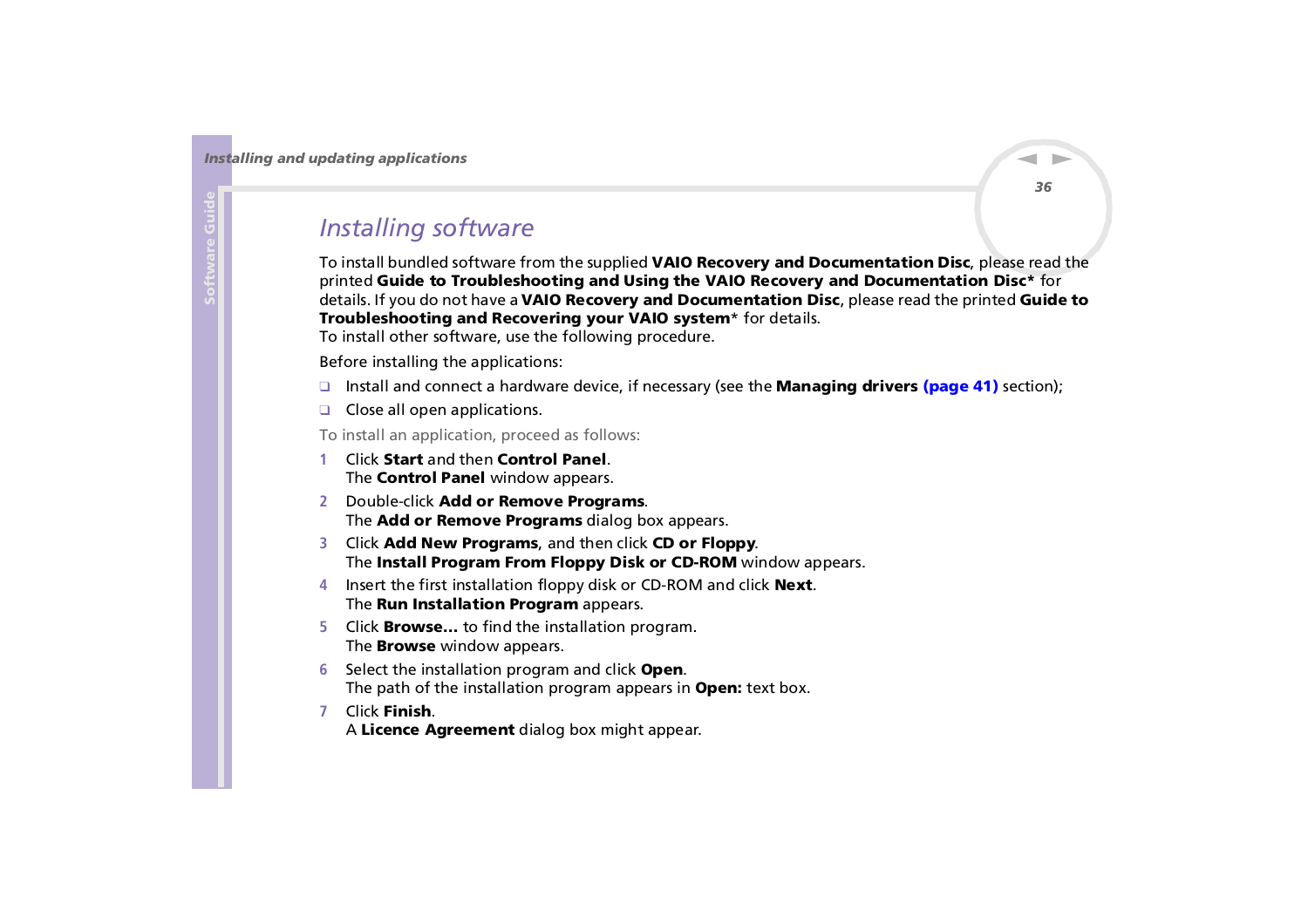- <span id="page-37-0"></span>**8** Read the agreement and click **Yes** to accept. You are asked to define the location where you want to install the software.
- **9** Click **Browse** to select the folder and click **Next**. If necessary, select the type of installation you wish and click **Next**. The software installation begins. Make sure to select **Yes, I want to restart my computer now** if you are asked to.
- **10** Click **Finish**.

Installation is complete and your computer restarts.

✍ When using **Add or Remove Programs**, you can only install programs that were written for Windows® operating systems.

\* Depending on your model.

*37*

 $\blacktriangleright$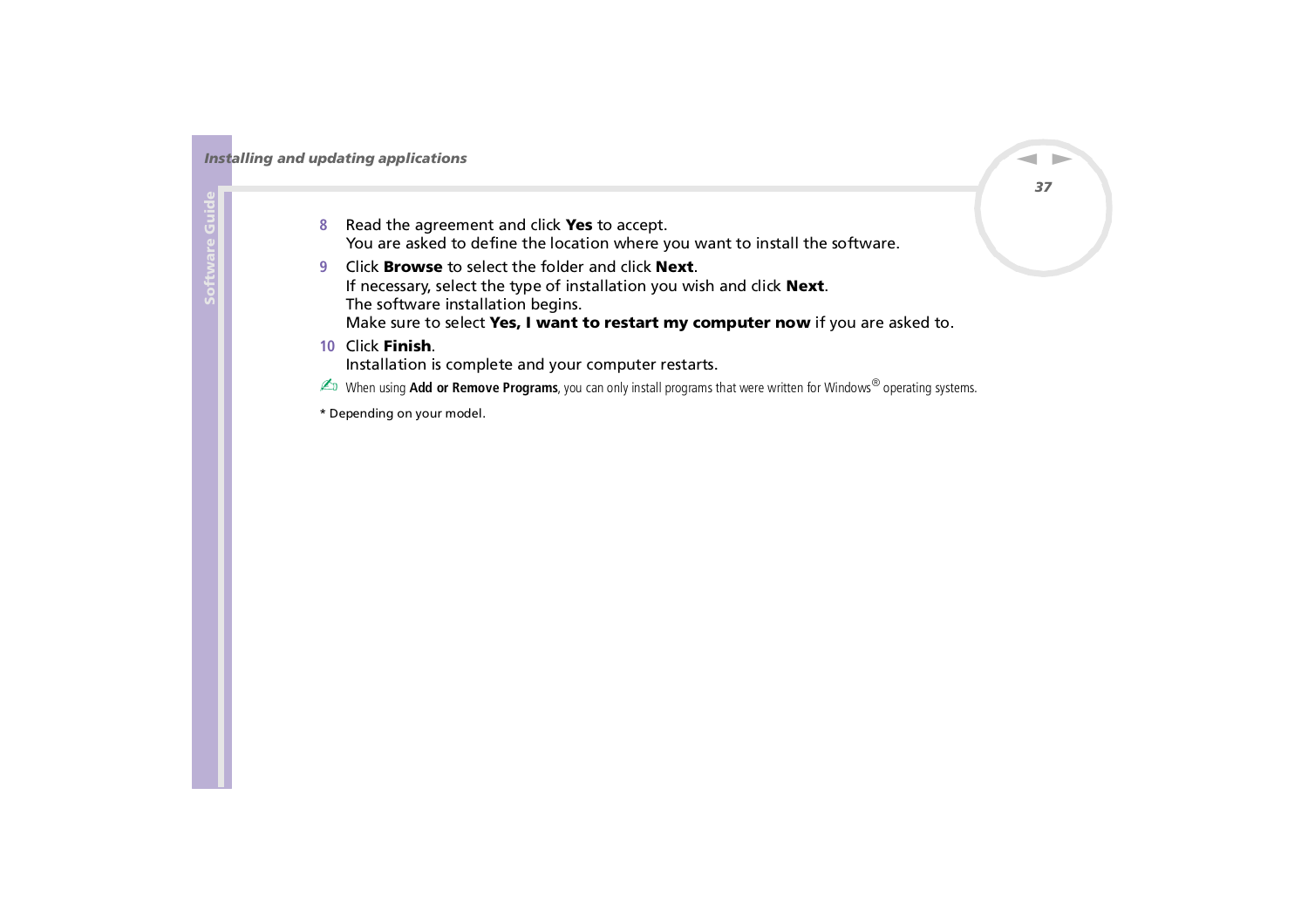## <span id="page-38-1"></span><span id="page-38-0"></span>*Changing or removing software*

You can remove or change a software application any time you like. Before proceeding, close the application you want to change/remove.

To change or remove software, proceed as follows:

- **1** From the **Start** menu, click **Control Panel**. The **Control Panel** window appears.
- **2** Double-click the **Add/Remove Programs** icon. The **Add/Remove Programs** dialog box appears.
- **3** Select the software you want to change or remove.
	- ❑ To change a program, click **Change/Remove** or **Change** and follow the on-screen instructions.
	- ❑ To uninstall a program, click **Change/Remove** or **Remove**, then click **Next** followed by **OK**. If the **Locked file detected** dialog box appears, click **Reboot**. The computer restarts once uninstallation is completed and all previously used files are deleted. If the **Shared file detected** dialog box appears, it is recommended that you click **No** to keep shared files.

Click **Close**.

The software is uninstalled.

 When you click Change or Remove, some programs may be removed without any further warning. **Make sure you are certain you want to remove it beforehand.**

You can sort programs by selecting different options in **Sort by**.

**Add or Remove Programs** will only remove programs that were written for Windows® operating systems. For other programs, check the documentation to see if other files (such as .ini files) should be removed.

 $\blacktriangleright$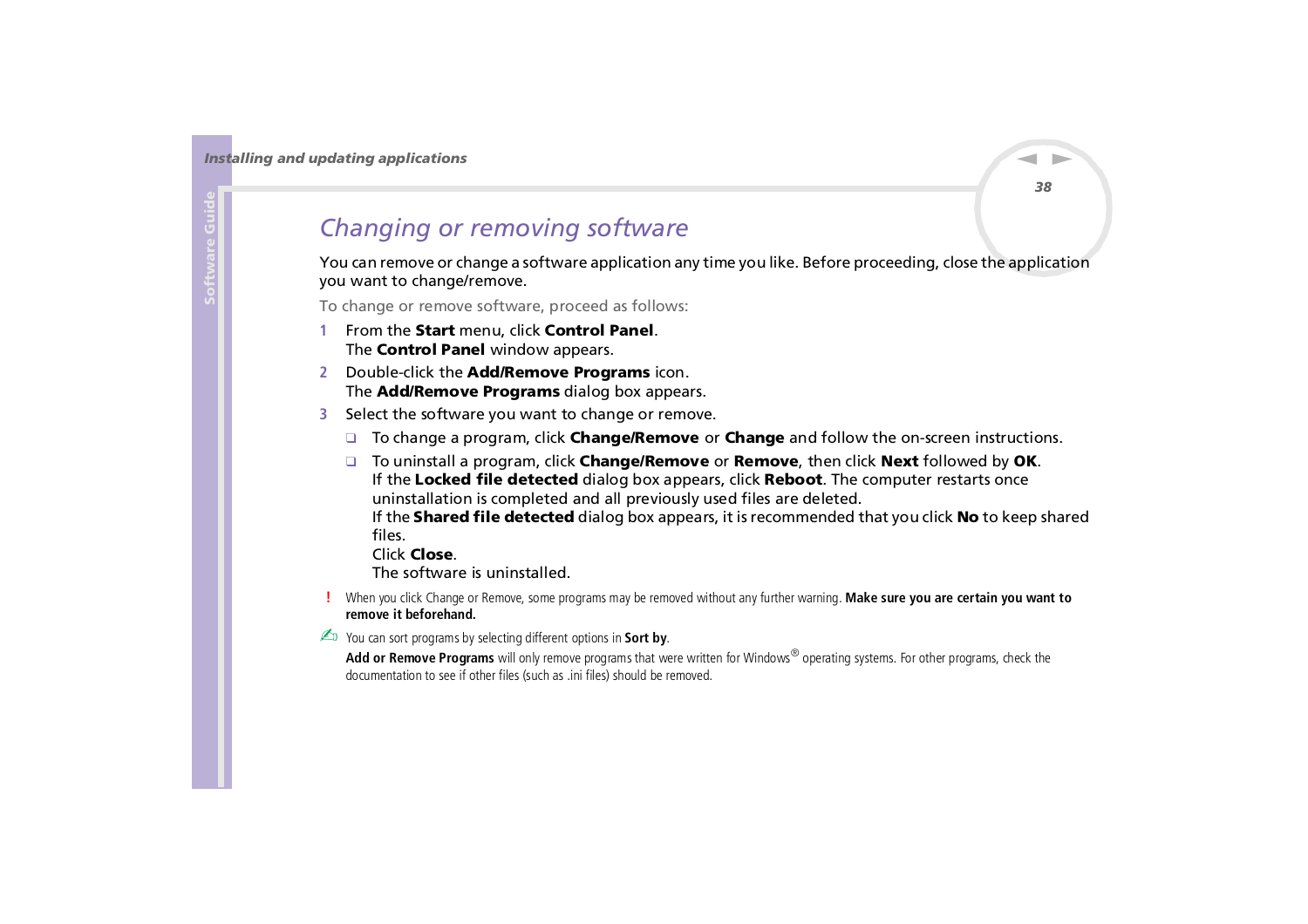## <span id="page-39-0"></span>*Caution*

## *Windows® File protection*

Installing a program might overwrite shared system files such as **dynamic-link libraries** (DLL files)\* and executable files (EXE files). When system files are overwritten, system performance becomes unpredictable, programs behave erratically, and the operating system can fail.

Never delete files with the following extensions: SYS, DLL, OCX, TTF, or FON.

In Windows® XP, **Windows File Protection** prevents the replacement of protected system files such as SYS, DLL, OCX, TTF, FON, and EXE files. **Windows File Protection** runs in the background and protects all files installed by the **Windows Setup** program.

**Windows File Protection** detects attempts by other programs to replace or move a protected system file. It also checks the file's digital signature.

\* This is an operating system feature that allows executable routines (generally serving a specific function or set of functions) to be stored separately as files with DLL extensions. These routines are loaded only when needed by the program that calls them.

### *File Signature verification*

When you install a new application on your computer, you might overwrite system files and device driver files with unsigned or incompatible versions, which provokes system instability.

The system files and device driver files provided with Windows® XP have a Microsoft® digital signature, which indicates that the files are original, unaltered system files or that they have been approved by Microsoft® for use with Windows®.

 $\blacktriangleright$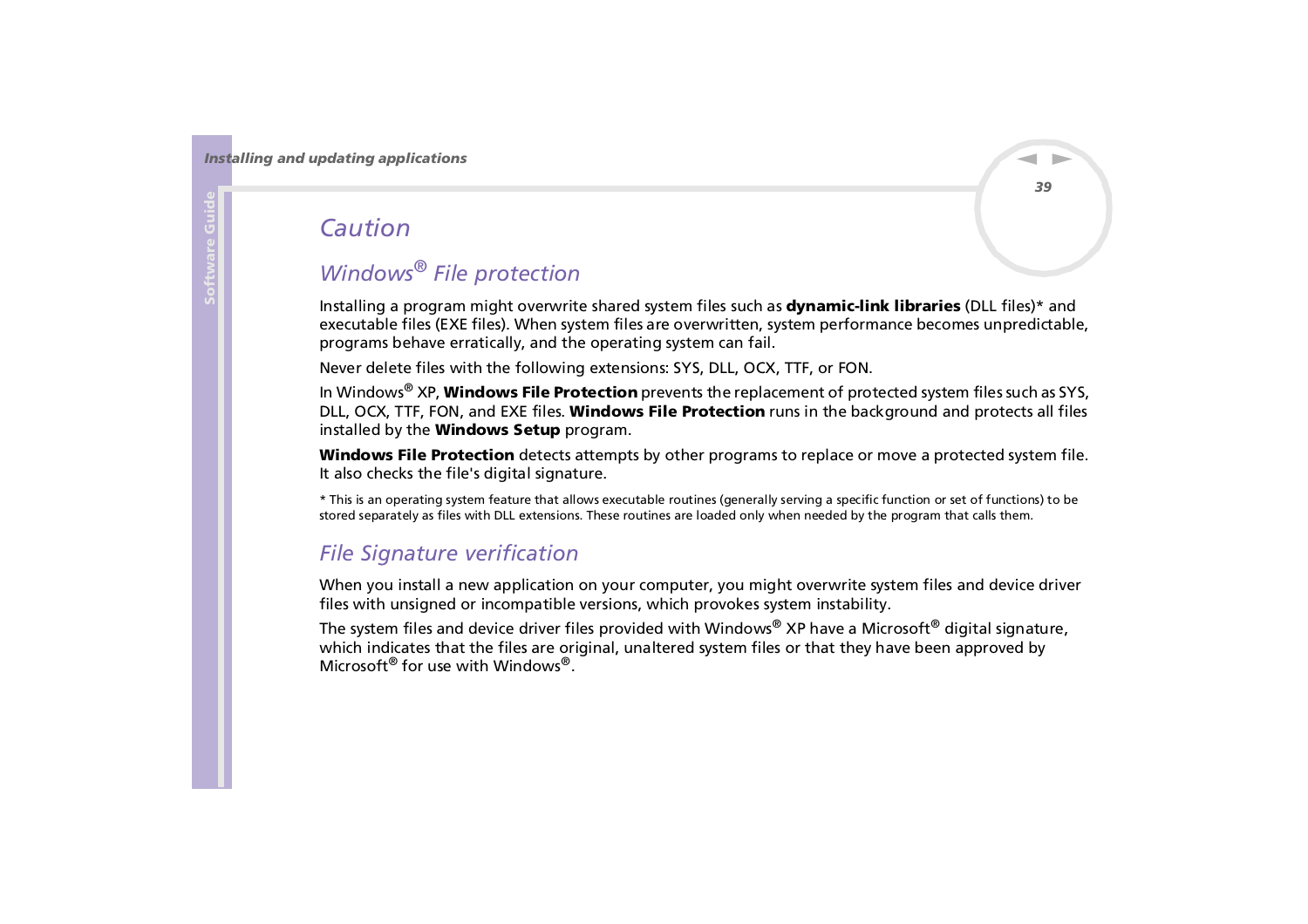## <span id="page-40-1"></span><span id="page-40-0"></span>*Downloading software*

Please note it is possible to download the latest upgrades of software for your computer from our website. Just click the following link to access it: <www.vaio-link.com>

To download the latest upgrades, proceed as follows:

- **1**Go to <www.vaio-link.com>and choose your language.
- **2**Click the **VAIO User** button.
- **3**Fill in the two codes and enter the site.
- **4** Select **Downloads** and follow the procedure. A list of available downloads appears.
- **5**Choose the appropriate upgrade and follow the online instructions to download it.
- ✍ To install your application, see the **[Installing software \(page](#page-36-1) 36)** section.

*40*

 $\blacktriangleright$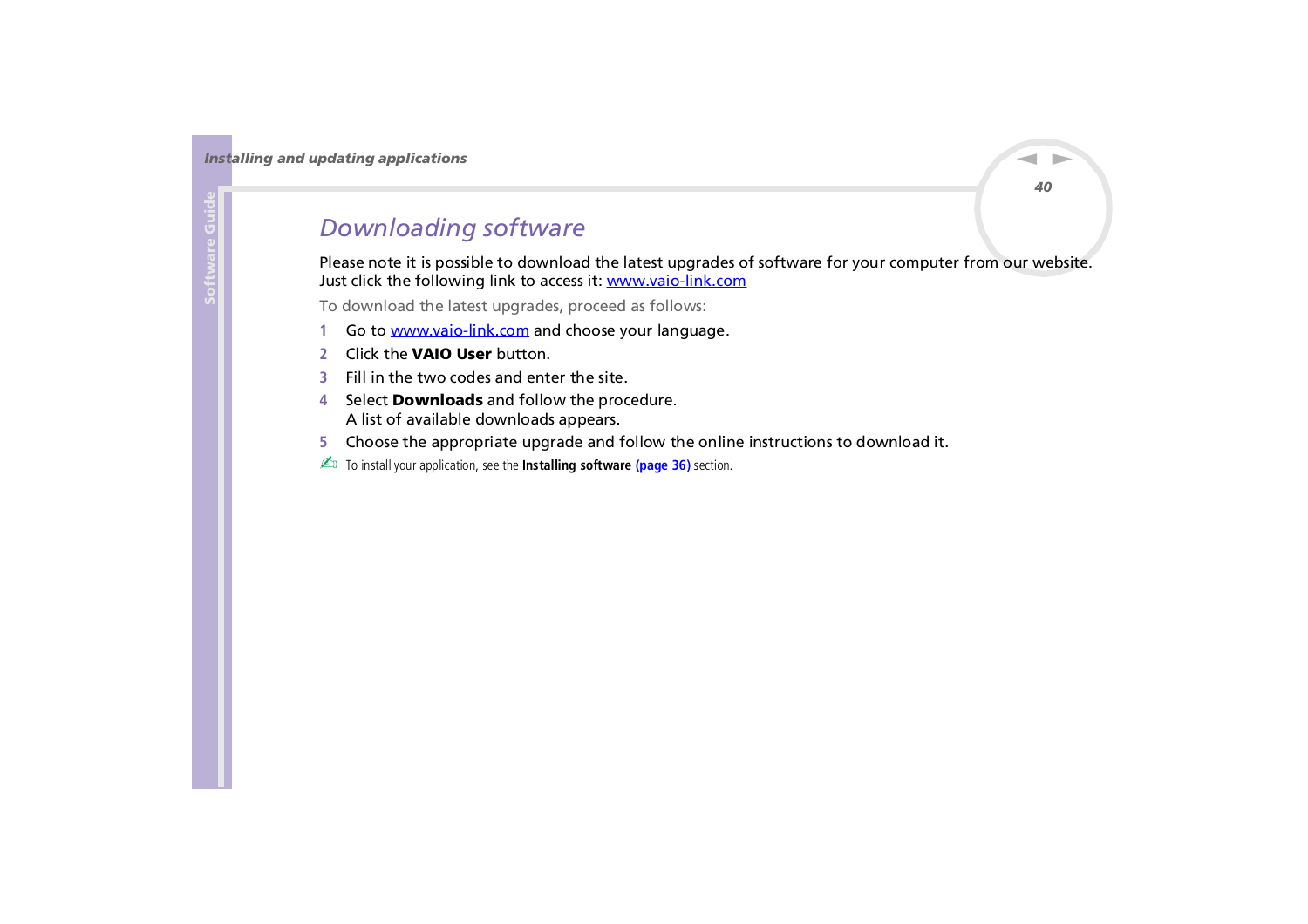# <span id="page-41-1"></span><span id="page-41-0"></span>*Managing drivers*

A driver is a software enabling you to use hardware devices. For example, in order for you to be able to use a printer, you must first install its driver. Many drivers, such as the mouse driver, come with the operating system.

This section explains how to install, check, update or uninstall a driver. The Windows® XP Rollback feature is also explained. Finally, you will learn how to download the latest drivers from our site.

- ❑[Installing a driver \(page](#page-42-1) 42)
- ❑[Checking the driver's installation \(page](#page-43-0) 43)
- ❑[Updating a driver \(page](#page-45-0) 45)
- ❑[Uninstalling a driver \(page](#page-46-0) 46)
- ❑[Restoring a driver \(page](#page-47-0) 47)
- ❑[Downloading drivers \(page](#page-49-0) 49)

 $\blacktriangleright$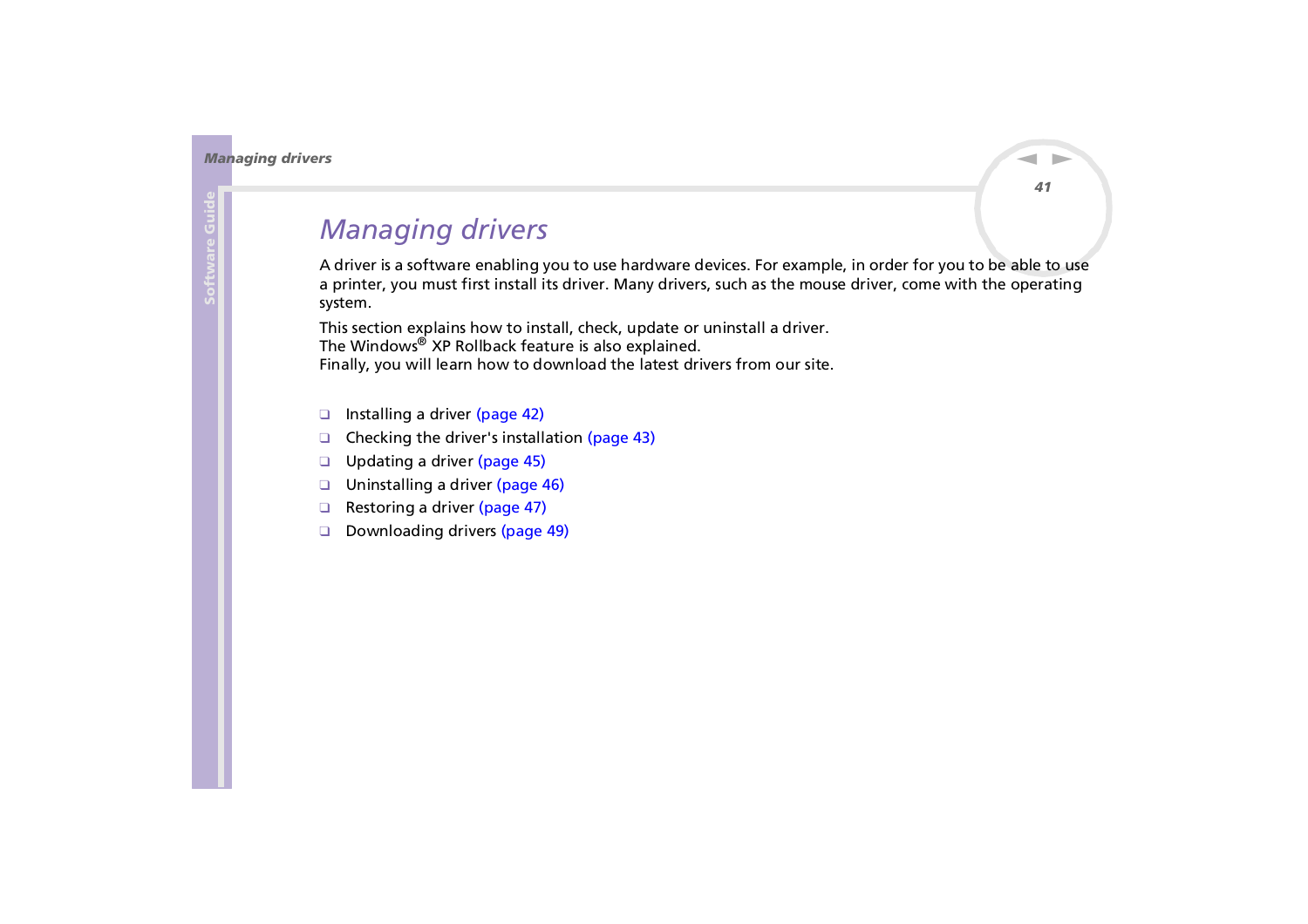$\blacktriangleright$ 

 $\lhd$ 

## <span id="page-42-1"></span><span id="page-42-0"></span>*Installing a driver*

To (re)install a Sony driver, see the printed **Guide to Troubleshooting and Using the VAIO Recovery and Documentation Disc**\* or the **Guide to Troubleshooting and Recovering your VAIO system**\* for details.

If the driver does not come with a specific installation procedure, please proceed as follows to install it:

- **1**Insert the installation CD-ROM or disk accompanying the device into the disc drive.
- **2** Connect the device that needs a driver, to your computer. The **Found New Hardware Wizard** screen appears.
- **3**Select **Specify a location**, then click **Next**.
- **4** When installing a driver from the provided CD-ROM (or disk) by using a CD-ROM (or disk) drive connected to the computer, select the **Drivers** folder on the disc drive.
- **5** When installing a driver after having copied the contents of the provided CD-ROM (or disk) to your hard disk, browse to the appropriate subdirectory containing the driver. The subdirectory should be found in the folder you copied from the CD-ROM (or disk).
- **6**Click **OK** to begin the search procedure.
- **7** Click **Next** to install the driver. A new window appears when the driver has been installed.
- **8**Click **Finish**.

You may be asked to restart your machine.

**9**Click **Yes**.

The driver is installed.

 $\triangle$  To install your device driver, you must log on to your computer as a user with administrator rights.

\* Depending on your model.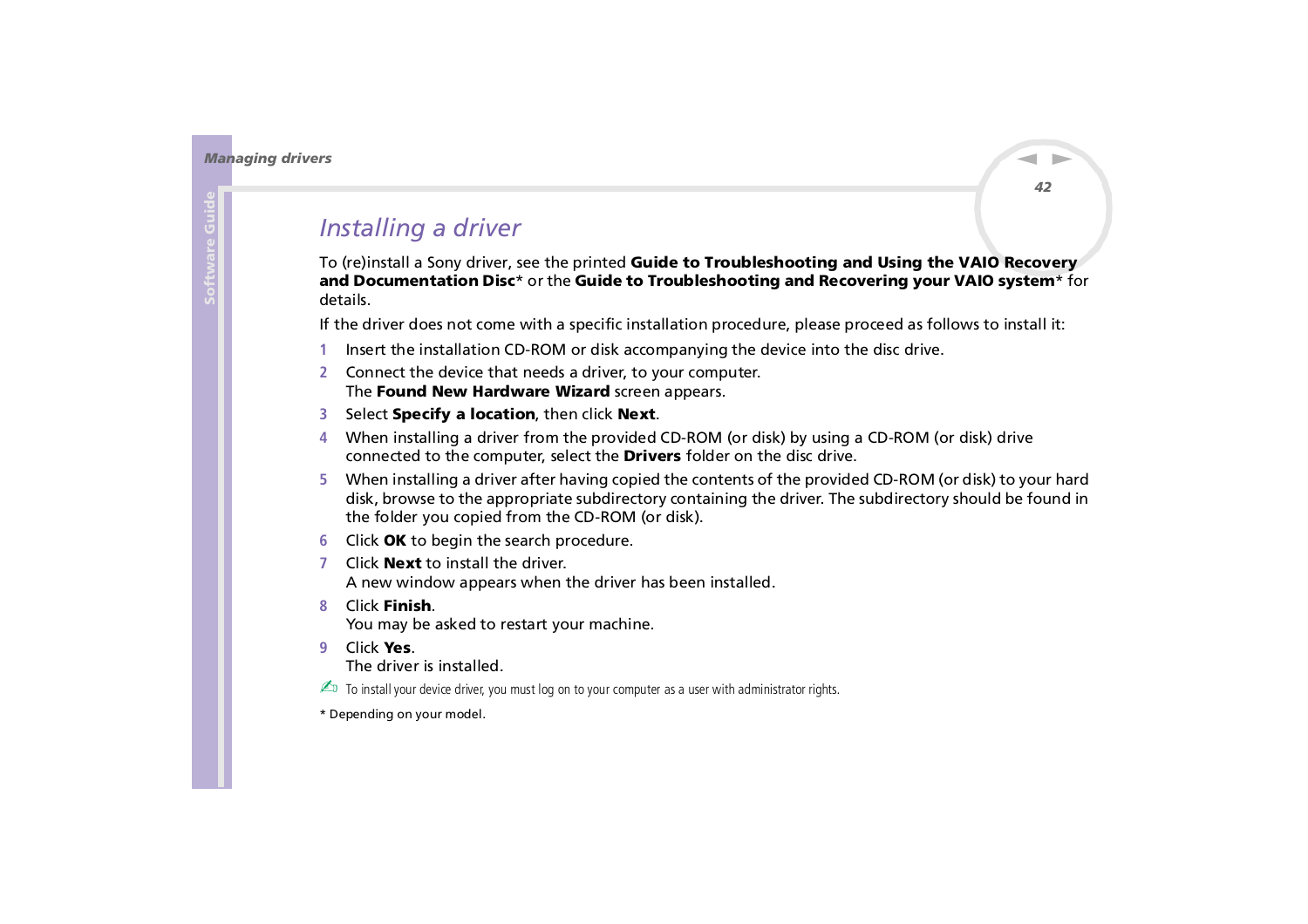## <span id="page-43-1"></span><span id="page-43-0"></span>*Checking the driver's installation*

When the computer restarts, check that the device is working properly.

To check the driver's installation, proceed as follows:

- **1** From the **Start** menu, click **Control Panel**. The **Control Panel** window appears.
- **2** Double-click the **System** icon. The **System** dialog box appears. If you do not see the **System** icon, click **Switch to Classic View** on the left side.
- **3** Click the **Hardware** tab, then click **Device Manager**.
- **4** Double-click the option corresponding to the device you installed, then double-click your device. The **Properties** dialog box appears.
- **5**Make sure that the **This device is working properly** message is displayed under **Device status**.
- **6**Click **OK**.

Close all the opened windows, your device is ready for use.

The device is not working properly in the following cases:

- ❑ Your device is shown in **Device Manager** with a yellow question or exclamation mark. Right-click your device and click **Uninstall**. Then repeat from step 2 in **[Installing a driver \(page](#page-42-1) 42)**.
- ❑ Double-clicking the category of your device in the device manager list does not display your device. You have to remove your device. Please refer to **[Uninstalling a driver \(page](#page-46-0) 46)** to remove it. Then repeat from step 2 in **[Installing a driver \(page](#page-42-1) 42)**.
- ❑ Double-clicking **Other devices** displays your device. You have to right-click your device, then click **Uninstall**. Repeat from step 2 in **[Installing a driver](#page-42-1)  [\(page](#page-42-1) 42)**.
- ❑ If the **This device is working properly** message is not displayed, the device is not working properly. Click **OK** to close the **Properties** dialog box, then reinstall the driver as follows:

 $\blacktriangleright$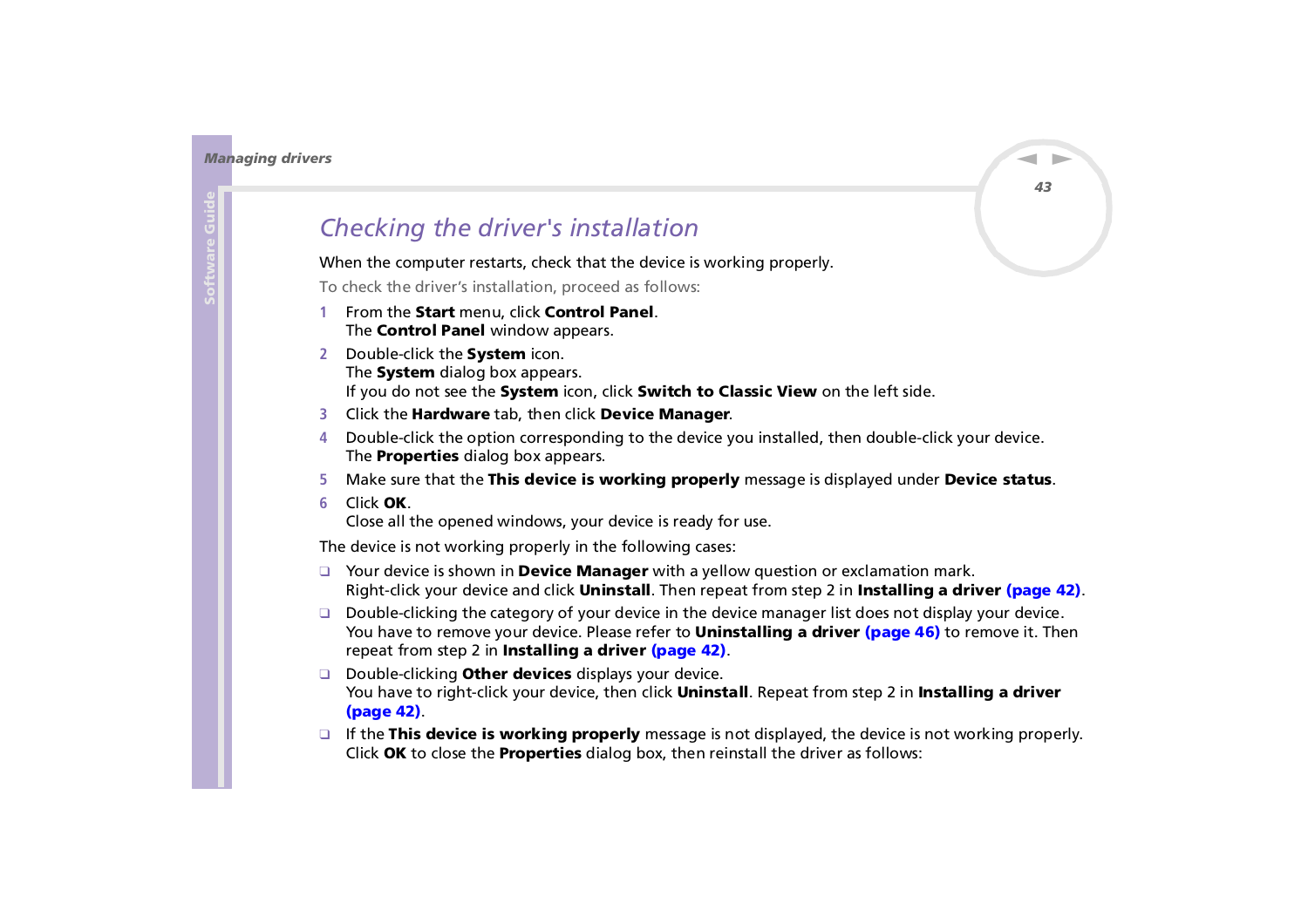<span id="page-44-0"></span>*Managing drivers*

- ❑Right-click **Uninstall**.
- ❑When the **Confirm Device Removal** dialog box appears, click **OK**.
- $\Box$ Click **Yes** and restart the computer.
- ❑When the computer restarts, repeat from step 2 in **[Installing a driver \(page](#page-42-1) 42)**.
- ❑ If your device is not displayed in the **Properties** dialog box, the device is not working properly. Repeat steps 1 through 4 in the previous sections to check the driver's installation. Click your device, then click **Uninstall** to remove the driver. Click **Yes** to restart the computer. When the computer restarts, repeat from step 2 in **[Installing a driver \(page](#page-42-1) 42)**.

 $\blacktriangleright$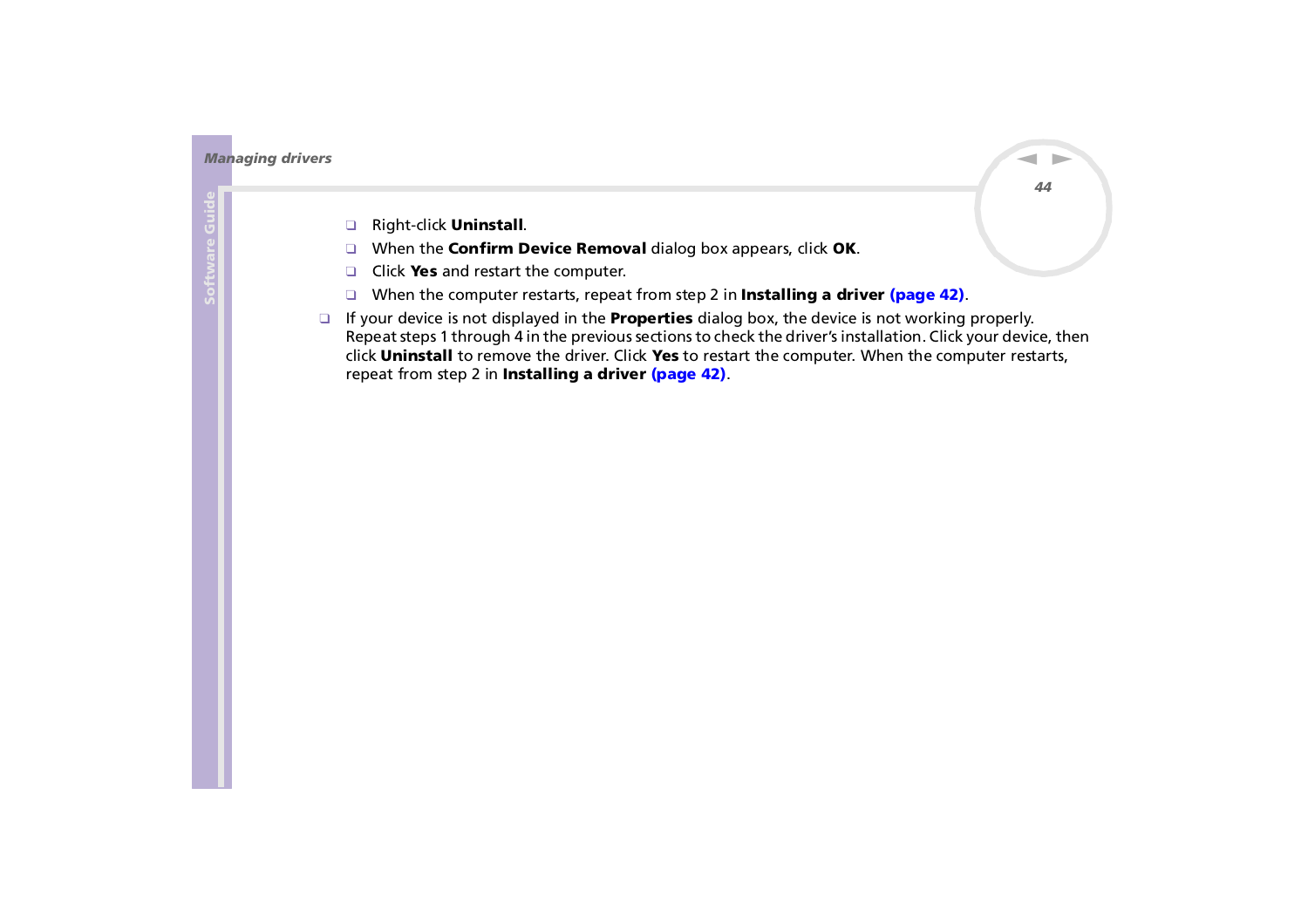## <span id="page-45-1"></span><span id="page-45-0"></span>*Updating a driver*

To update the driver, proceed as follows:

- **1**Click **Start** on the taskbar.
- **2** Click **Control Panel**.
- **3** Click the **Printers and Other Hardware** icon. And then click the device you want to revert.
- **4** On the **Hardware** tab, click **Properties**.
- **5** On the **Driver** tab, click **Update driver**.
- **6** Follow the instructions that appear on your screen. You can have Windows® search for the driver, or point to the driver's location yourself.

Or:

- **1**Click **Start** on the taskbar.
- **2**Click **My computer** from the menu.
- **3**Click **View system information** on the left of the window.
- **4**Click the **Hardware** tab, then click **Device Manager**.
- **5** Double-click the option corresponding to the device you installed, then double-click your device. The **Properties** dialog box appears.
- **6**Click the **Driver** tab.
- **7** Click **Update driver**. The driver is updated.
- $\triangle$  To install your device driver, you must log on to your computer as a user with administrator rights.

*45*

 $\blacktriangleright$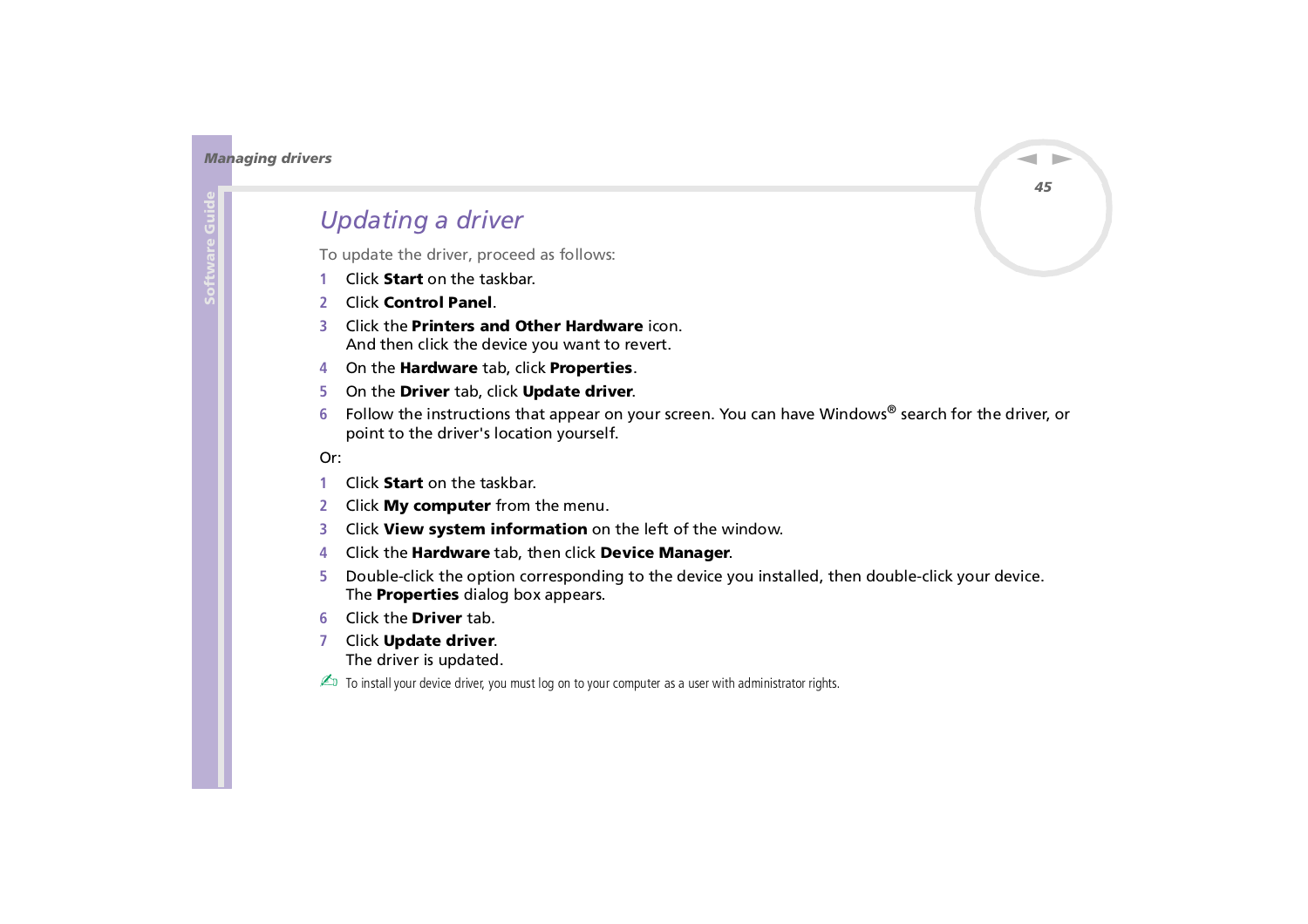## <span id="page-46-1"></span><span id="page-46-0"></span>*Uninstalling a driver*

Leave the device connected to your computer while uninstalling the driver.

To uninstall the driver, proceed as follows:

- **1**Click **Start** on the taskbar.
- **2**Click **Control Panel**.
- **3** Click the **Printers and Other Hardware** icon. And then click the device you want to revert.
- **4**On the **Hardware** tab, click **Properties**.
- **5**On the **Driver** tab, click **Uninstall**.
- **6** If you are prompted to restart your computer, click **Yes**. The **Uninstall** button is unavailable if removing the driver would make your device unusable.

#### Or:

- **1**Click **Start** on the taskbar.
- **2**Click **My computer** from the menu.
- **3**Click **View system information** on the left of the window.
- **4**Click the **Hardware** tab, then click **Device Manager**.
- **5** Double-click the option corresponding to the device you installed, then double-click your device. The **Properties** dialog box appears.
- **6**Click the **Driver** tab.
- **7** Click **Uninstall**. The driver is uninstalled.

 $\triangle$  To uninstall your device driver, you must be logged on to your computer with administrator rights.

 $\blacktriangleright$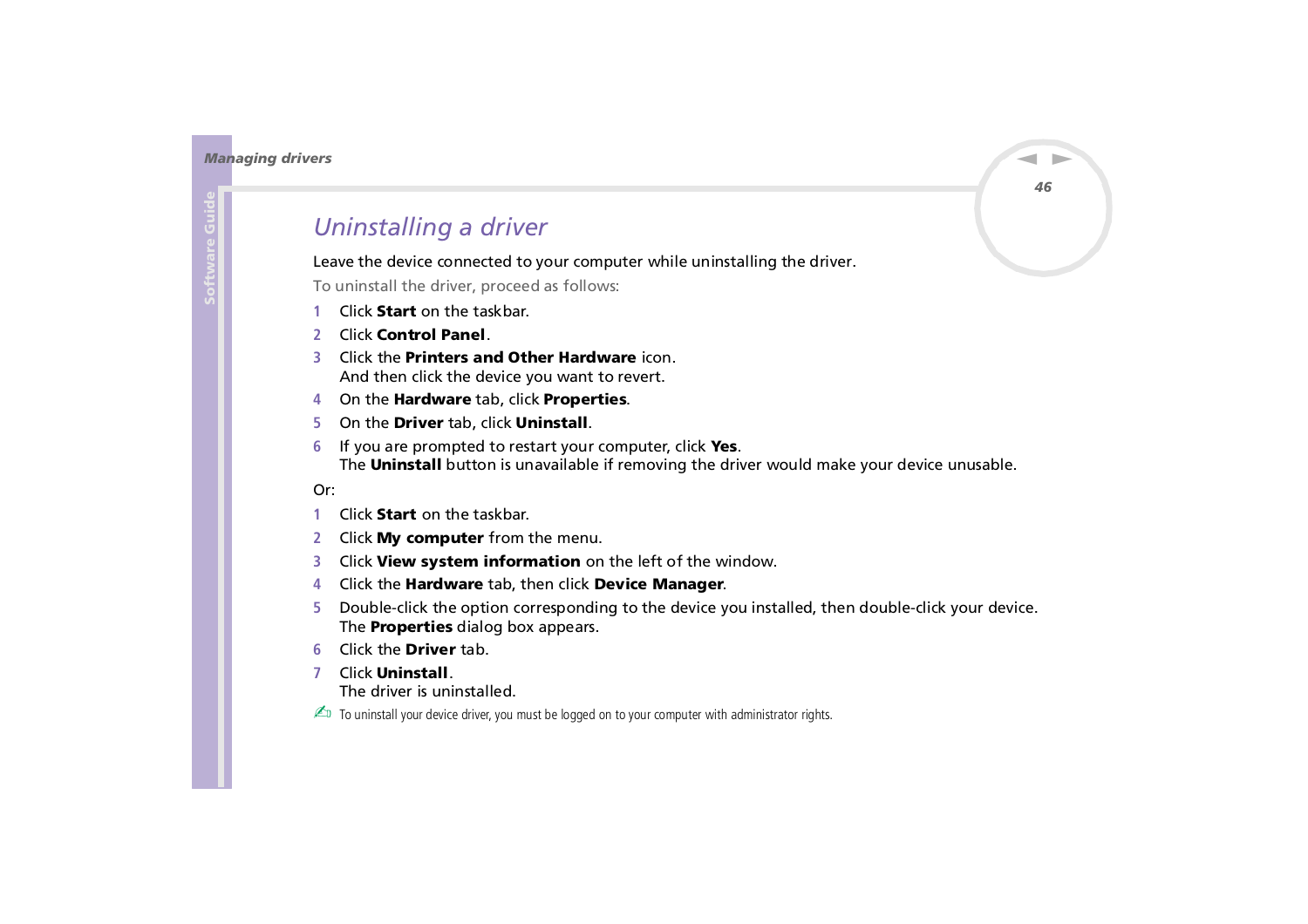## <span id="page-47-1"></span><span id="page-47-0"></span>*Restoring a driver*

System Restore is a feature of Microsoft<sup>®</sup> Windows<sup>®</sup> XP that restores your computer to a previous state, if a problem occurs, without losing your personal data files.

System Restore monitors changes to the system, and it automatically creates easily identified restore points. These restore points allow you to revert the system to a previous time. They are created daily and at the time of significant system events (such as when an application or driver is installed).

To revert to your previous driver, proceed as follows:

- **1** Open the device that is not working correctly in **Control Panel**. To open the device:
	- ❑ Click **Start** on the taskbar.
	- ❑ Click **Control Panel**. The **Control Panel** window appears.
	- ❑ Click the **Printers and Other Hardware** icon.
	- ❑ And then click the device you want to revert.
- **2** On the **Hardware** tab, click **Properties**.
- **3** Click the **Driver** tab.
- **4**On the **Driver** tab, click **Roll Back Driver**.

#### Or:

- **1**Click **Start** on the taskbar.
- **2**Click **My computer** from the menu.
- **3**Click **View system information** on the left of the window.
- **4** Click the **Hardware** tab, then click **Device Manager**.
- **5** Double-click the option corresponding to the device you installed, then double-click your device. The **Properties** dialog box appears.

*47*

 $\blacktriangleright$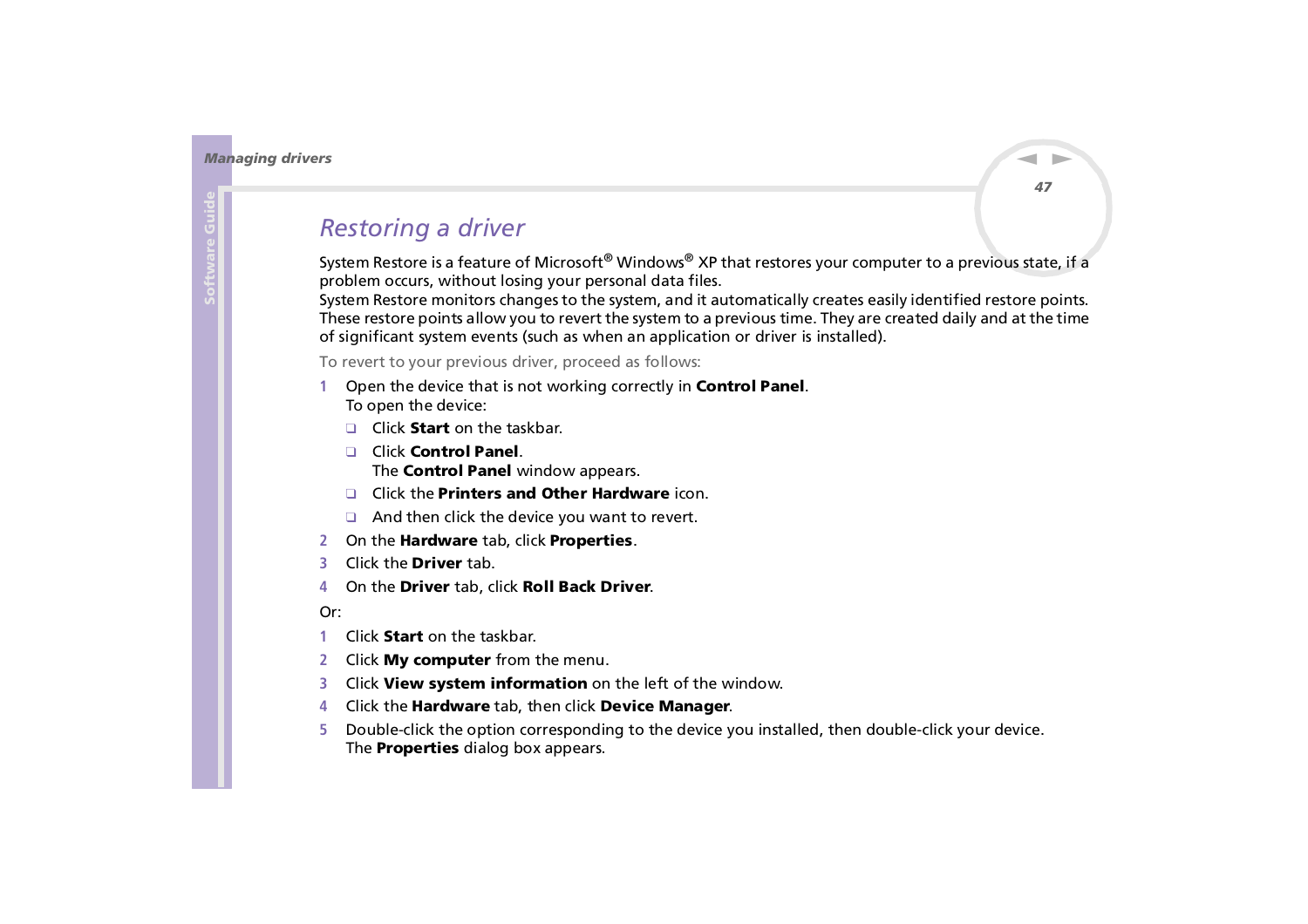<span id="page-48-0"></span>*Managing drivers*

- **6**Click the **Driver** tab.
- **7** On the **Driver** tab, click **Roll Back Driver**. You have your previous driver back.

 $\mathbb{Z}_D$  You must be logged on to your computer with administrator rights in order to complete this procedure. Restoring your computer does not affect or change your personal data files. For more information about System Restore, see the Windows ® **Help and Support Centre**.

*48*

 $\blacktriangleright$